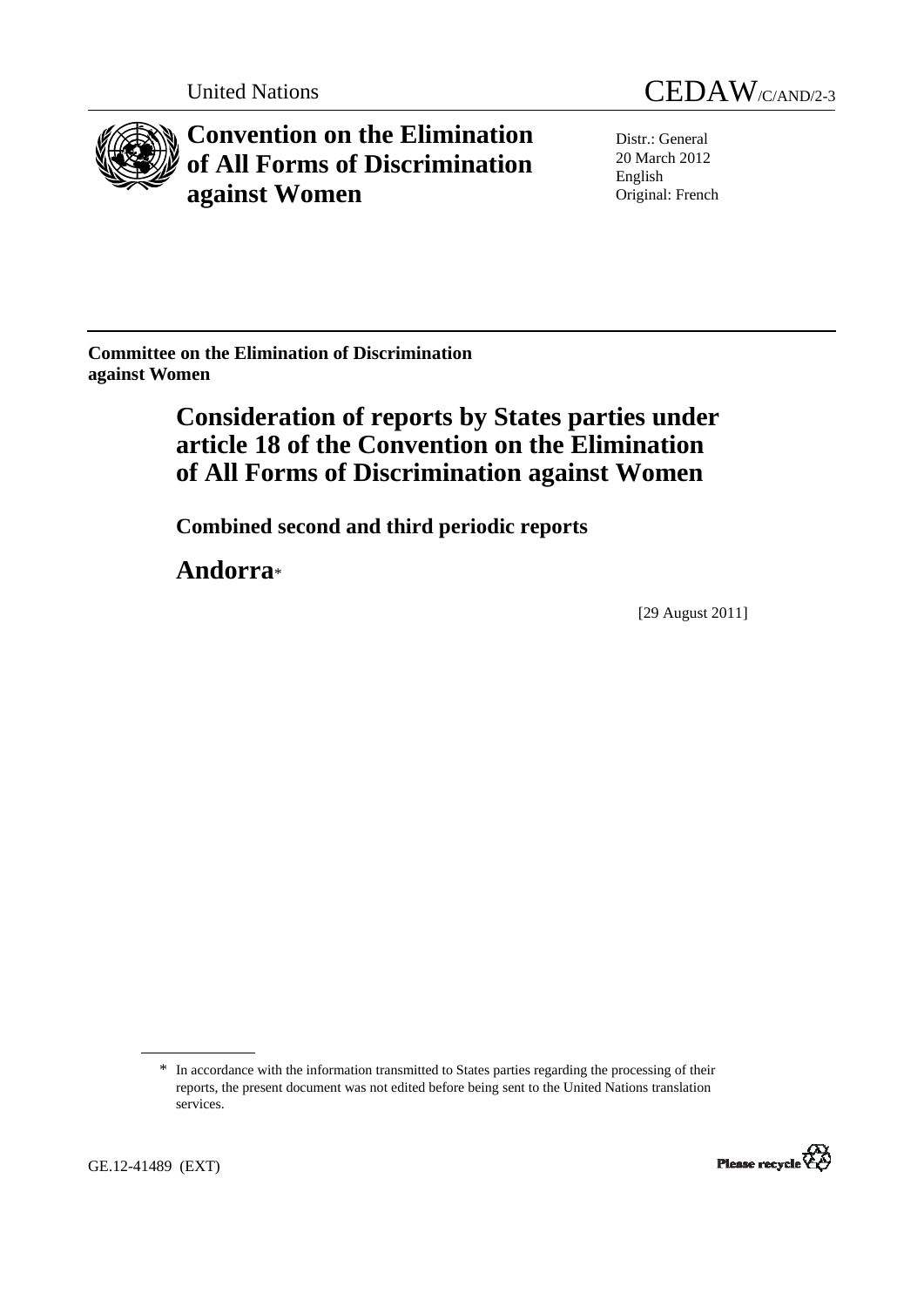## **CEDAW/C/AND/2-3**

# Contents

|       |                                                                                       | Paragraphs  | Page   |
|-------|---------------------------------------------------------------------------------------|-------------|--------|
|       |                                                                                       |             | 6      |
| I.    |                                                                                       | $1 - 7$     | 7      |
| П.    |                                                                                       | $8 - 16$    | 8      |
| Ш.    |                                                                                       | $17 - 35$   | 8      |
|       | А.                                                                                    | $17 - 21$   | 8      |
|       | Other measures: programmes, projects and actions implemented in<br>В.                 | $22 - 35$   | 9      |
| IV.   |                                                                                       | $36 - 70$   | 11     |
|       | А.                                                                                    | $36 - 37$   | 11     |
|       | В.                                                                                    | $38 - 39$   | 11     |
|       | C.                                                                                    | 40          | 12     |
|       | D.                                                                                    | 41–42       | 12     |
|       | Е.                                                                                    | $43 - 45$   | 12     |
|       | F.                                                                                    | $46 - 49$   | 13     |
|       | G.                                                                                    | $50 - 51$   | 13     |
|       | Η.                                                                                    | $52 - 54$   | 14     |
|       | I.                                                                                    | $55 - 58$   | 14     |
|       | J.                                                                                    | $59 - 61$   | 14     |
|       | Κ.                                                                                    | $62 - 63$   | 15     |
|       | L.                                                                                    | $64 - 65$   | 15     |
|       | M.                                                                                    | $66 - 70$   | 15     |
| V.    |                                                                                       | $71 - 74$   | 20     |
| VI.   |                                                                                       | $75 - 79$   | 21     |
| VII.  |                                                                                       | $80 - 97$   | 22     |
|       |                                                                                       | $81 - 92$   | $22\,$ |
|       | <b>B.</b>                                                                             | $93 - 97$   | 25     |
| VIII. |                                                                                       | $98 - 100$  | 28     |
| IX.   | Department of the Interior and the police services: care and protection of the<br>101 |             |        |
| Χ.    |                                                                                       | $102 - 103$ | 28     |
| XI.   |                                                                                       | $104 - 130$ | 28     |
|       |                                                                                       | $105 - 130$ | 29     |
| XII.  |                                                                                       | 131-237     | 34     |
|       | А.                                                                                    | $133 - 135$ | 34     |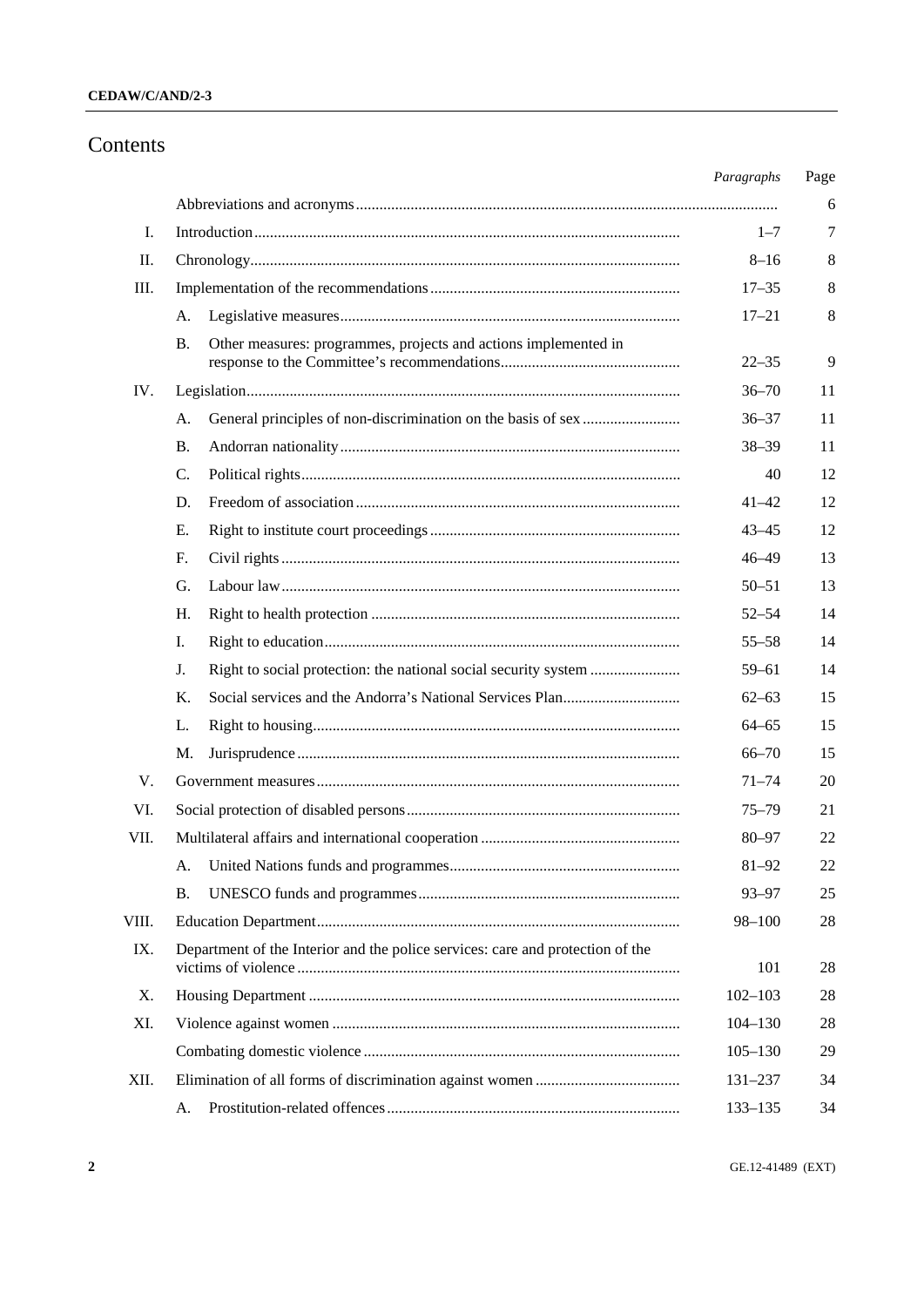|                | В.                                                                          | 136         | 35 |  |  |
|----------------|-----------------------------------------------------------------------------|-------------|----|--|--|
|                | C.                                                                          |             | 35 |  |  |
|                | D.                                                                          | 148-151     | 39 |  |  |
|                | Е.                                                                          |             | 40 |  |  |
|                | F.                                                                          | $153 - 155$ | 40 |  |  |
|                | G.                                                                          | 156         | 42 |  |  |
|                | Η.                                                                          | $157 - 165$ | 42 |  |  |
|                | I.                                                                          | $166 - 171$ | 44 |  |  |
|                | J.                                                                          | $172 - 175$ | 45 |  |  |
|                | Κ.                                                                          | $176 - 179$ | 46 |  |  |
|                | L.                                                                          | 180-237     | 46 |  |  |
| XIII.          |                                                                             | 238-242     | 61 |  |  |
|                |                                                                             | $241 - 242$ | 61 |  |  |
| XIV.           | Elimination of all forms of discrimination against women in health care     | $243 - 253$ | 62 |  |  |
|                | А.                                                                          | 245         | 62 |  |  |
|                | <b>B.</b>                                                                   | 246         | 62 |  |  |
|                | C.                                                                          | 247-249     | 62 |  |  |
|                | D.                                                                          | 250-252     | 62 |  |  |
|                | Ε.                                                                          | 253         | 63 |  |  |
| XV.            | Elimination of all forms of discrimination against women in economic and    | 254-263     | 63 |  |  |
|                | А.                                                                          | $255 - 256$ | 63 |  |  |
|                | В.                                                                          | $257 - 260$ | 63 |  |  |
|                | C.                                                                          | $261 - 263$ | 64 |  |  |
| XVI.           | Elimination of all forms of discrimination against women in the civil field | 264-272     | 64 |  |  |
| XVII.          |                                                                             | 273-280     | 66 |  |  |
| Annexes        |                                                                             |             |    |  |  |
| Ι.             |                                                                             |             | 68 |  |  |
| П.             | 69                                                                          |             |    |  |  |
| List of tables |                                                                             |             |    |  |  |
| 1.             | 21                                                                          |             |    |  |  |
| 2.             | 22                                                                          |             |    |  |  |
| 3.             |                                                                             |             |    |  |  |
| 4.             | 22<br>23                                                                    |             |    |  |  |
| 5.             | 23                                                                          |             |    |  |  |
| 6.             |                                                                             |             | 24 |  |  |
|                |                                                                             |             |    |  |  |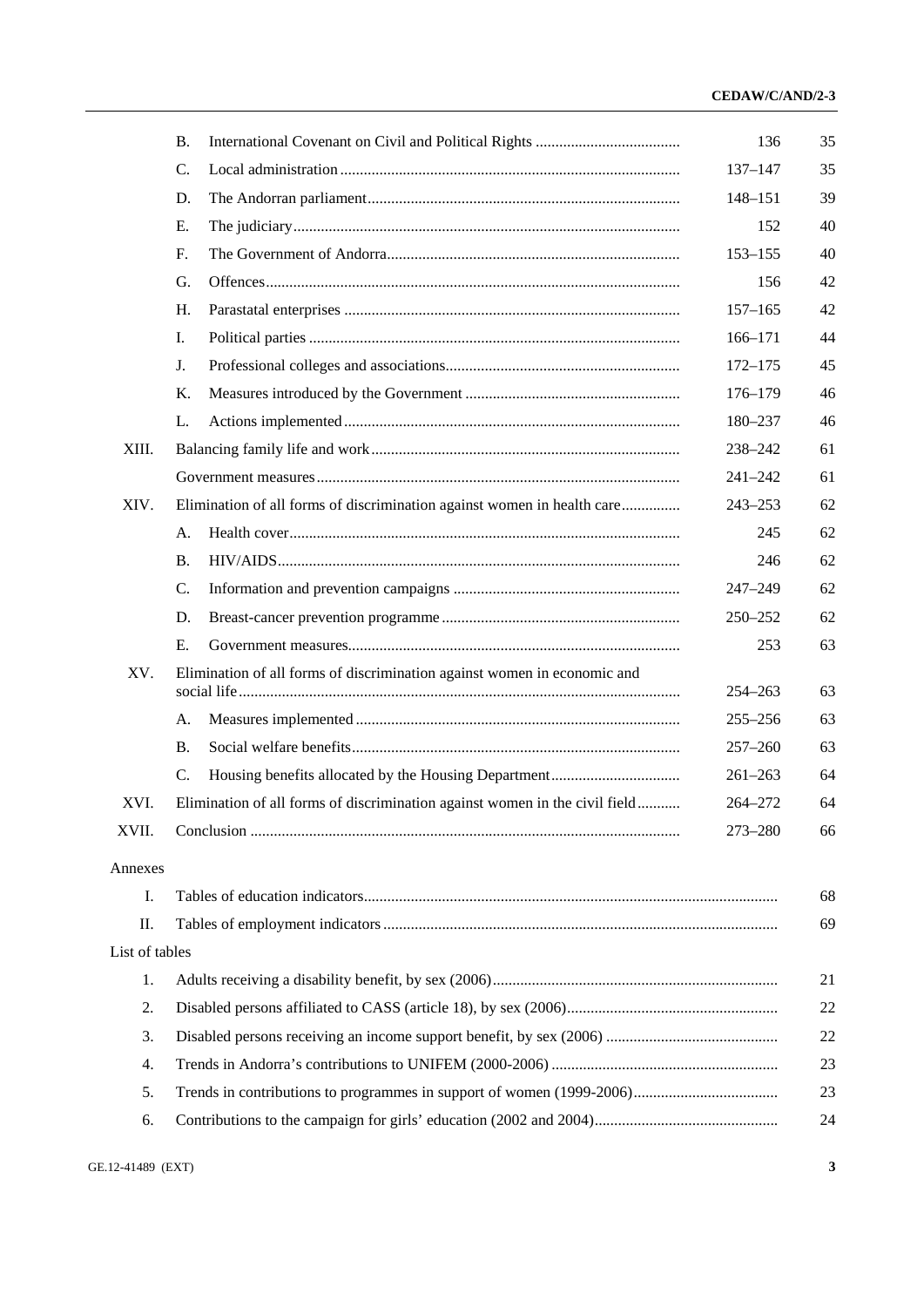| 7.  | Contribution by Andorra to the campaign for the prevention of mother-to-child transmission of |  |  |
|-----|-----------------------------------------------------------------------------------------------|--|--|
| 8.  | Contribution by Andorra to the project to establish a multi-purpose centre                    |  |  |
| 9.  |                                                                                               |  |  |
| 10. |                                                                                               |  |  |
| 11. |                                                                                               |  |  |
| 12. |                                                                                               |  |  |
| 13. |                                                                                               |  |  |
| 14. | Trends in the number of cases of domestic violence dealt with by the social services          |  |  |
| 15. |                                                                                               |  |  |
| 16. |                                                                                               |  |  |
| 17. |                                                                                               |  |  |
| 18. | Composition of the electorate, by town and sex (communal and national elections)              |  |  |
| 19. | Distribution, by sex, of top political posts and specialized staff in the Comú de Canillo     |  |  |
| 20. | Distribution, by sex, of top political posts and specialized staff in the Comú d'Encamp       |  |  |
| 21. | Distribution, by sex, of top political posts and specialized staff in the Comú de la Massana  |  |  |
| 22. | Distribution, by sex, of top political posts and specialized staff in the Comú de Sant Julià  |  |  |
| 23. | Distribution, by sex, of top political posts and specialized staff in the Comú                |  |  |
| 24. |                                                                                               |  |  |
| 25. |                                                                                               |  |  |
| 26. |                                                                                               |  |  |
| 27. |                                                                                               |  |  |
| 28. |                                                                                               |  |  |
| 29. |                                                                                               |  |  |
| 30. |                                                                                               |  |  |
| 31. |                                                                                               |  |  |
| 32. |                                                                                               |  |  |
| 33. | Composition of the governing bodies of associations, by function and sex (2002-2005)          |  |  |
| 34. | Women's association projects funded by the Ministry of Health and Welfare (2000-2007)         |  |  |
| 35. |                                                                                               |  |  |
| 36. | Trends in the number of school enrolments, by sex and educational level (1997, 2001, 2005)    |  |  |
| 37. |                                                                                               |  |  |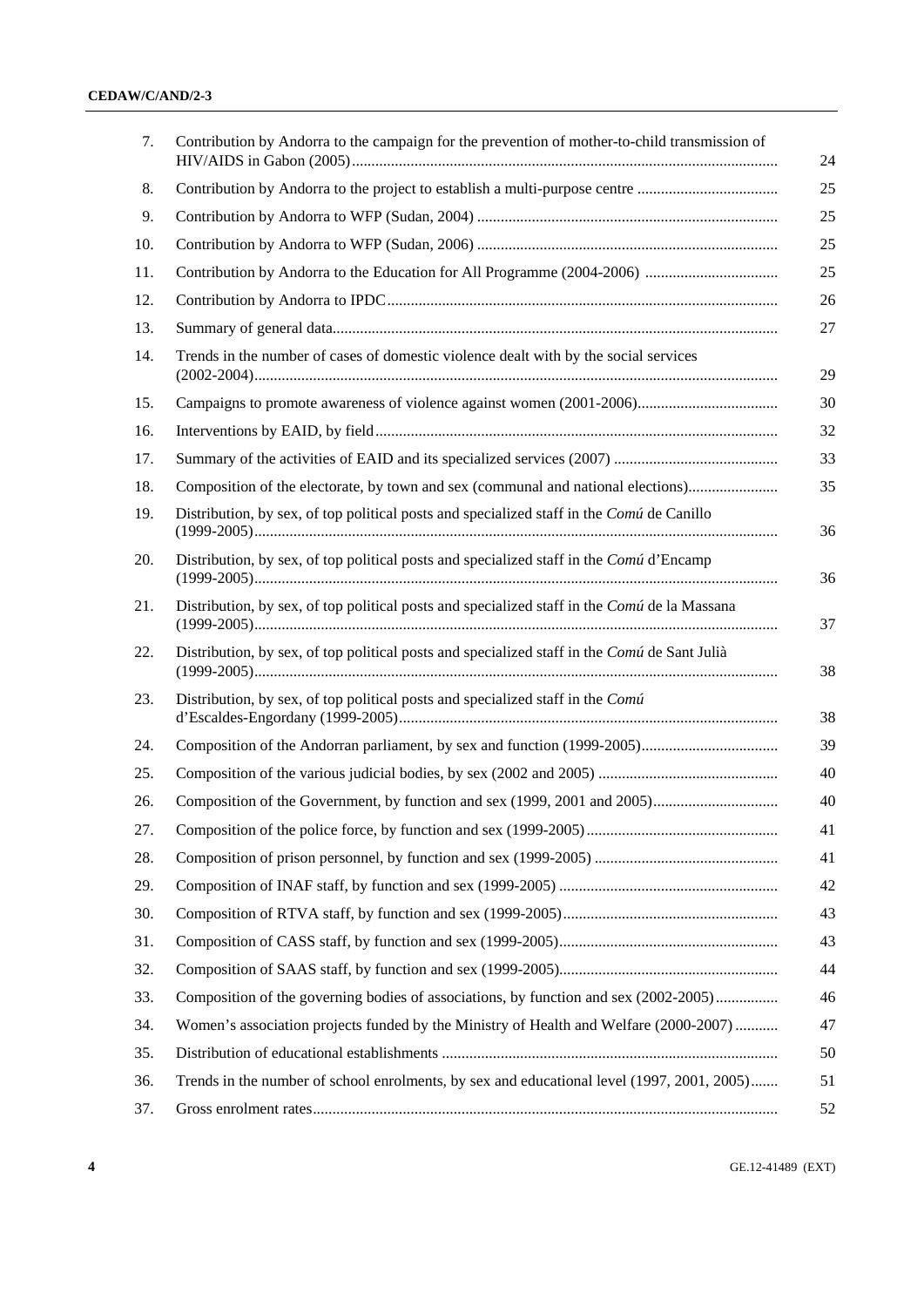## **CEDAW/C/AND/2-3**

| 38.             |                                                                                                                                                                                     | 52 |
|-----------------|-------------------------------------------------------------------------------------------------------------------------------------------------------------------------------------|----|
| 39.             | Trends in the number of enrolments in higher secondary education (preparation for the<br>baccalaureate), vocational training and non-university education abroad (1997, 2001, 2005) | 53 |
| 40.             | Trends in gross enrolment rates in higher education, by sex (1997 and 2005)                                                                                                         | 53 |
| 41.             | Distribution of university students, by course of study and sex (1998 and 2005)                                                                                                     | 54 |
| 42.             |                                                                                                                                                                                     | 56 |
| 43.             |                                                                                                                                                                                     | 58 |
| 44.             |                                                                                                                                                                                     | 59 |
| 45.             |                                                                                                                                                                                     | 60 |
| 46.             | Trends in average pension amounts in euros, by type of pension and sex (2000-2005)                                                                                                  | 60 |
| 47.             | Distribution of recipients of social service benefits, by sex (totals and percentages) (2003-2007)                                                                                  | 64 |
| List of figures |                                                                                                                                                                                     |    |
| 1.              |                                                                                                                                                                                     | 49 |
| 2.              |                                                                                                                                                                                     | 50 |
| 3.              |                                                                                                                                                                                     | 51 |
| 4.              |                                                                                                                                                                                     | 54 |
| 5.              |                                                                                                                                                                                     | 55 |
| 6.              |                                                                                                                                                                                     | 57 |
| 7.              |                                                                                                                                                                                     | 57 |
| 8.              |                                                                                                                                                                                     | 66 |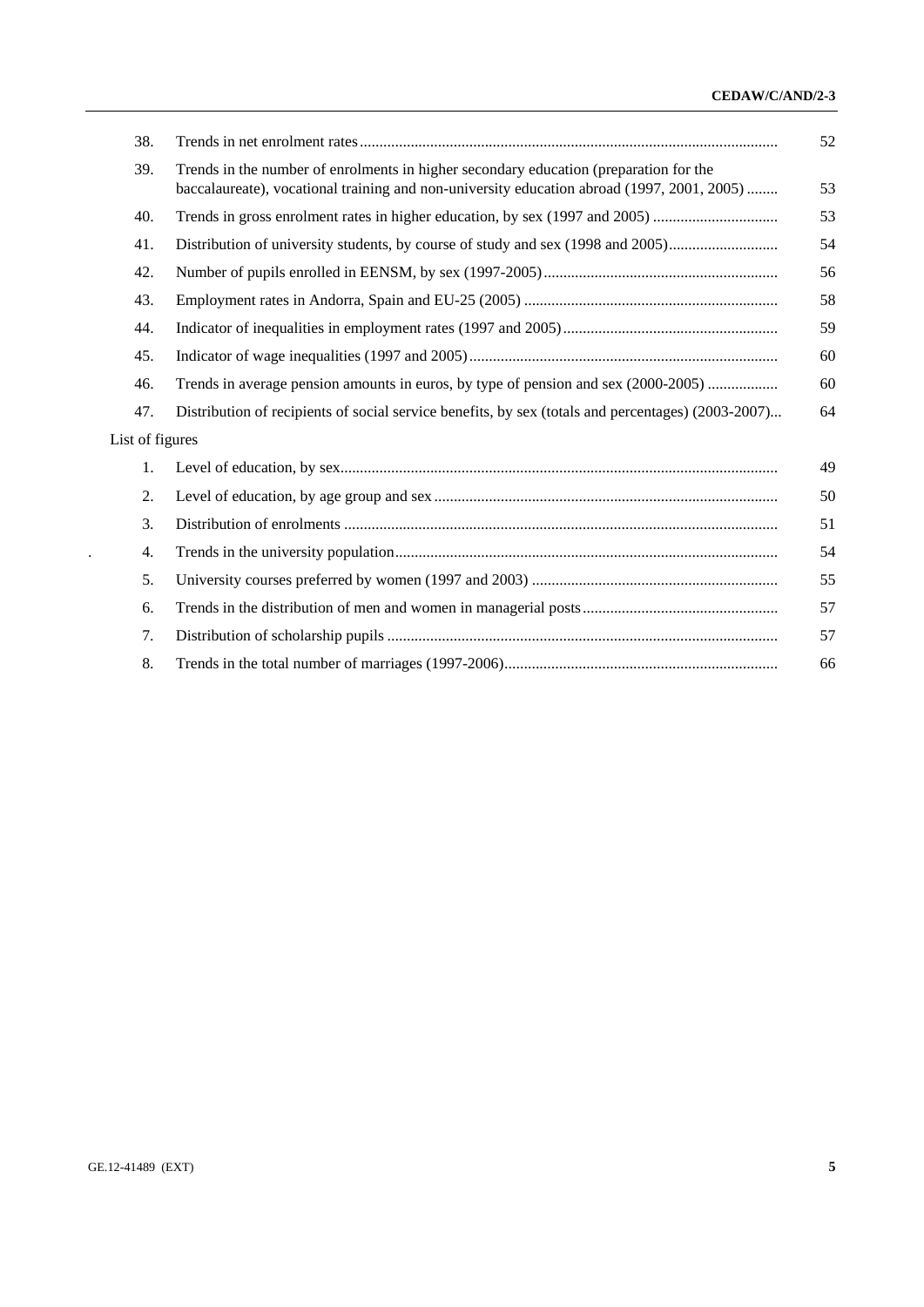# **Abbreviations and acronyms**

| CASS         | Caixa Andorrana de Seguretat Social (Andorran Social Security Fund)                                                 |
|--------------|---------------------------------------------------------------------------------------------------------------------|
| CDA-S.XXI    | Centre Democràtic Andorrà-Segle XXI (Andorran Democratic<br>Centre-Century 21)                                      |
| <b>CRES</b>  | Centre de Recerca Sociològica (Centre for Sociological Research)                                                    |
| EAID         | Equip d'Atenció Integral a les Dones víctimes de violència de gènere<br>(Interdisciplinary Team on Gender Violence) |
| <b>EENSM</b> | Escola Especialitzada de Nostra Senyora de Meritxell (Notre Dame de<br>Meritxell Special School)                    |
| IEA          | <i>Institut d'Estudis Andorrans</i> (Institute for Andorran Studies)                                                |
| <b>INAF</b>  | Institut Nacional Andorrà de Finances (Andorran National Financial<br>Institute)                                    |
| PAM          | World Food Programme                                                                                                |
| <b>PAVD</b>  | Protocol d'Actuació en casos de Violència Domèstica (Protocol for Action<br>in Cases of Domestic Violence)          |
| <b>PIDC</b>  | International Programme for the Development of Communication                                                        |
| <b>PLA</b>   | Partit Liberal d'Andorra (Liberal Party of Andorra)                                                                 |
| PS           | <i>Partit Socialista</i> (Social Democratic Party)                                                                  |
| <b>RTVA</b>  | Ràdio i Televisió d'Andorra (Andorra Radio and Television)                                                          |
| SAAS         | Servei Andorrà d'Atenció Sanitària (Andorran Health Service)                                                        |
| VA           | <i>Verds d'Andorra</i> (Andorra Green Party)                                                                        |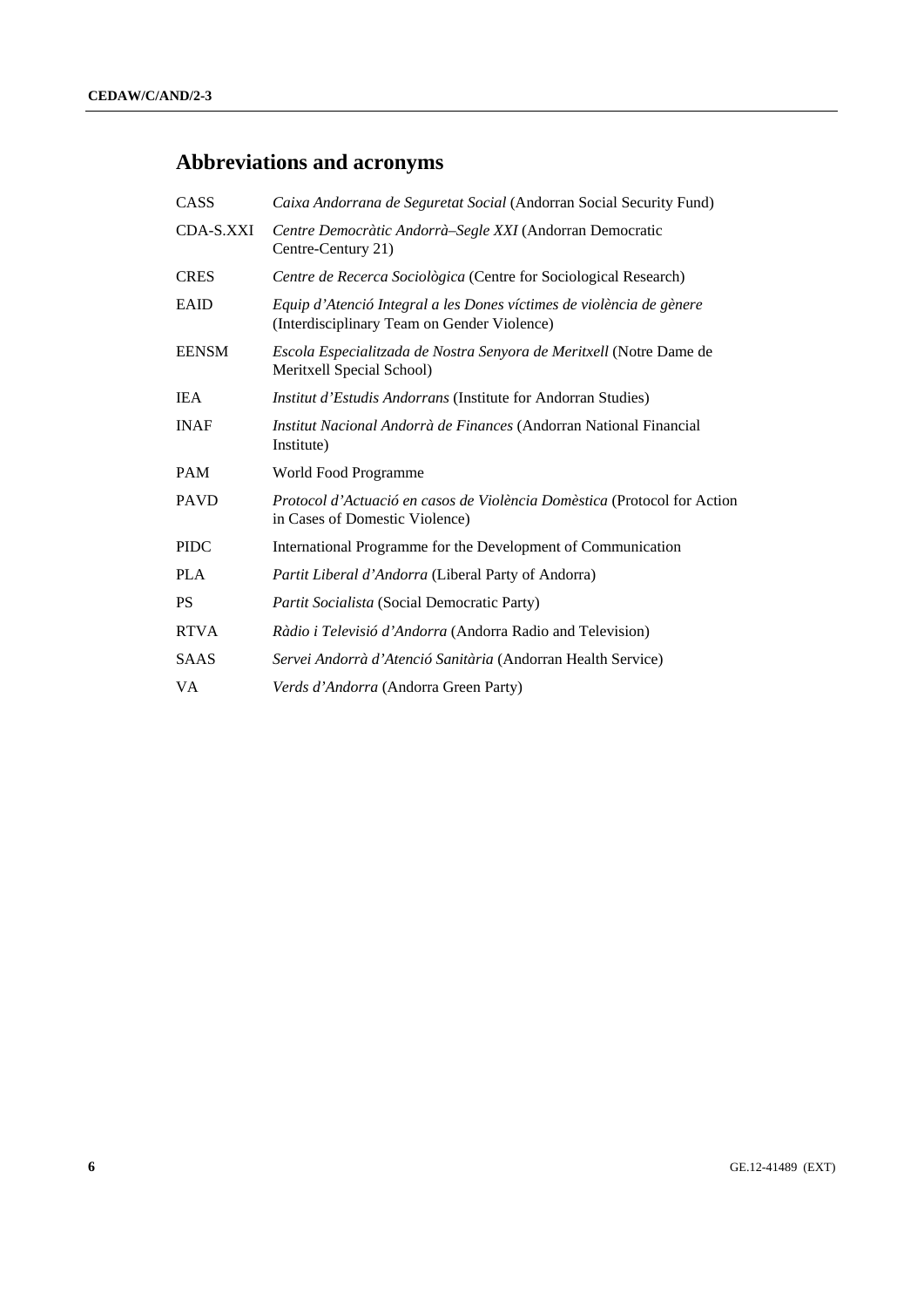# **I. Introduction**

1. Equality of opportunity is a further step towards equality before the law, recognized in article 6 of the Andorran Constitution. It means that all individuals are free and free in their choice of lifestyle and the way in which they cope with the events in their life, without their freedom being constrained by the fact of being a man or a woman.

2. By acceding on 15 January 1997 to the Convention on the Elimination of All Forms of Discrimination against Women, the Government of Andorra chose to guarantee men and women equality in the enjoyment of their economic, social, cultural, civic and political rights.

3. Following the general elections of 3 April 2011, the Ministry of Health and Welfare assumed responsibility for the promotion of women's rights and gender equality. However, the new Government wishes to establish a crosscutting and multi-strategy approach to the issue.

4. The Consell General (Andorran parliament) currently has a membership of 15 women and 13 men, which proves that gender equality is central to political debates and priorities in Andorra.

5. This report, representing the combined second and third reports of Andorra, has been drawn up with the following aims in view:

 (a) Main aim: to obtain information on the current state of implementation of the Convention in the Principality of Andorra;

(b) Specific aims:

(i) To identify key or relevant areas of potential discrimination against women in Andorra, with particular reference to access to the rights recognized in the Convention and to recognition and enjoyment of those rights;

(ii) To obtain information on the way adults living as a couple and/or with family responsibilities organize their everyday lives so as to determine whether there is a fair distribution of domestic and family tasks;

(iii) To understand patriarchal patterns of behaviour in Andorra and cultural stereotypes perpetuating a certain division of functions between men and women in the different areas of life, and to identify the main factors fostering such discrimination;

(iv) To promote participation by the general public, and women's associations in particular, in the process of analysing the implementation of women's rights in Andorra and putting forward proposals for action.

6. This study is based on a multi-strategy approach, in view of the complexity of the social context and the topic in question, which is discrimination as a multi-dimensional phenomenon.

7. Social indicators have been established in accordance with the guidelines on the form and content of reports to be submitted by Member States of the United Nations signatories to the international human rights treaties, set out in the Compilation of Guidelines on the Form and Content of Reports to be Submitted by States parties to the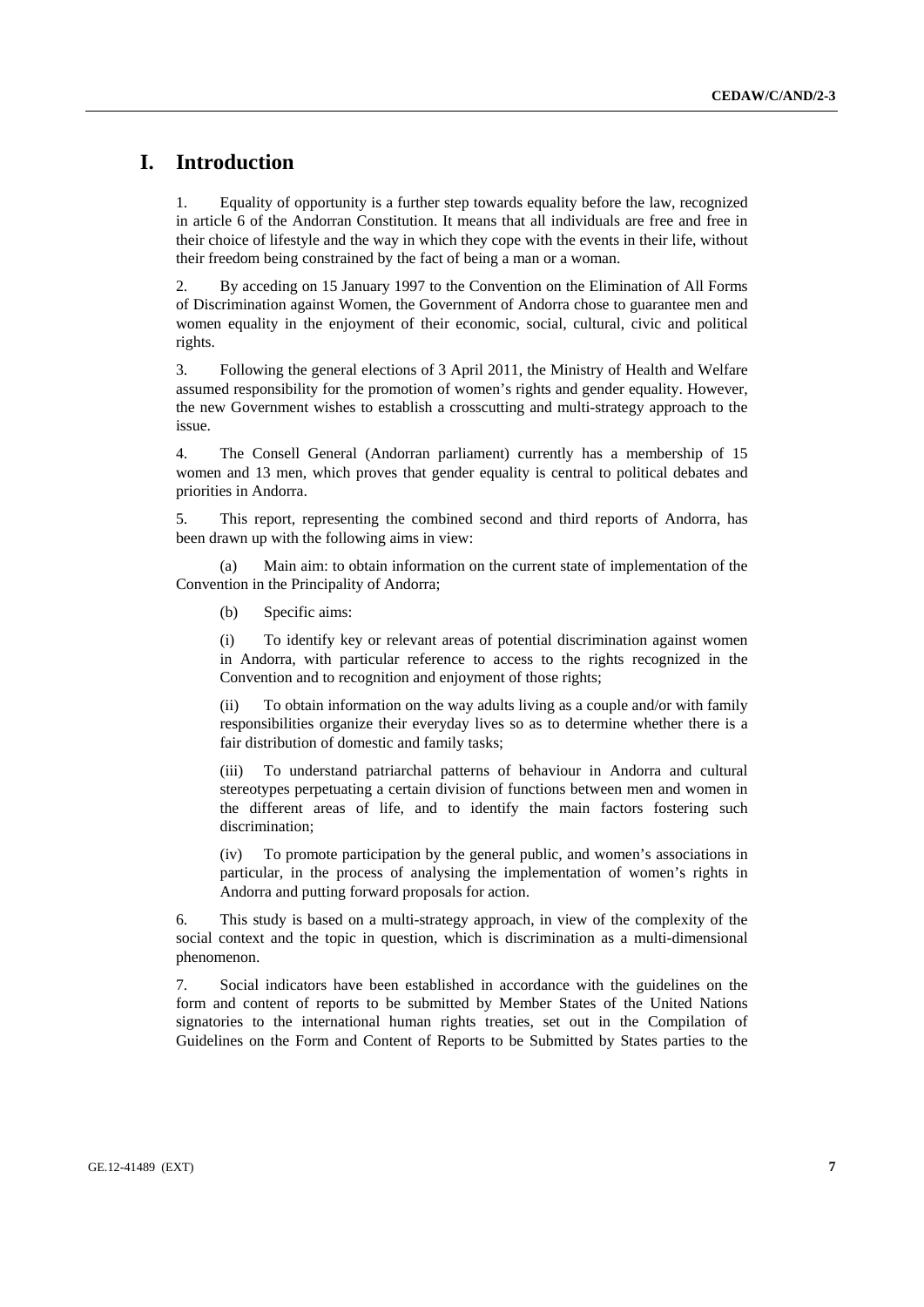International Human Rights Treaties (HRI/GEN/2/Rev.1/Add.2) and *a handbook on the preparation of national statistical reports on women and men*. 1

# **II. Chronology**

8. In 2001, the Secretariat of State for the Family was set up and the Protocol for Action in Cases of Domestic Violence (PAVD) was adopted. On 22 June 2001, the official presentation of the Protocol took place, under the aegis of the Ministry of Health and Welfare and the Ministry of Justice and the Interior.

9. This marked a new approach to the issue of gender equality. In keeping with this approach, going further than the Protocol, the Government made a commitment to society to introduce specific policies aimed at promoting a fairer and more equal relationship between members of society.

10. The year 2001 saw strenuous efforts by the Government of Andorra to promote women's rights. On 10 July 2001, it submitted Andorra's initial report to the Committee on the Elimination of Discrimination against Women on the implementation and follow-up of the Convention on the Elimination of All Forms of Discrimination against Women.

11. Ratification of the Optional Protocol to the Convention for the Elimination of All Forms of Discrimination against Women followed in 2002.

12. In 2003 Andorra began participating in the Steering Committee for Equality between Women and Men (CDEG) of the Council of Europe and took part in the Council's  $5<sup>th</sup>$ European Ministerial Conference on Equality between Men and Women.

13. In 2004, a seminar was organized to prepare an action plan for the promotion of equal opportunities for women and men, the plan was adopted and Andorra participated in the meeting to prepare for the Review of the Implementation of the Beijing Platform for Action in Central and Eastern Europe.

14. In 2005, Andorra took part in the 49th session of the Commission on the Status of Women, and the Ministry of Health, Welfare and the Family was inaugurated.

15. In 2006, Andorra participated in the 6th Ministerial Conference on Equality between Women and Men of the Council of Europe, launched a participatory process for drawing up a national social welfare plan and gave its support to the Council of Europe's campaign to combat violence against women, including domestic violence.

16. In 2007, the Housing Department and the Ministry of Health, Welfare and the Family were merged, and the Interdisciplinary Team on Gender Violence (EAID) was set up, together with a specialized police unit to provide support for women victims of abuse.

# **III. Implementation of the recommendations**

## **A. Legislative measures**

17. As already indicated, on 14 October 2002 the Government of Andorra deposited with the United Nations the instrument of ratification of the Optional Protocol to the Convention, which it ratified on 29 November of the same year (items 29 and 31 of the Committee's recommendations).

<sup>&</sup>lt;sup>1</sup> United Nations publication, Sales No. F.97.XVII.10.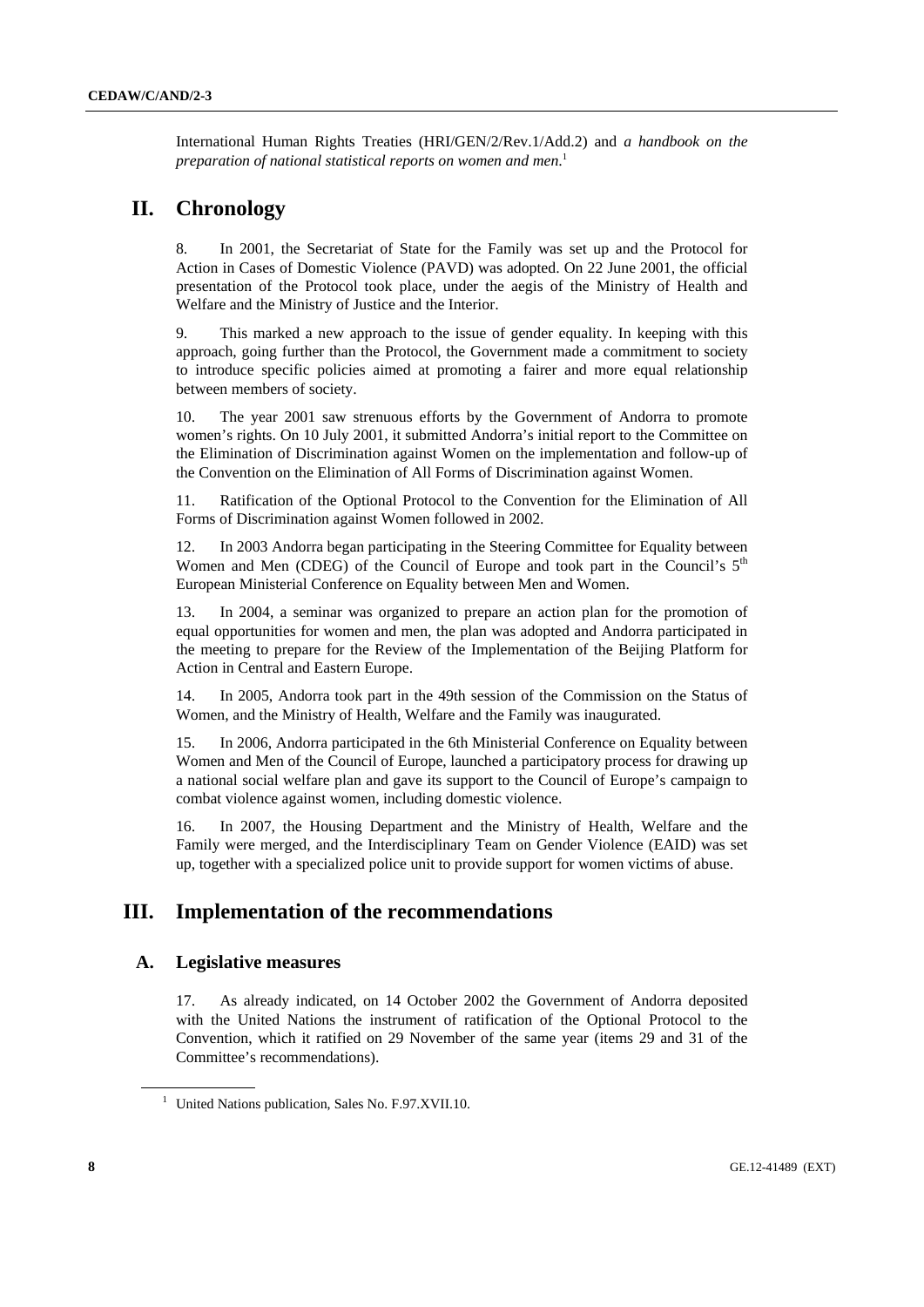18. It was followed by the adoption of the *Llei sobre el contracte de treball*  (Employment Contracts Act No. 8/2003 of 12 June 2003), prohibiting and penalizing any form of discrimination by the employer, including discrimination based on sex. The same Act extends the rights to maternity or adoption leave already embodied in the *Reglament laboral* (Labour Regulations) (item 23 of the Committee's recommendations).

In accordance with the Committee's recommendations, the Andorran parliament adopted on 3 November 2004 the *Llei qualificada<sup>2</sup> de modificació de la Llei qualificada del matrimoni* (Qualified Act amending the Qualified Marriage Act). This new Act abolishes article 13 of the previous Act, a provision considered discriminatory requiring widowed and divorced women to wait for 300 days before remarrying, and amends articles 75 and 76 of the *Llei del Registre Civil* (Civil Registry Act) (item 25 of the Committee's recommendations).

20. On 12 November 2004, Andorra also deposited the instrument of ratification of the revised European Social Charter, of which it accepted 19 articles and 10 paragraphs and which came into force on 1st January 2005 (items 21 and 23 of the Committee's recommendations).

21. In addition, the *Llei 9/2005 qualificada del Codi penal andorrà* (Qualified Act No. 9/2005 [of 21 February 2005] on the Criminal Code) for the first time defines domestic abuse as an offence (item 25 of the Committee's recommendations).

## **B. Other measures: programmes, projects and actions implemented in response to the Committee's recommendations**

## **1. Dissemination of the Convention, its Optional Protocol, the Committee's concluding observations, the Beijing Declaration and Platform of Action, and the conclusions of the 23rd extraordinary session of the United Nations General Assembly (item 31 of the Committee's recommendations)**

22. The Secretariat of State for the Family has ensured the widest possible circulation of the Convention, its Optional Protocol and the Committee's concluding observations following presentation of the report, all translated into Catalan.

23. Conscious of the paucity of information on the situation of women in Andorra and the lack of gender disaggregated data in the various fields covered by the Convention, the Andorran Government in 2003 initiated a study entitled *Dones i homes: Différents condicions de vida, dues realitats desiguals* (Women and men: different living conditions, unequal situations) to obtain an overview of the situation of women in Andorra.

24. It emerges from this study that the collection of gender disaggregated data continues to represent a challenge for Andorran society.

25. Following the seminar to prepare a national action plan for promoting equal opportunities for women and men, which took place in Andorra la Vella on 27 and 28 January 2004, the Ministry of Health and Welfare set out the priority measures necessary to overcome cultural stereotypes and establish equality of opportunity.

26. The specific awareness-raising measures designed to eliminate traditional stereotypes that directly or indirectly perpetuate discrimination against women (items 16 and 17 of the Committee's recommendations) were devised from a crosscutting standpoint

<sup>&</sup>lt;sup>2</sup> A *llei qualificada* is a law enacted by absolute majority [translator's note].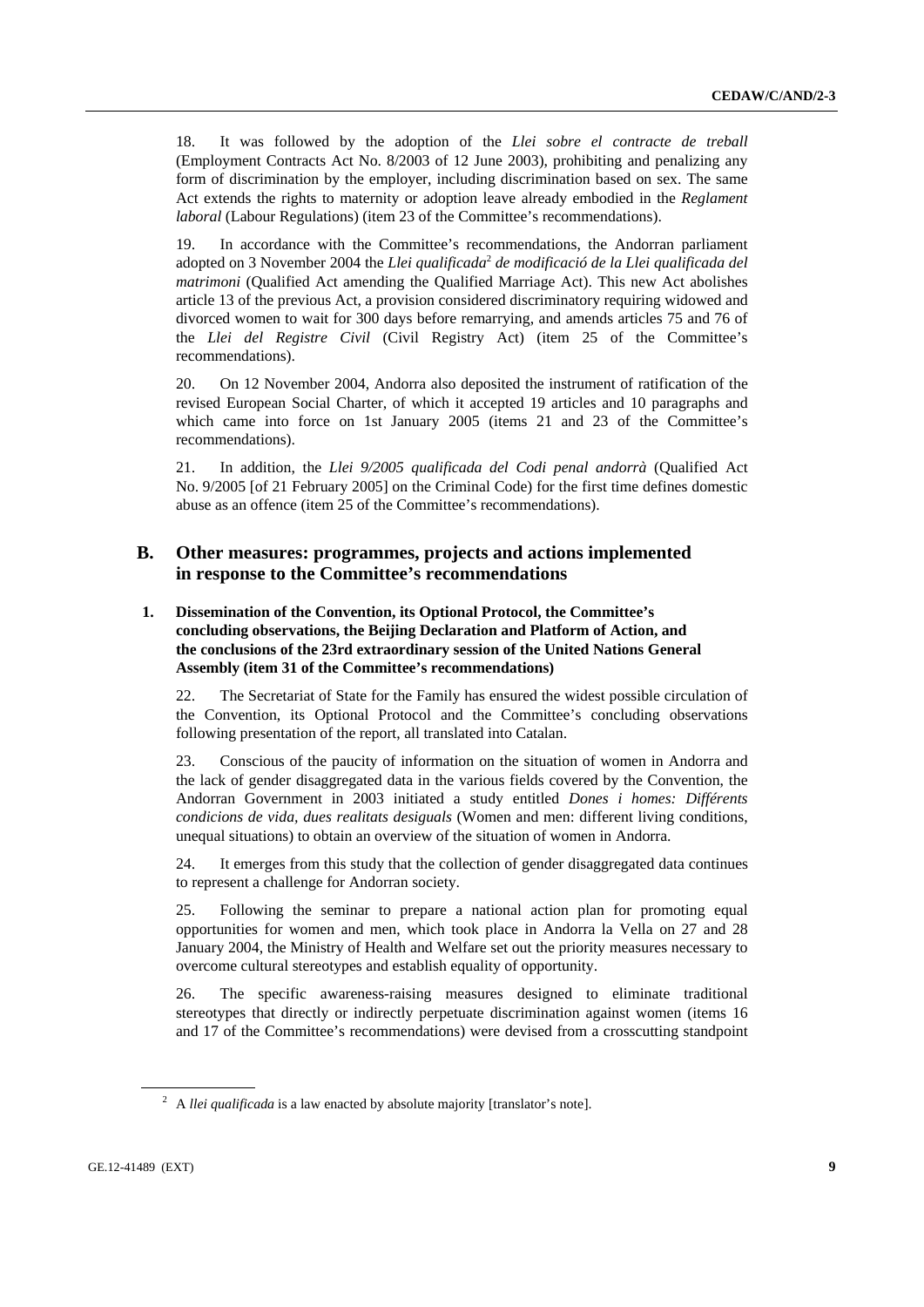since discrimination against women is encountered in various fields of public and private life. These measures have been incorporated in the following projects.

#### **2. The campaign** *T'ho creus?* **(Do think it is possible?) to promote equality of opportunity (May-March 2005)**

27. This campaign had two main aims: to increase public awareness of the gender-based preconceptions or stereotypes in Andorran society and to encourage a change of attitude in that regard among the Andorran population.

#### **3. Educational community**

28. Under the *Pla d'acció per al foment de la igualtat d'oportunitats entre les dones i els homes* (Action Plan to Promote Equality of Opportunity for Women and Men) and, in particular, the programme to combat domestic violence, several information and awareness-raising projects were drawn up, aimed at the general public, those professionally concerned with women victims of violence (lawyers, psychologists, doctors, nurses, social workers, etc), educators, parents, young people and adolescents.

29. In 2004 and 2007, 1,250 adolescents aged 15 to 16, from all the Andorran school systems, took part in the workshops. These were evaluated very positively by the participants, almost 90 per cent of whom thought it would be useful to continue the workshops and proposed that they should last longer.

30. In 2007 the workshops were focused on the Council of Europe's campaign to combat violence against women, including domestic violence. Five hundred young people took part in them and drew up a manifesto rejecting violence against women. This manifesto received the support of over 4,000 individuals.

## **4. Survey on gender stereotypes and the perception of domestic violence among the Andorran public, carried out by the Institut d'Estudis Andorrans (Institute of Andorran Studies – IEA)**

31. The survey on gender stereotypes among the Andorran population was designed with the dual purpose of analysing such stereotypes among the Andorran public and measuring the impact of the "T'ho Creus?" campaign.

32. The survey revealed the existence of a whole series of myths concerning violence and the fact that a problem with essentially structural, social and cultural roots, expressions and consequences is viewed in terms of individuals, its causes being regarded as behaviour and characteristics specific to a marginal section of the population. These findings alerted the Government to the need to continue organizing information and awareness campaigns on the subject of domestic violence.

#### **5. Improving the vocational skills of women in vulnerable situations (items 21 and 23 of the Committee's recommendations)**

33. In 2004 and 2005, the Ministry of Health and Welfare, under the *Pla d'acció per al foment de la igualtat d'oportunitats entre les dones i els homes* (Action Plan to Promote Equality of Opportunity for Women and Men), adopted the following lines of approach: promotion of women's social participation and leadership; the binomial: woman and work; and attention to vulnerable groups. The main aim of the project was to improve women's vocational skills in order to increase their participation in the labour market and further their access to better paid jobs. Twenty-six women in all participated, drawn from the Ministry's social services, Andorran women's associations and other Andorran NGOs.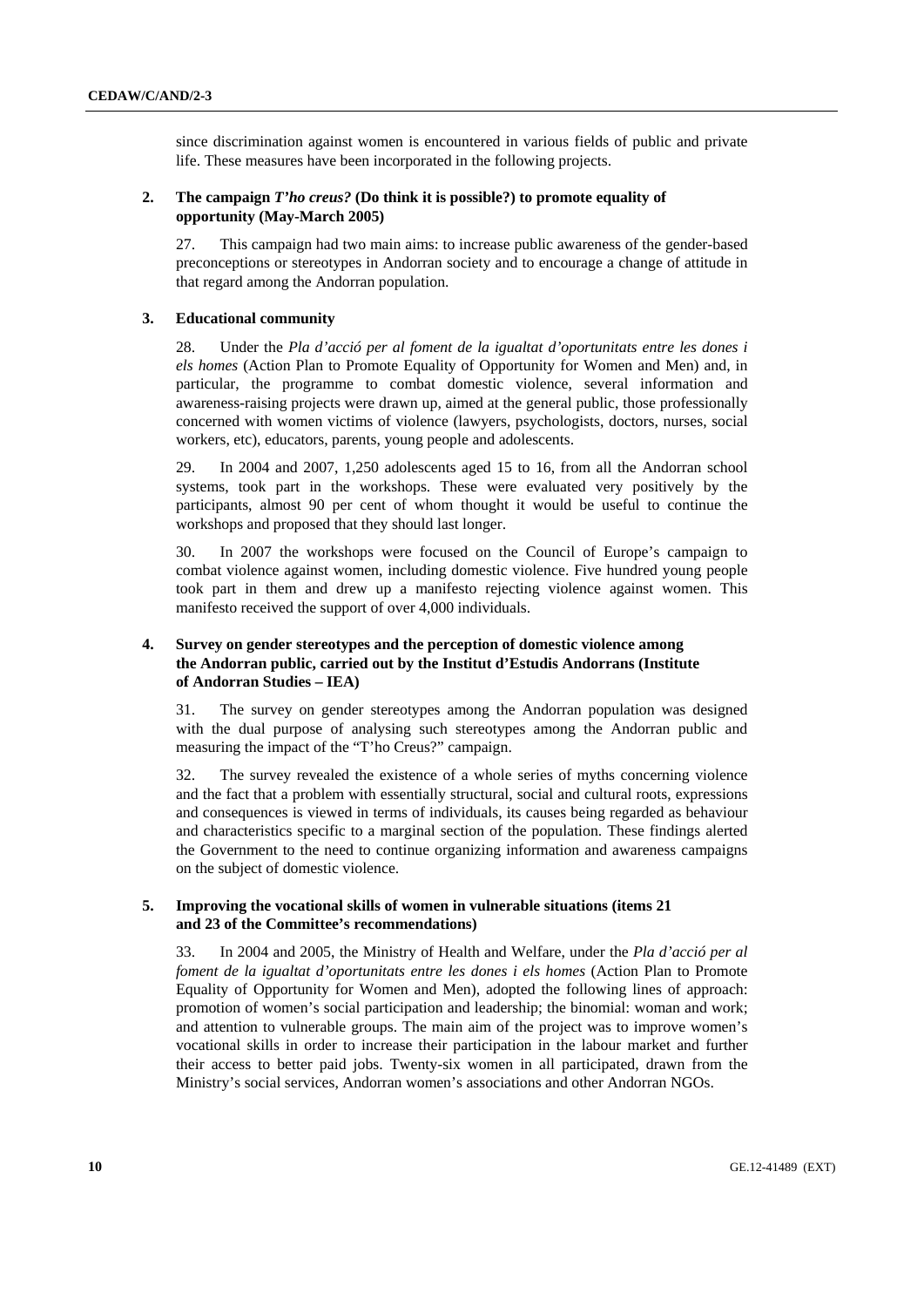#### **6. Cross-sectoral approach to the framing of policies and activities (item 18 of the Committee's recommendations)**

34. There is a readiness and resolve in a number of Government departments to develop programmes, projects and activities aimed at promoting and ensuring respect for the Convention on the Elimination of All Forms of Discrimination against Women, in collaboration with other non-governmental bodies.

#### **7. Involvement of civil society (item 17 of the Committee's recommendations)**

35. In 2006, the Ministry of Health, Welfare and the Family and the Centre for Sociological Research (CRES) of the Institute of Andorran Studies (IEA) launched a participative process aimed at drawing up a national social welfare plan. There was a desire and need on the part of the Andorran Government to establish closer links with the population at large by undertaking a public consultation to shape and improve the Andorran social security system. Five topics were identified: the elderly, the disabled, gender issues, childhood and the family, which served as the basis for a participative process to elicit proposals for formulating the relevant national plan and for resource planning.

# **IV. Legislation**

#### **A. General principles of non-discrimination on the basis of sex**

36. The human rights and fundamental freedoms of men and women in the political, economic, social, cultural and civic spheres are recognized and protected by the Constitution of the Principality of Andorra as well as by subsidiary legislation and regulation.

37. In this regard, the general principles governing article 6 of the Constitution of the Principality of Andorra recognize complete equality between all persons and prohibit any discrimination, *inter alia* on the basis of sex.

## **B. Andorran nationality**

#### 38. Legal basis:

 (a) *Llei qualificada de la nacionalitat* (Qualified Act on Nationality), adopted by the Andorran parliament on 2 and 3 September 1993;

 (b) *Llei qualificada de la nacionalitat* (Qualified Act on Nationality), adopted by the Andorran parliament on 5 October 1995;

 (c) *Llei 10/2004 qualificada de modificació de la Llei qualificada de la nacionalitat* (Qualified Act No. 10/2004 [of 27 May 2004] amending the Qualified Act on Nationality);

 (d) *Decret legislatiu de publicació del text refós de la Llei qualificada de la nacionalitat* (Legislative Decree of 28 March 2007 amending the Qualified Act [of 5 October 1995] on Nationality).

39. With regard to Andorran nationality, major legislative changes were introduced in 2004 under Act No. 10/2004 of 27 May 2004. The statute provides for a reduction from 25 to 20 years in the length of residence required in the Principality of Andorra in support of an application for naturalization and a reduction from 15 to 10 years for young people enrolled in an Andorran school during the period of compulsory education.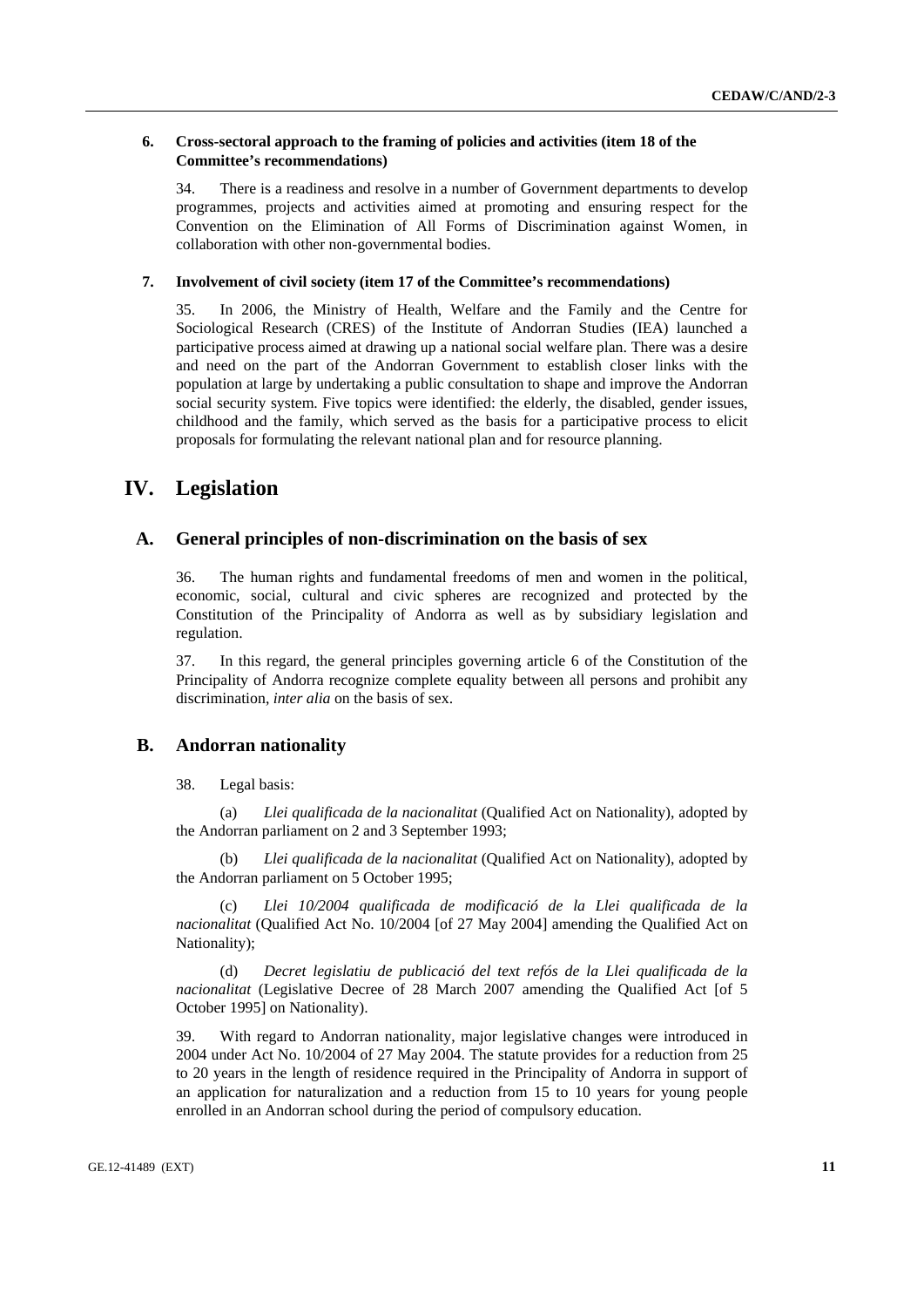## **C. Political rights**

40. The political rights of Andorran citizens are guaranteed under article 24 of the Constitution, which provides that "all adult Andorrans who are in full possession of their rights shall have the right to vote". This principle of equality is enshrined in *the Llei qualificada del règim electoral i del referèndum* (Qualified Act on Elections and Referendums), adopted by parliament on 2 and 3 September 1993 and modified on 15 December 2000 by the *Llei de modificació de la Llei qualificada del règim electoral i del referèndum* (Act amending the Qualified Act on Elections and Referendums). Article 1 of this Act provides for equality with regard to the right to vote, and article 15 for equality as regards eligibility.

## **D. Freedom of association**

41. Freedom of association is recognized under articles 17 and 18 of the Constitution of the Principality of Andorra. The *Llei qualificada d'associacions* (Qualified Act on Associations), adopted by parliament on 29 December 2000, grants freedom of association to persons of Andorran nationality, to foreigners residing legally in the Principality of Andorra and to corporate bodies constituted in accordance with Andorran law.

42. Moreover, freedom of association and hence freedom to form professional, employers' and trade union associations were reinforced with the adoption on 30 June 2004 of the revised European Social Charter, in particular article 5.

## **E. Right to institute court proceedings**

43. Article 10 of the Constitution of the Principality of Andorra recognizes the right to institute court proceedings and obtain a court order based in law, the right to due and impartial process, the right to defend oneself and obtain the advice of a lawyer, the right to trial within a reasonable time, the right to be presumed innocent and be informed of the charge, the right not to declare oneself guilty and not to make self-incriminating statements, and, in criminal proceedings, the right of appeal. In order to guarantee the principle of equality, the law makes provision for cases in which the administration of justice is free of charge.

44. An important legislative change took place in 1999 with the adoption on 22 April 1999 of the *Llei qualificada de modificació de la Llei qualificada del Tribunal Constitucional* (Qualified Act amending the Qualified Act on the Constitutional Court). Prior to the adoption of this Act, article 94 of the *Llei qualificada del Tribunal Constitucional* (Qualified Act [of 3 September 1993] on the Constitutional Court) did not allow an injured party to apply directly to the Constitutional Court. The individual had to apply in writing to the Office of the Public Prosecutor, requesting that the appeal be submitted subject to it being found constitutionally valid *(recurs d'empara constitucional)*. In 1999, with the adoption of the *Llei qualificada de modificació de la Llei qualificada del Tribunal Constitucional* (Qualified Act amending the Qualified Act on the Constitutional Court), this restriction of the right to institute court proceedings was lifted. The new Act entitles every individual to appeal directly to the Constitutional Court for constitutional protection *(recurs d'empara)*.

45. Mention should also be made of the *Llei de modificació de la Llei transitòria de procediments judicials* (Act [of 22 April 1999] amending the provisional Act on Judicial Procedure), which establishes an annulment procedure in the event of a violation of the fundamental right to institute court proceedings, recognized in article 10 of the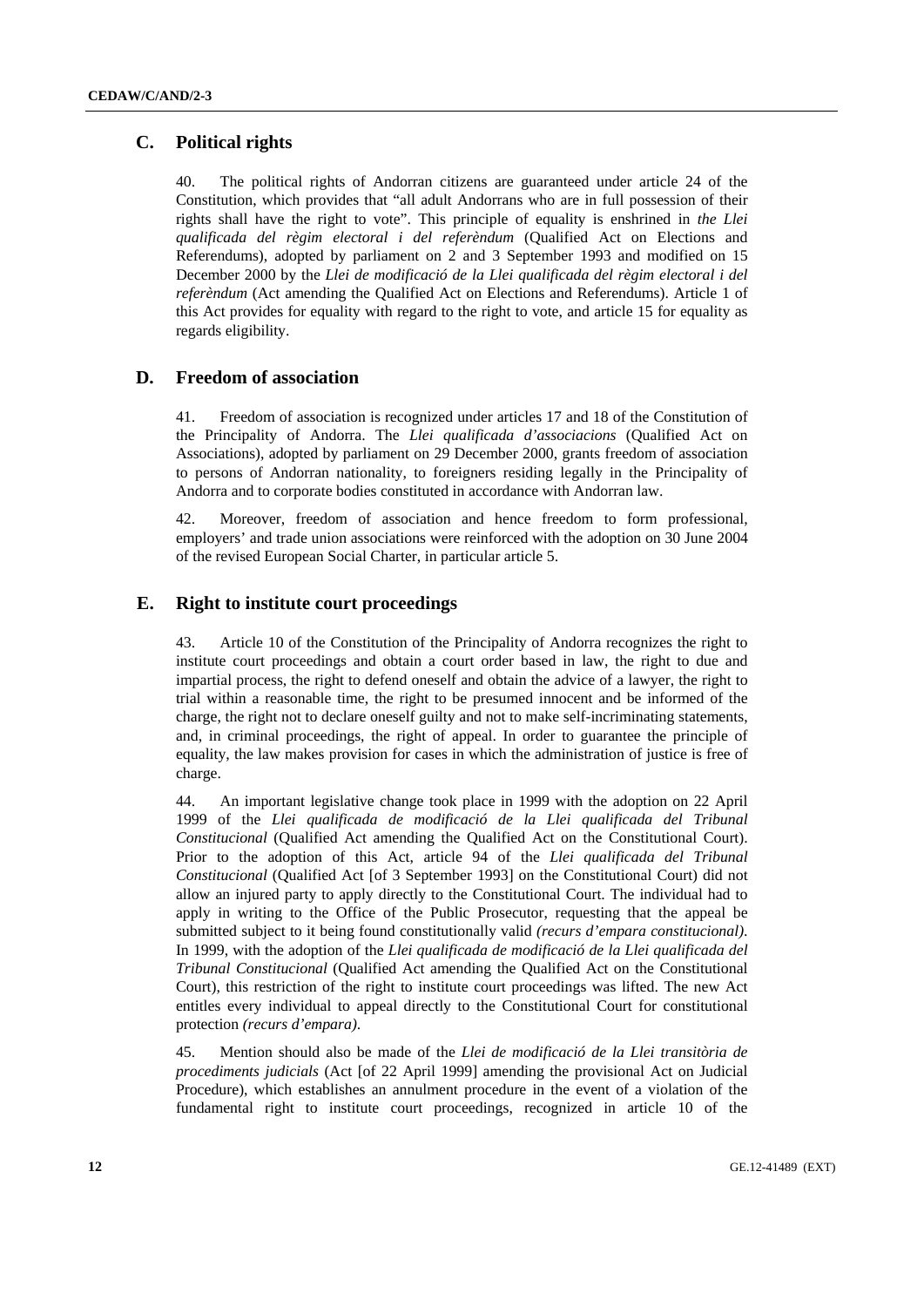Constitution. This procedure should precede the submission to the Constitutional Court of an appeal for constitutional protection *(recurs d'empara)*.

## **F. Civil rights**

46. Article 13.3 of the Constitution of the Principality of Andorra assigns equal rights and duties to spouses. This constitutional precept was developed subsequently by the *Llei qualificada del matrimoni* (Qualified Act [of 30 June 1995] on Marriage), modified by *Llei 14/2004 qualificada de modificació de la Llei qualificada del matrimoni* (Act No. 14/2004 [of 3 November 2004] amending the Qualified Act on Marriage).

47. In accordance with the principle of equality between men and women, article 8 of the *Llei qualificada del matrimoni* (Qualified Act on Marriage) assigns equal rights and duties to spouses.

48. As previously stated, article 13 of the *Llei qualificada del matrimoni* (Qualified Act on Marriage) was repealed following the adoption of the *Llei de modificació de la Llei qualificada del matrimoni* (Qualified Act amending the Qualified Act [of 30 June 1995] on Marriage), in accordance with the Committee's recommendations.

49. With regard to the extension of civil rights, note may be made of the adoption by parliament of the *Llei qualificada de les unions estables de parella* (Qualified Act [of 21 February 2005] on Stable Conjugal Unions). This Act recognizes the conjugal union of two individuals, irrespective of the sex of those concerned, whether adults or emancipated minors, provided they are not directly related by consanguinity or adoption, or collaterally related within the fourth degree of consanguinity.

## **G. Labour law**

50. The *Llei sobre el Contracte de Treball* (Employment Contract Act No. 8/2003 of 12 June 2003) prohibits any kind of discrimination on the grounds of birth, race, sex, sexual orientation, origin, religion, opinions or any other personal or social consideration. With regard to dismissal and compensation due by the employer, the employee has the right in the case of discriminatory dismissal to receive compensation or to demand reinstatement in the enterprise, together with reparation for the discriminatory act and compensation for the damage caused, to be fixed by the competent jurisdiction. It should also be noted that any unilateral decision by the employer involving possible discrimination is defined as a serious offence under the *Llei sobre el contracte de treball* (Employment Contract Act) and punishable with a fine of between 2,501 and 12,000 euros (articles 3, 75, 76, 95 and 98 of the same Act).

51. With regard to application of the precepts of the Convention on the Elimination of All Forms of Discrimination against Women, Andorra has fully ratified the following articles of the revised European Social Charter: 1 (The right to work), 2 (The right to just conditions of work), 4 (The right to a fair remuneration), 8 (The right of employed women to protection of maternity), 9 (The right to vocational guidance), 10 (The right to vocational training), 11 (The right to protection of health), 12 (The right to social security), 13 (The right to social and medical assistance), 14 (The right to benefit from social welfare services), 20 (The right to equal opportunities and equal treatment in matters of employment and occupation without discrimination on the grounds of sex), 26 (The right to dignity at work) and 30 (The right to protection against poverty and social exclusion). Andorra has partially ratified article 19 (The right of migrant workers and their families to protection and assistance) (paras. 1, 3, 5, 7, 9, 11 to 15 and 17) and article 31 (Right to housing) (paras. 1 and 2).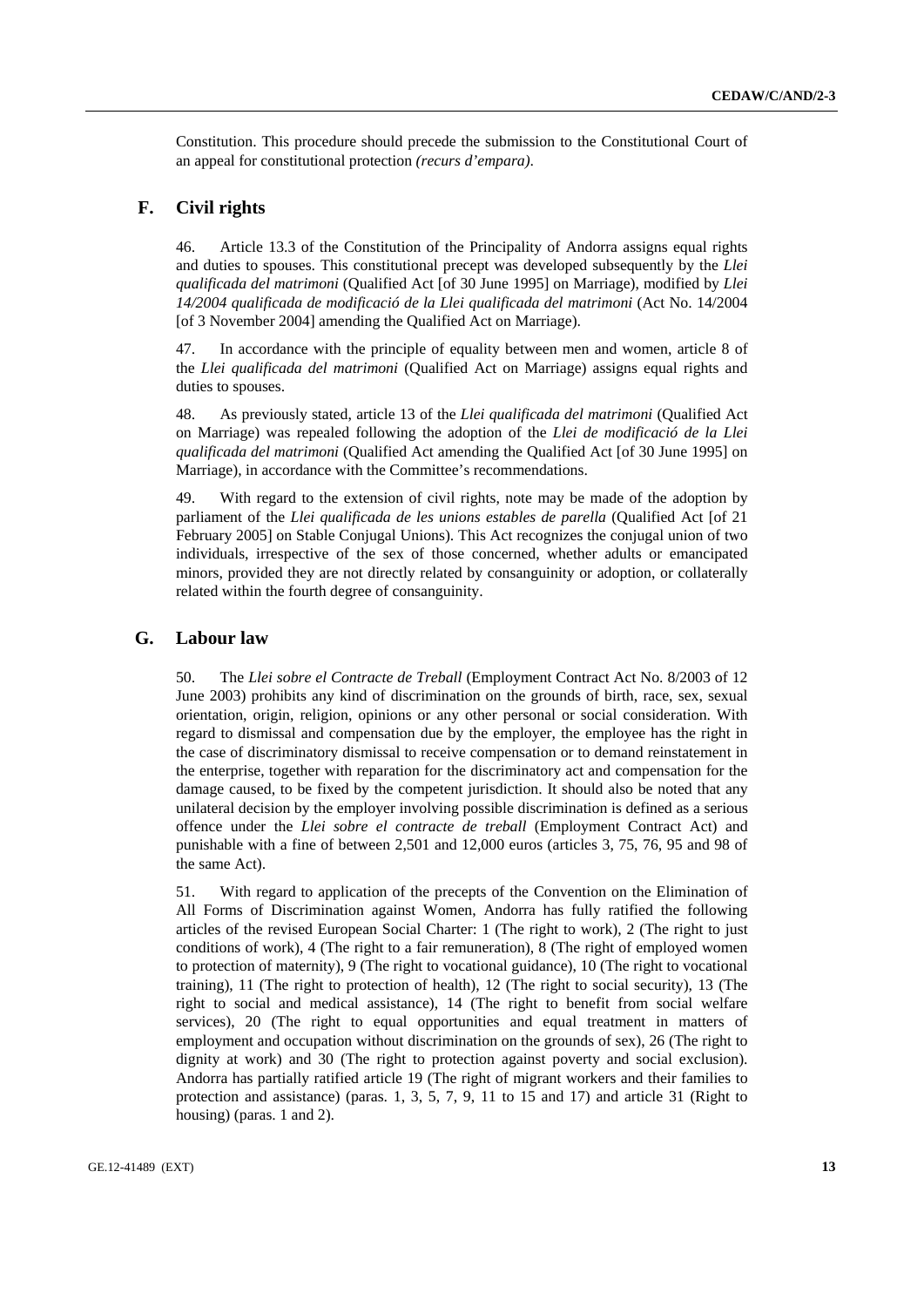## **H. Right to health protection**

52. Article 30 of the Constitution of the Principality of Andorra recognizes the right to health protection.

53. It is guaranteed by the *Llei General de Sanitat* (General Health Act) adopted by parliament on 20 March 1989. Practical enjoyment of the right to health protection, without discrimination based on sex, is conditional only on effective legal residence in the Principality of Andorra.

54. Article 15 of this Act defines the specific measures to protect the health of mother and child in the framework of health programmes.

## **I. Right to education**

55. Article 20 of the Constitution of the Principality of Andorra recognizes the right of all to education.

56. Part I of the *Llei qualificada d'educació* (Qualified Act on Education) recognizes and guarantees the equal right of all to education, namely the right to basic education and higher levels of education.

57. Article 7 of the same Act grants each child the right to attend school from the age of three if the parents or guardian so request.

58. Article 60 of chapter 6 of Part II of the same Act also refers to equality of opportunity when it states that the aim of continuing education for adults is to provide basic training that ensures equality of opportunity in the training field.

## **J. Right to social protection: the national social security system**

59. The national social security scheme is defined in the General Regulations, Administrative Regulations, Financial Regulations, Technical Regulations and Implementation Regulations No. 1 to 14 of the Andorran Social Security Fund (CASS), adopted by parliament under Ordinance No. 4 of 12 July 1966. Subsequently, by decree of the Co-Princes, Andorra adopted a dispute settlement regulation on 29 December 1967 and implementation regulations No. 15 to 18 on 7 November 1968. The parliament finally decreed the entry into force of the social security system on 1st March 1968.

60. The Andorran social security scheme provides for the compulsory affiliation of all wage-earners working in Andorra and for the optional affiliation of some categories of persons provided they are permanently resident in Andorra. This social security scheme provides beneficiaries and their dependants with health insurance cover including sickness, maternity, work accident, disability and death risks, as well as old-age benefits in the form of contributory pensions.

61. Apart from amendments over the years to certain enabling regulations, mention should be made of the adoption in 2006 of the *Llei de mesures urgents i puntuals de reforma del sistema de seguretat social* (Act No. 4/2006 [of 7 April 2006] on urgent ad hoc measures to reform the social security system), which extended the duration of health cover for the unemployed to 120 days maximum, fixed the orphans pensions at no less than 30 per cent of the minimum wage, and increased the lower end of widows' allowances to 50 per cent of the minimum wage and the amount of the maternity benefit to the equivalent of 100 per cent (no longer 90 per cent) of 1/180 per cent of the last six months' wages preceding the maternity leave.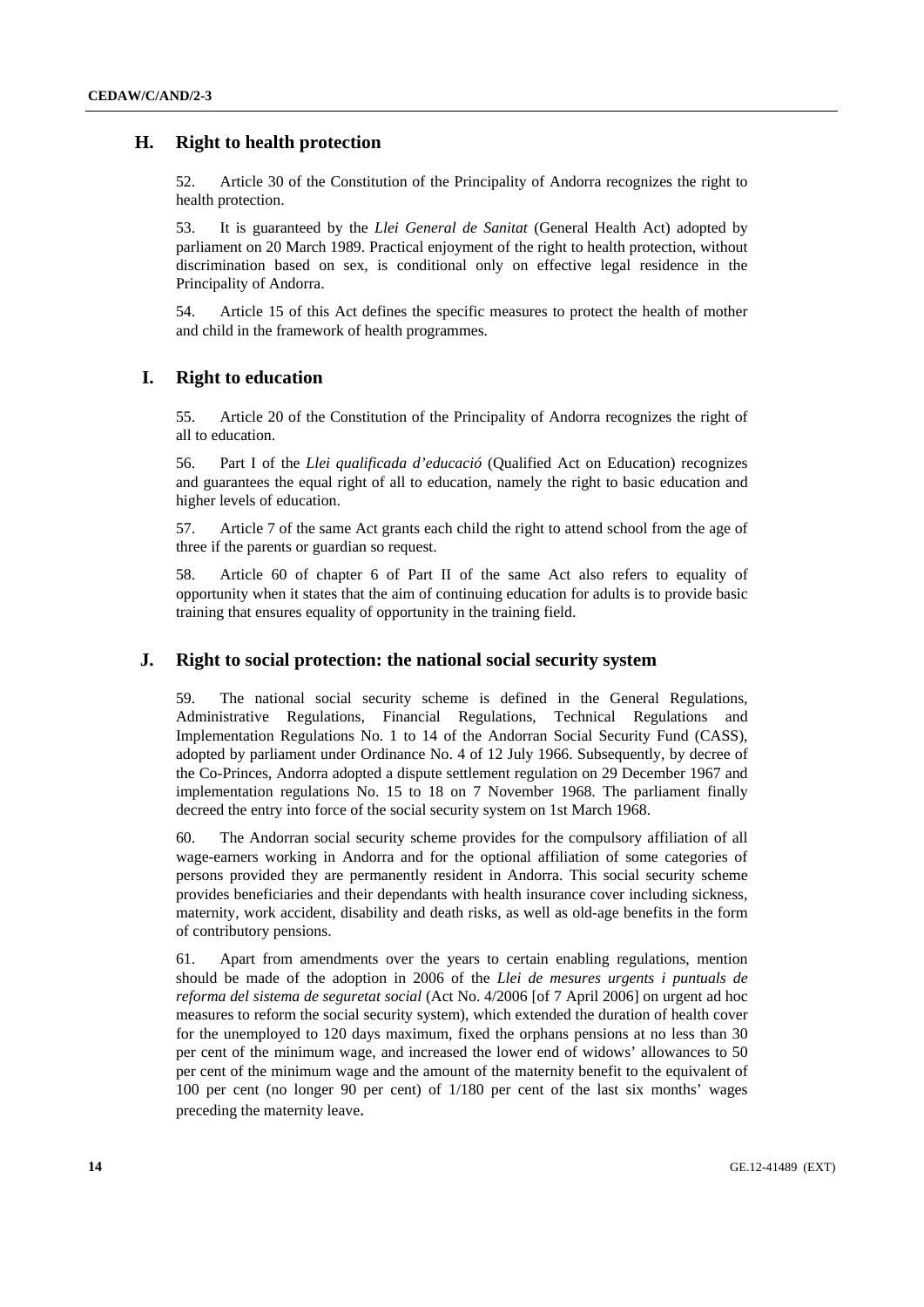## **K. Social services and Andorra's National Services Plan**

62. Currently, there is no specific law in Andorra pertaining to social services. However, Andorra has a *Pla Nacional de Serveis* (National Services Plan), adopted by the Government at its meeting on 25 September 1995 and developed by the *Reglament de les prestacions d'assistència social* (Social Welfare Benefits Regulation of 20 November 1996). This Plan places special emphasis on the eligibility criteria for benefits. Subparagraph (f) of article 5 specifically mentions non-discrimination between the sexes.

63. With regard to social services, mention should be made of the *Llei de Garantia dels drets de les persones amb discapacitat* (Rights of Disabled Persons Act), adopted by parliament on 17 October 2002. The main purpose of this Act is to safeguard the human dignity of persons with disabilities, and thereby ensure that they are able to enjoy their rights and freedoms and fulfil their duties as citizens. It also aims to avoid all forms of discrimination based on disability.

## **L. Right to housing**

64. The right to decent housing is recognized and guaranteed under article 33 of the Andorran Constitution. The authorities must endeavour to ensure that the necessary conditions exist to enable everyone to enjoy that right. The Government accordingly adopted the *Reglament d'ajuts a l'habitatge de lloguer* (Regulation of 30 March 2005 on Rented Accommodation Allowances). On 16 June 2004, it set up the Housing Department and on 27 October of the same year the Inter-Ministerial Housing Commission.

65. Since the presentation of the initial report to the Committee at its 516th, 517th and 523rd sessions on 10 and 13 July 2001, several legislative measures have been adopted to combat discrimination against women and its manifestations. In accordance with the Committee's recommendations, article 13 of the *Llei qualificada del matrimoni* (Qualified Act [of 30 June 1995] on Marriage) has been repealed. For the first time, the Andorran Criminal Code penalizes domestic abuse, has increased the sentences for the offence of discrimination and has reduced the penalties in the case of abortion.

#### **M. Jurisprudence**

- 66. State activities in the legislative sphere include the adoption of the following laws:
	- (a) Political rights:

(i) *Llei qualificada de modificació dels articles 6.1 i 7.1 de la Llei qualificada del règim electoral i del referèndum* (Qualified Act [of 26 November 1999], amending articles 6.1 and 7.1 of the Qualified Act on Elections and Referendums;

(ii) *Llei de modificació de la Llei qualificada del règim electoral i del referèndum* (Act [of 15 December 2000] amending the Qualified Act on Elections and Referendums;

(iii) *Llei qualificada de finançament electoral* (Qualified Act [of 11 December 2000] on the Financing of Election Campaigns);

(iv) *Llei qualificada d'associacions* (Qualified Act [of 29 December 2000] on Associations;

(b) Civil rights: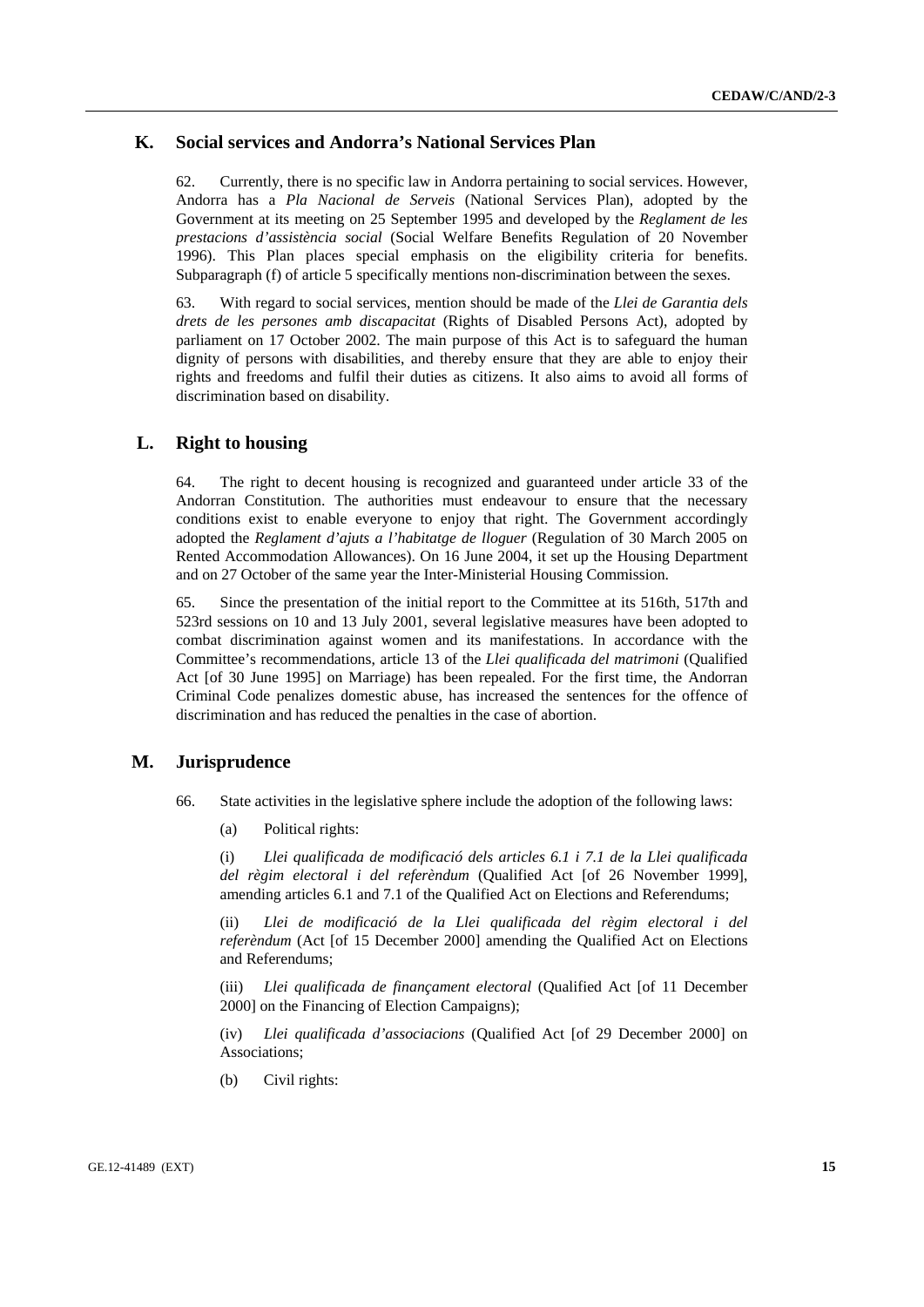(i) *Llei d'arrendaments de finques urbanes* (Urban Property Rental Act of 30 June 1999);

(ii) *Llei 12/2004 de propietat horitzontal* (Condominiums Act No. 12/2004 of 30 June 2004);

(iii) *Llei 14/2004 qualificada de modificació de la Llei qualificada del matrimoni* (Qualified No. 14/2004 [of 3 November 2004], amending the Qualified Act on Marriage);

(iv) *Llei 4/2005 qualificada de les unions estables de parella* (Qualified Act No. 4/2005 [of 21 February 2005] on Stable Conjugal Partnerships);

 (c) Public freedoms: *Llei 15/2003 qualificada de protecció de dades personals* (Qualified Act No. 15/2003 [of 18 December 2003] on the Protection of Personal Data);

(d) Justice:

(i) *Llei qualificada de modificació del Codi Penal* (Qualified Act [of 27 November 1997] amending the Criminal Code);

(ii) *Llei qualificada de modificació del Codi de procediment penal* (Qualified Act [of 10 December 1998] amending the Code of Criminal Procedure);

(iii) *Llei qualificada de la jurisdicció de menors, de modificació parcial del Codi penal i de la Llei qualificada de la Justícia* (Qualified Act [of 22 April 1999] on Juvenile Justice, partially amending the Criminal Code and the Qualified Act on Justice);

(iv) *Llei de modificació de la Llei transitòria de procediments judicials* (Act [of 22 April 1999] amending the Provisional Judicial Procedure Act);

(v) *Llei de cooperació penal internacional i de lluita contra el blanqueig de diners o valors producte de la delinqüència internacional* (Act of 29 December 2000 on International Cooperation in Combating Crime, Money-laundering and the Product of International Crime);

(vi) *Llei de modificació de la Llei qualificada del Tribunal Constitucional de 3 de setembre del 1993* (Act of 20 June 2002 amending the Qualified Act [of 3 September 1993] on the Constitutional Tribunal);

(vii) *Llei qualificada 9/2005 del Codi penal* (Qualified Act No. 9/2005 [of 21 February 2005] on the Criminal Code). For the first time, domestic abuse is defined as an offence (arts. 113 and 114), sentences for criminal acts of discrimination are increased (art. 338), the scope of discriminatory motivation is extended, and sentences for abortion and concealment of evidence, previously classified as an offence in the 1989 Criminal Code, are reduced;

(viii) Qualified Act No. 10/2005 [of 21 February 2005], amending the Code of Criminal Procedure;

(e) Institutions:

(i) *Llei de creació i funcionament del raonador del ciutadà* (Act [of 4 June 1998] on the Establishment and Work of the Ombudsman of the Principality of Andorra);

(ii) *Llei del Tribunal de comptes* (Court of Auditors Act of 9 November 2000);

(iii) *Llei de la radiodifusió i televisió pública i de creació de la societat pública Ràdio i Televisió d'Andorra, SA* (Act [of 13 April 2000] on Public Broadcasting and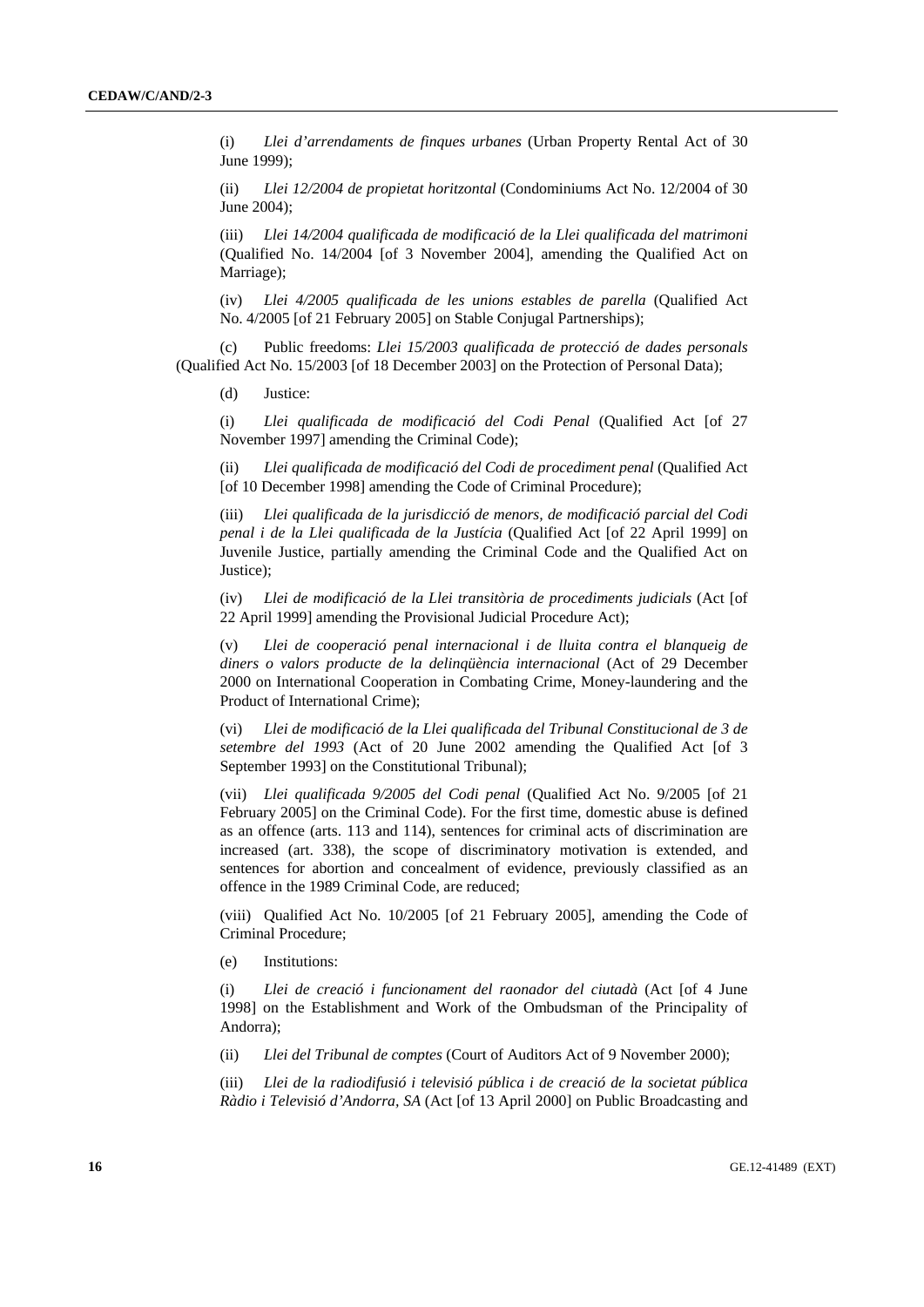Television and the Incorporation of the Public Company *Ràdio i Televisió d'Andorra SA*);

- (f) Administration:
- (i) *Llei del Codi de Duana* (Customs Code Act of 20 June 1996);
- (ii) *Llei de contractació pública* (Public Contracts Act of 9 November 2000);
- (iii) *Llei de la Funció Pública* (Civil Service Act of 15 December 2000);

iv) *Llei 9/2003 del patrimoni cultural d'Andorra* (Andorran Cultural Heritage Act No. 9/2003 of 12 June 2003);

(v) *Llei 5/2004 de modificació del Codi de Duana* (Act No. 5/2004 [of 14 April 2004] amending the Customs Code);

(vi) *Llei 8/2004 qualificada del Cos de Policia* (Qualified Act No. 8/2004 [of 27 May 2004] on the Police);

(vii) *Llei 8/2005 dels agents de circulació comunals* (Communal Traffic Agents Act No. 8/2005 of 21 February 2005);

(viii) *Llei 9/2004 de la Funció Pública de l'Administració de Justícia* (Administration of Justice Act No. 9/2004 of 27 May 2004);

(ix) *Llei 10/2004 qualificada de modificació de la Llei qualificada de la nacionalitat* (Qualified Act No. 10/2004 [of 27 May 2004], amending the Qualified Act on Nationality);

(g) Immigration/labour:

(i) *Llei qualificada de residències passives* (Qualified Act [of 30 May 1995] on Passive Residence);

(ii) *Llei qualificada de modificació de la Llei qualificada de residències passives* (Qualified Act [of 28 November 1996], amending the Qualified Act on Passive Residence);

(iii) *Llei qualificada d'immigració* (Qualified Act [of 14 May 2002] on Immigration);

(iv) *Llei sobre el contracte de treball* (Employment Contract Act of 12 June 2003);

(v) *Llei 21/2004 del 14 de desembre, qualificada de mesures d'adaptació de la Llei qualificada d'immigració, de 14 de maig del 2002, al règim transitori d'accés al mercat del treball establert entre la Unió Europea i els nous estats membres* (Qualified Act No. 21/2004 [of 14 December 2004] on Measures to Adapt the Qualified Act on Immigration [of 14 May 2002] to the Transitional Arrangements for Access to the Labour Market, Established between the European Union and New Member States);

(h) Health:

(i) *Llei reguladora de la gestió i l'organització administrativa de la CASS* (Act [of 18 December 1997] regulating the management and administrative organization of the Andorran Social Security Fund (CASS);

(ii) *Llei de modificació de l'article 2 del reglament d'aplicació núm. 6 i dels articles 3 i 4 del reglament d'aplicació núm. 10 de la CASS* (Act [of 18 December 1997] amending article 2 of enabling regulation No. 6 and articles 3 and 4 of enabling regulation No. 10 of CASS);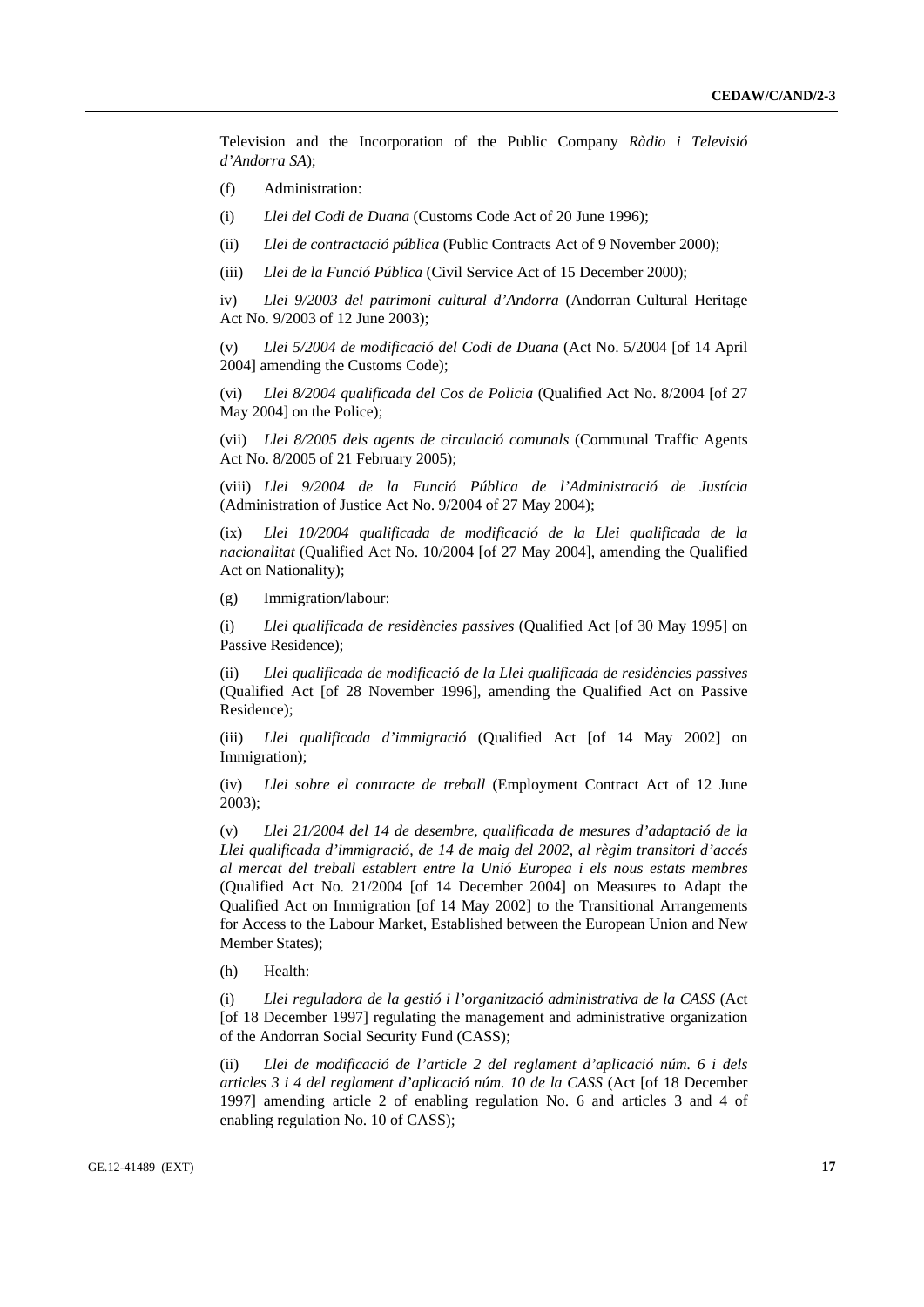(iii) *Llei de regulació del períodes de descans, per maternitat o per adopció dels treballadors assalariats* (Act [of 22 June 2000] regulating the maternity or adoption leave of employees);

(iv) *Llei de garantia dels drets de les persones amb discapacitat* (Act [of 17 October 2002] Guaranteeing the Rights of Persons with Disabilities);

(v) *Llei 15/2004 qualificada d'incapacitació i organismes tutelars* (Qualified Act No. 15/2004 [of 3 November 2004] on Incapacity and the Tutelary Agencies);

- (i) Education:
- (i) *Llei d'universitats* (Universities Act of 30 June 1997);
- (ii) Llei de l'esport (Sports Act of 30 June 1998);

(iii) *Llei de desenvolupament dels principis bàsics de l'estructura i l'organització de la Universitat d'Andorra* (Act [of 28 June 2002] on Development of the Basic Principles concerning the Structure and Organization of the University of Andorra);

(iv) *Llei d'ajuts a l'estudi* (Study Support Act of 28 June 2002);

 (j) Agriculture: *Llei d'agricultura i ramaderia* (Agriculture and Livestock Farming Act of 22 June 2000).

67. *Llei 14/2004 qualificada de modificació de la Llei qualificada del matrimoni* (Qualified Act No. 14/2004 [of 3 November 2004], amending the Qualified Act on Marriage) removes the provision requiring widows to wait 300 days before remarrying.

68. *Llei 4/2006 de mesures urgents i puntuals de reforma del sistema de seguretat social* (Act No. 4/2006 [of 7 April 2006] on Urgent Ad Hoc Measures to Reform the Social Security System) extends health cover for unemployed beneficiaries to a maximum of 120 days, fixes orphans pensions and widows allowances at 30 per cent and 50 per cent respectively of the minimum wage and increases the maternity leave allowance.

69. During the reporting period, the Principality of Andorra adopted the following international human rights conventions:

(a) International treaties of the United Nations:

(i) Convention on the Rights of the Child, signed on 2 October 1995, ratified on 2 January 1996 and entered into force on 1st February 1996;

(ii) Convention on the Elimination of All Forms of Discrimination against Women, adopted on 15 January 1997 and entered into force on 14 February 1997;

(iii) Optional Protocol to the Convention on the Elimination of All Forms of Discrimination against Women, ratified on 14 October 2002 and entered into force on 14 January 2003;

(iv) Optional Protocol to the Convention on the Rights of the Child on the involvement of children in armed conflict, signed on 7 September 2000, ratified on 30 April 2001 and entered into force on 12 February 2002;

(v) Optional Protocol to the Convention on the Rights of the Child on the sale of children, child prostitution and child pornography, signed on 7 September 2000, ratified on 30 April 2001 and entered into force on 18 January 2002;

(vi) Rome Statute of the International Criminal Court, signed on 18 July 1998, ratified on 30 April 2001 and entered into force on 1st July 2002;

(vii) International Covenant on Civil and Political Rights, signed on 5 August 2002 and entered into force on 22 December 2006;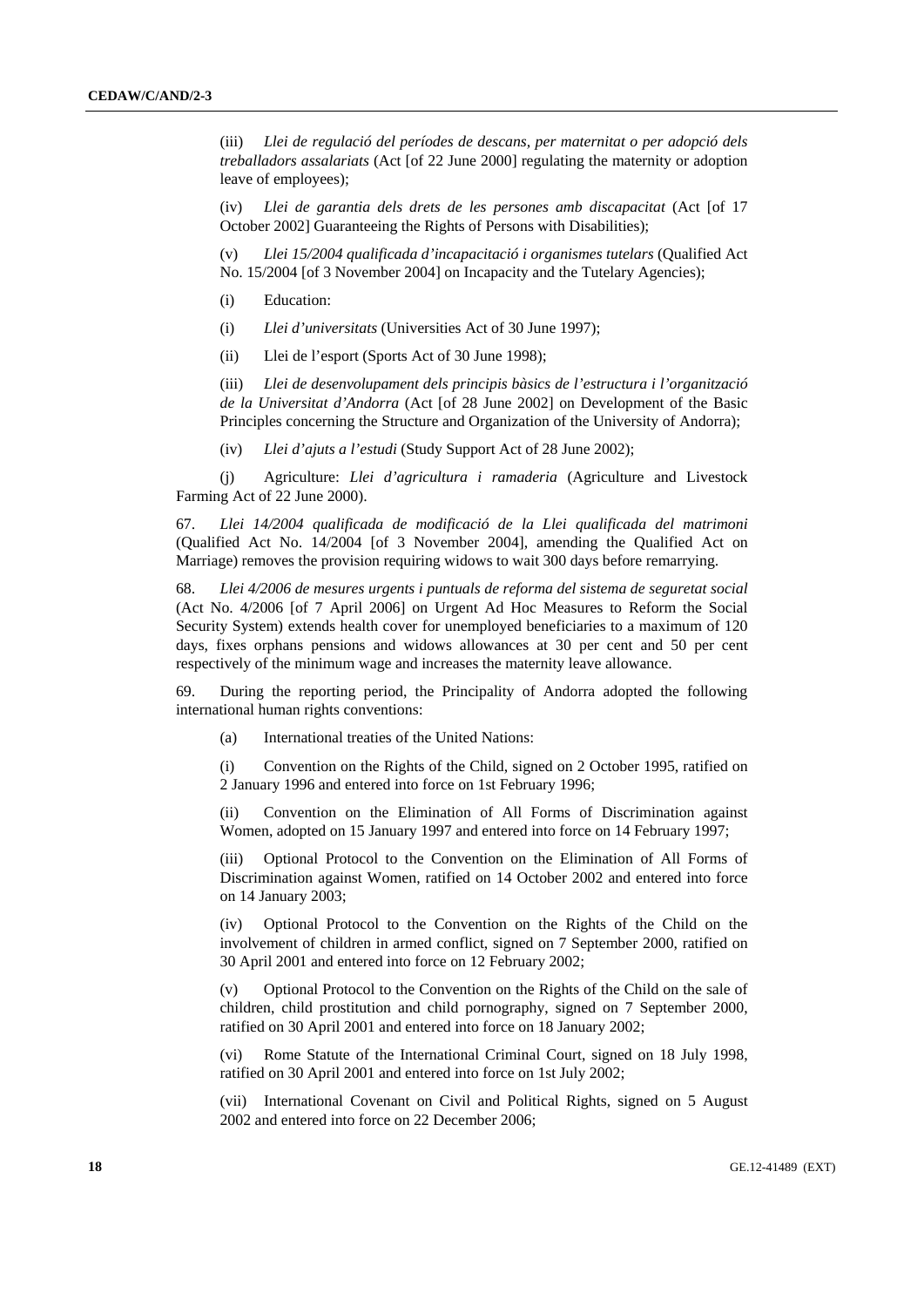(viii) Optional Protocol to the International Covenant on Civil and Political Rights, signed on 5 August 2002 and entered into force on 22 December 2006;

(ix) Second Optional Protocol to the International Covenant on Civil and Political Rights, signed on 5 August 2002 and entered into force on 22 December 2006;

(x) Convention against Torture and Other Cruel, Inhuman or Degrading Treatment or Punishment, signed on 5 August 2002 and entered into force on 22 October 2006;

(xi) Convention on the Elimination of All Forms of Racial Discrimination, signed on 5 August 2002 and entered into force on 22 October 2006;

(b) International treaties of the Council of Europe:

(i) European Convention for the Protection of Human Rights and Fundamental Freedoms (Rome, 4 November 1950), signed on 10 November 1994, ratified on 22 January 1996 and entered into force on 22 January 1996;

(ii) Additional Protocol No. 6 to the European Convention for the Protection of Human Rights and Fundamental Freedoms, entered into force on 1st February 1996;

(iii) Additional Protocol No. 11 to the European Convention for the Protection of Human Rights and Fundamental Freedoms, signed on 10 November 1994, ratified on 22 January 1996 and entered into force on 1st November 1998;

Additional Protocol No. 13 to the European Convention for the Protection of Human Rights and Fundamental Freedoms, concerning the abolition of the death penalty in all circumstances, entered into force on 1st July 2003;

European Agreement relating to Persons Participating in Proceedings of the European Court of Human Rights, signed and ratified on 24 November 1998 and entered into force on 1st January 1999;

(vi) European Convention for the Prevention of Torture and Inhuman or Degrading Treatment or Punishment, signed on 10 September 1996, ratified on 6 January 1997 and entered into force on 1st May 1997;

(vii) Protocol No. 1 to the European Convention for the Prevention of Torture and Inhuman or Degrading Treatment or Punishment, signed on 4 November 1999, ratified on 13 July 2000 and entered into force on 1st March 2002;

(viii) Protocol No. 2 to the European Convention for the Prevention of Torture and Inhuman or Degrading Treatment or Punishment, signed on 4 November 1999, ratified on 13 July 2000 and entered into force on 1st March 2002;

(ix) European Convention on Extradition, signed on 11 May 2000, ratified on 13 October 2000 and entered into force on 11 January 2001;

(x) Accession to the European Commission for Democracy through Law on 1st February 2000;

(xi) Revised European Social Charter, ratified on 30 June 2004 (adoption of 19 articles and 10 of its 31 paragraphs) and entered into force on 1st January 2005;

(xii) Convention on the Prevention and Punishment of the Crime of Genocide, entered into force on 21 December 2006;

(xiii) Additional Protocol to the European Convention for the Protection of Human Rights and Fundamental Freedoms, amended in accordance with the provisions of Protocol No. 11, entered into force on 6 May 2008;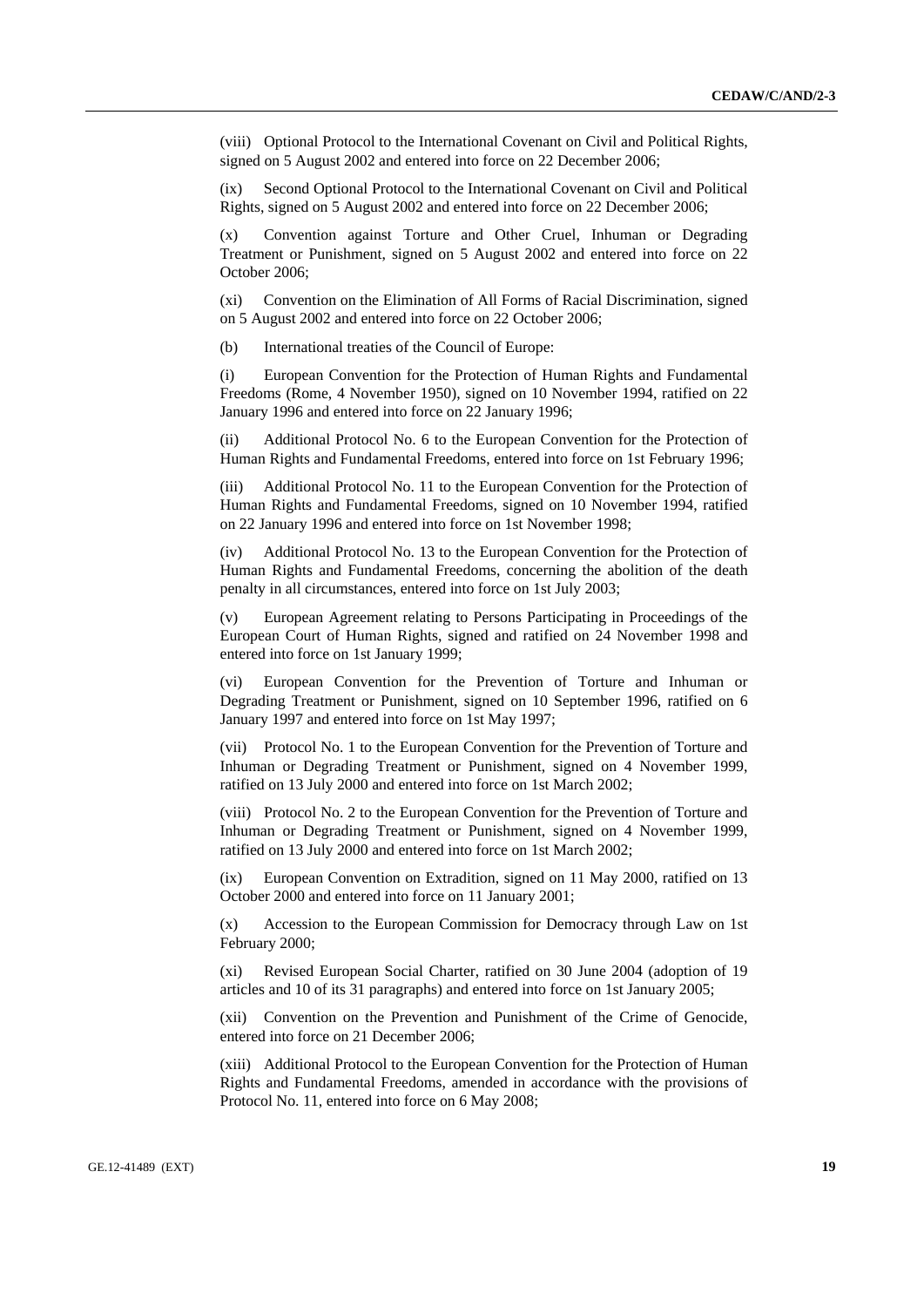(xiv) Protocol No. 4 to the European Convention for the Protection of Human Rights and Fundamental Freedoms, which recognizes rights and freedoms other than those mentioned in the Convention and the first Additional Protocol to the Convention, amended in accordance with the provisions of Protocol No. 11, entered into force on 6 May 2008;

(xv) Protocol No. 7 to the European Convention for the Protection of Human Rights and Fundamental Freedoms, amended in accordance with the provisions of Protocol No. 11, entered into force on 1st August 2008;

(xvi) Protocol No. 12 to the European Convention for the Protection of Human Rights and Fundamental Freedoms, amended in accordance with the provisions of Protocol No. 11, entered into force on 1st September 2008;

(xvii) Protocol No. 14 to the European Convention for the Protection of Human Rights and Fundamental Freedoms, amended in accordance with the provisions of Protocol No. F1, entered into force on 1st June 2010;

(xviii) Council of Europe Convention on Action against Trafficking in Human Beings, entered into force on 1st July 2011;

- (c) Treaties signed and awaiting ratification:
- (i) Convention on the Rights of Persons with Disabilities (27/04/07);

(ii) Optional Protocol to the Convention on the Rights of Persons with Disabilities 27/04/07).

70. The legislative work and parliamentary debates conducted by the Andorran Parliament between 1997 and 2005 on the content of the Convention on the Elimination of All Forms of Discrimination against Women focused on two main areas:

 (a) Progress in the implementation of the Convention in Andorra (implementation of the content of the Convention and the advancement of women);

 (b) Position of Andorra as a country respectful of human rights and the rule of law.

## **V. Government measures**

71. On 6 June 2001, the Andorran Government appointed by decree the first Secretariat of State for the Family, on the proposal of the Ministry of Health and Welfare. The Secretariat of State for the Family was conceived as a single, clearly defined structure, encompassing all issues relating to women.

72. On 22 June 2001, the official presentation of the Protocol for Action in Cases of Domestic Violence took place, under the aegis of the Ministry of Health and Welfare and the Ministry of Justice and the Interior. The Protocol is designed as a procedural instrument for coordinating the various activities of agents in this field, with the aim of applying effective solutions to the problem of domestic violence in Andorra.

73. The initial budget (2001) for the Protocol was set at  $\bigoplus$  55,278.14, a figure subsequently approved by the Andorran Parliament on 16 January 2002.<sup>3</sup>

<sup>&</sup>lt;sup>3</sup> While the approval of the initial budget focused on the promotion of women's rights constitutes progress, it should be pointed out that it represents only 0.80 per cent of the total budget of the Ministry of Health and Welfare and 0.04 per cent of the total Government budget for 2006.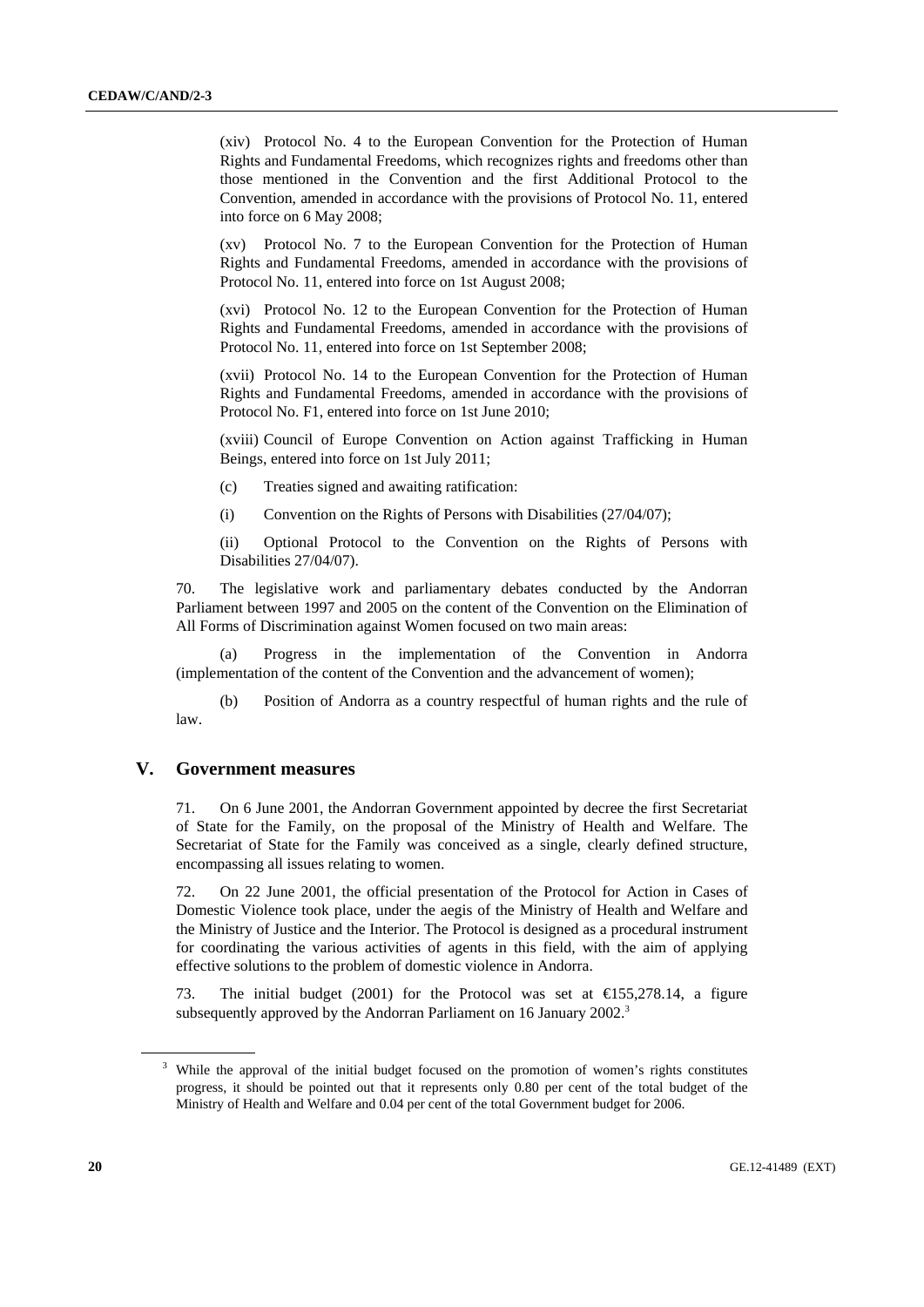74. In February 2004, the Secretary of State for the Family under the Ministry of Health and Welfare redefined the strategic lines to be followed in drawing up the national plan of action to promote equality of opportunity between women and men:

- (a) Encouragement of women's social participation and leadership;
- (b) Combating violence;
- (c) The binomial: woman and work;

 (d) Attention to vulnerable groups: in particular single women with family responsibilities and elderly women;

 (e) Incorporation of the gender perspective in other Government departments as a crosscutting theme when designing actions.

# **VI. Social protection of disabled persons**

75. In the legislative field, the first Andorran legal provision concerning disabled persons was the *Llei de creació d'una pensió per a minusvàlids físics o psíquics adults* (Act establishing a disability benefit for physical or psychological handicap for adults), adopted in 1983. This Act regulated the procedure and criteria for access to this non-contributory benefit, designed to promote social integration and provide health cover for disabled persons in Andorra (Andorran citizens or foreigners resident in Andorra for three years or more). This Act was subsequently repealed. However a Government pension is paid to persons still entitled to a disability benefit. The distribution of recipients of this benefit is as follows.

Table 1

#### **Adults receiving a disability benefit, by sex (2006)**

|              |     | Amount of the benefit                         |
|--------------|-----|-----------------------------------------------|
| Women        | 85  |                                               |
| Men          | 72  |                                               |
| <b>Total</b> | 157 | $\textcircled{\textbf{287}}.36/monthly$ (net) |

*Source:* Ministry of Health, Welfare and the Family.

76. The *Llei de garantia dels drets de les persones amb discapacitat* (Rights of Disabled Persons Act) was adopted on 17 October 2002. It is innovative and differs from the previous law in being comprehensive and designed to meet all the needs of disabled persons. It stipulates that integration of the disabled should involve access to health-care, education, housing, employment, the welfare system and social services. Article 20, in particular, provides for the creation of an income support allowance, and article 18 for the affiliation of disabled persons to CASS.

77. Article 18 guarantees affiliation to the social security system of disabled persons aged 18 to 65 (through a payroll charge), subject to the condition that the contribution can never be lower than that corresponding to the minimum wage fixed by employment legislation.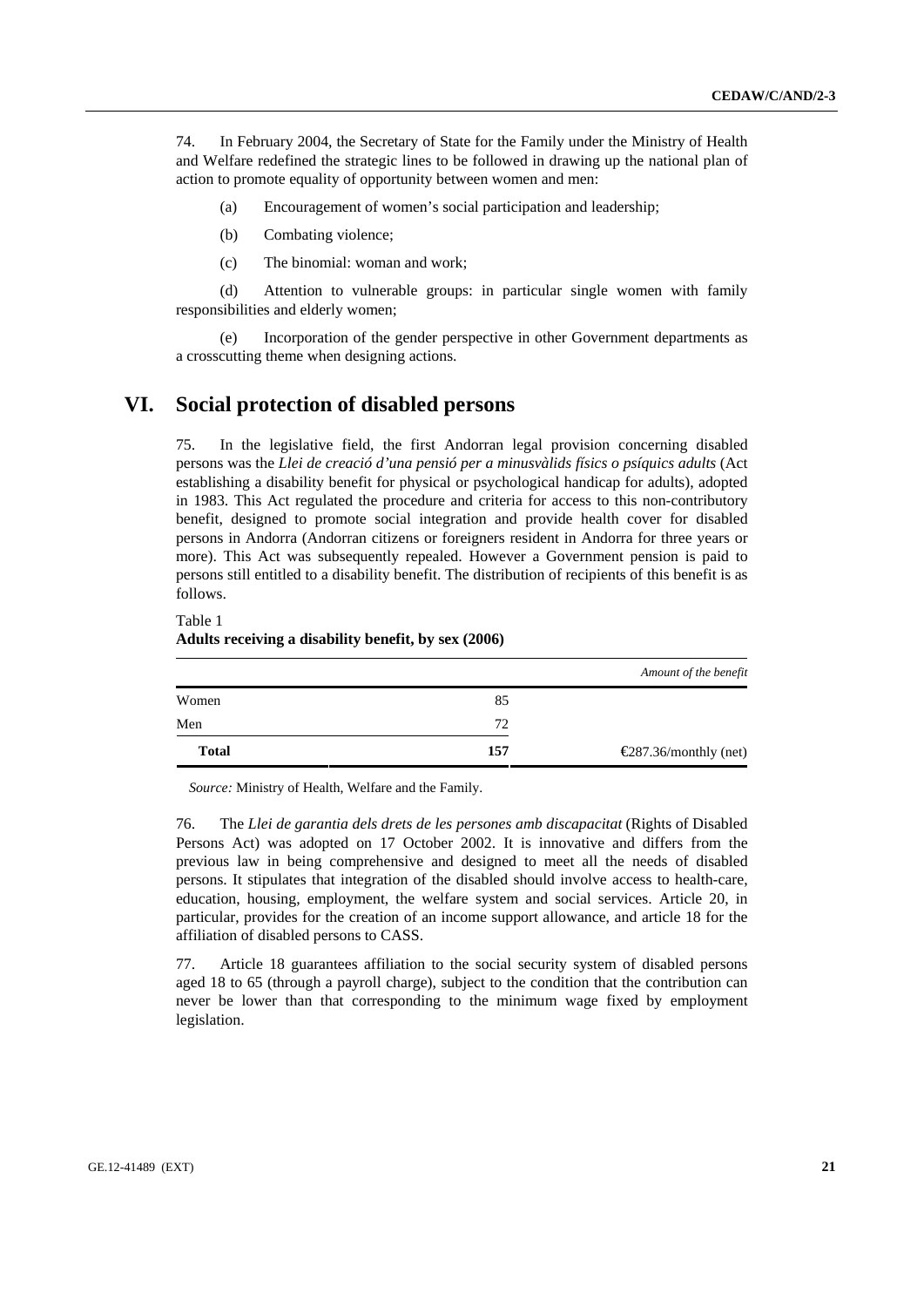|              |     | Amount of the benefit       |
|--------------|-----|-----------------------------|
| Women        | 51  |                             |
| Men          | 58  | 18 per cent of basic salary |
| <b>Total</b> | 109 | $(\text{E}155.68/month)$    |

Table 2 **Disabled persons affiliated to CASS (article 18), by sex (2006)** 

*Source:* Ministry of Health, Welfare and the Family.

78. Article 20 makes provision for an income support system for persons aged 18 to 64 who, because of severe disability, cannot work or who, as a result of their handicap, experience great difficulty in finding or retaining employment and who lack the wherewithal to live. The minimum amount of this benefit cannot be lower than half the minimum wage fixed by employment legislation.

#### Table 3 **Disabled persons receiving an income support benefit, by sex (2006)**

|              |    | Amount of the benefit       |
|--------------|----|-----------------------------|
| Women        | 28 |                             |
| Men          | 19 | 18 per cent of basic salary |
| <b>Total</b> | 47 | $(\text{\e}155.68/month)$   |

*Source:* Ministry of Health, Welfare and the Family.

79. As for social benefits, the *Reglament de les prestacions d'assistència social* (Regulation of 20 November 1996 on social welfare benefits) sets out in article 5.4 of chapter 2 the conditions and criteria that disabled persons must meet in order to submit an application. The social benefits in question are: assistance in acquiring technical aids, individual help to cope with specific emergency situations, and housing assistance (in a specialized institution or private accommodation).

# **VII. Multilateral affairs and international cooperation**

80. Since 2004, the Andorran Government has prioritized the funding of international cooperation programmes in developing countries that take the gender perspective into account in their design, implementation and outcomes. The funds are invested in United Nations funds and programmes, UNESCO programmes and other international cooperation programmes in support of women.

## **A. United Nations funds and programmes**

## **1. Commission on the Status of Women (CSW)**

81. In 1999, under voluntary contributions to United Nations funds and programmes, Andorra donated  $11,252.39$  euros<sup>4</sup> to the Commission on the Status of Women.

<sup>&</sup>lt;sup>4</sup> All the amounts cited in this report are in euros.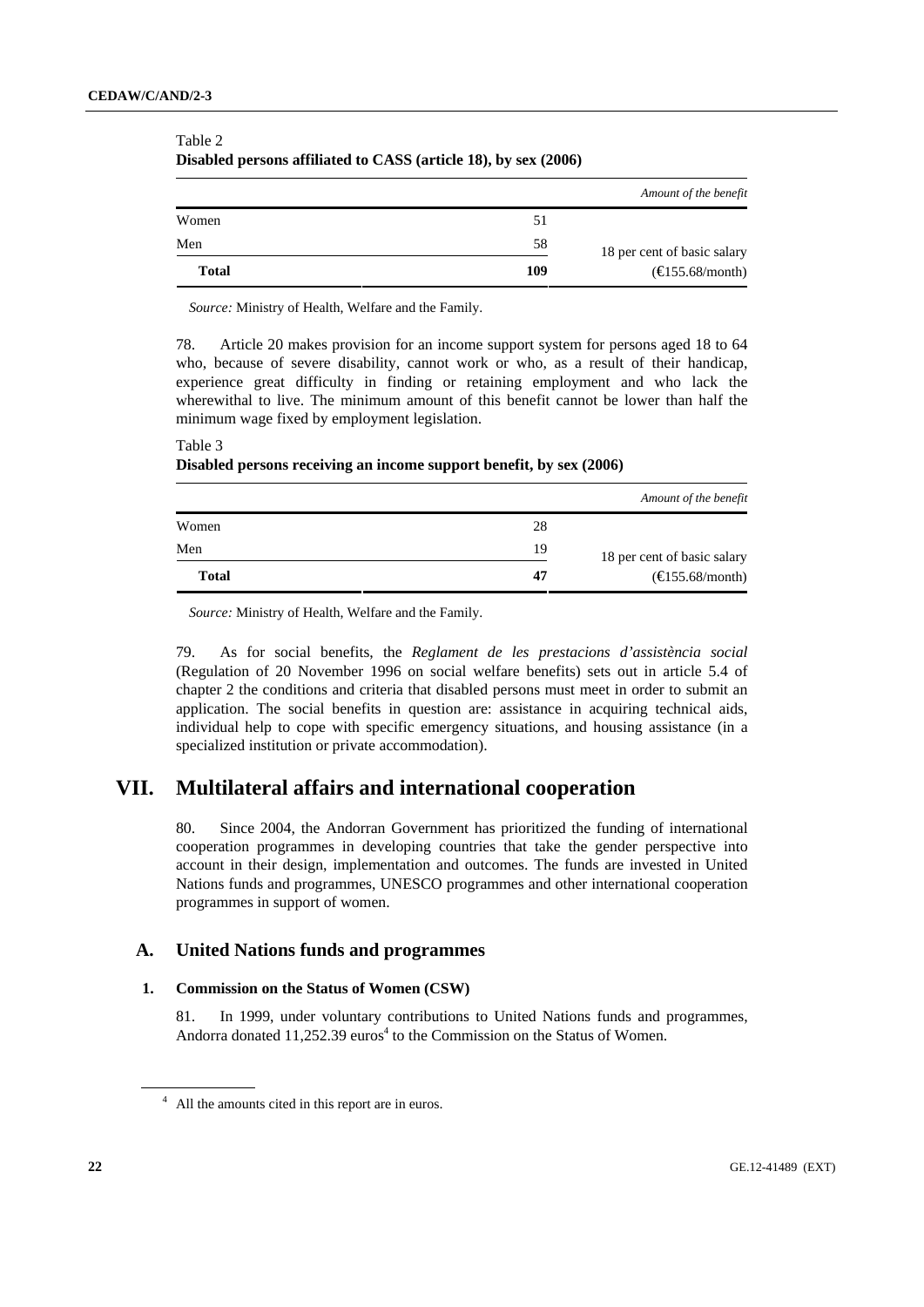#### **2. United Nations Development Fund for Women (UNIFEM)**

82. Andorra's contribution to UNIFEM were as follows.

| Year | Amount in euros |
|------|-----------------|
| 2000 | 11 815.01       |
| 2001 | 12 490.15       |
| 2002 | 12 575.96       |
| 2003 | 13 431.00       |
| 2004 | 16 000.00       |
| 2005 | 20 000.00       |
| 2006 | 25 000.00       |

#### **Trends in Andorra's contributions to UNIFEM (2000-2006)**

*Source:* Ministry of Foreign Affairs.

83. The table below shows the contributions made since 1999 to funds and programmes in support of women and indicates the percentage they represent in terms of the total cooperation and development budget (in euros).

| Table 5                                                               |  |
|-----------------------------------------------------------------------|--|
| Trends in contributions to programmes in support of women (1999-2006) |  |

| Year | Total cooperation<br>budget | Total amount contributed<br>to United Nations funds<br>and programmes | Amount contributed to<br>CSW and UNIFEM | Percentage increase compared<br>with the previous year | Percentage in terms<br>of the total<br>cooperation budget |
|------|-----------------------------|-----------------------------------------------------------------------|-----------------------------------------|--------------------------------------------------------|-----------------------------------------------------------|
| 1999 | 298 367.47                  | 117 918.69                                                            | 11 252.39                               |                                                        | 3.77                                                      |
| 2000 | 485 212.49                  | 124 563.97                                                            | 11 815.01                               | 5                                                      | 2.43                                                      |
| 2001 | 426 037.37                  | 131 844.27                                                            | 12 490.15                               | 5.71                                                   | 2.93                                                      |
| 2002 | 466 701.62                  | 132 698.53                                                            | 12 575.96                               | 0.68                                                   | 2.69                                                      |
| 2003 | 500 515.52                  | 151 827.00                                                            | 13 431.00                               | 6.79                                                   | 2.68                                                      |
| 2004 | 583 850.00                  | 178 000.00                                                            | 16 000.00                               | 19.12                                                  | 2.74                                                      |
| 2005 | 873 491.79                  | 226 000,00                                                            | 20 000,00                               | 25                                                     | 2.29                                                      |
| 2006 | 1 060 085.48                | 320 000.00                                                            | 25 000.00                               | 25                                                     | 2.35                                                      |

*Source:* Ministry of Foreign Affairs.

Table 4

#### **3. UNICEF girls' education campaign**

84. The Andorran contribution helped to improve some 5,000 schools in the most disadvantaged areas through the provision of 1,037 desks.

85. Part of the contribution also funded a consultant hired to carry out an internal assessment of the African Girls' Education Initiative (AGEI) as well as the transport costs arising from the external evaluation phase. The two evaluation phases proved essential by enabling the effectiveness and impact of the initiatives to be gauged, together with the activities designed to promote gender equality by improving girls' access to basic education.

86. A dialogue has currently been established with UNICEF at macro level, which, together with policies and strategies for the development of girls' education, should guide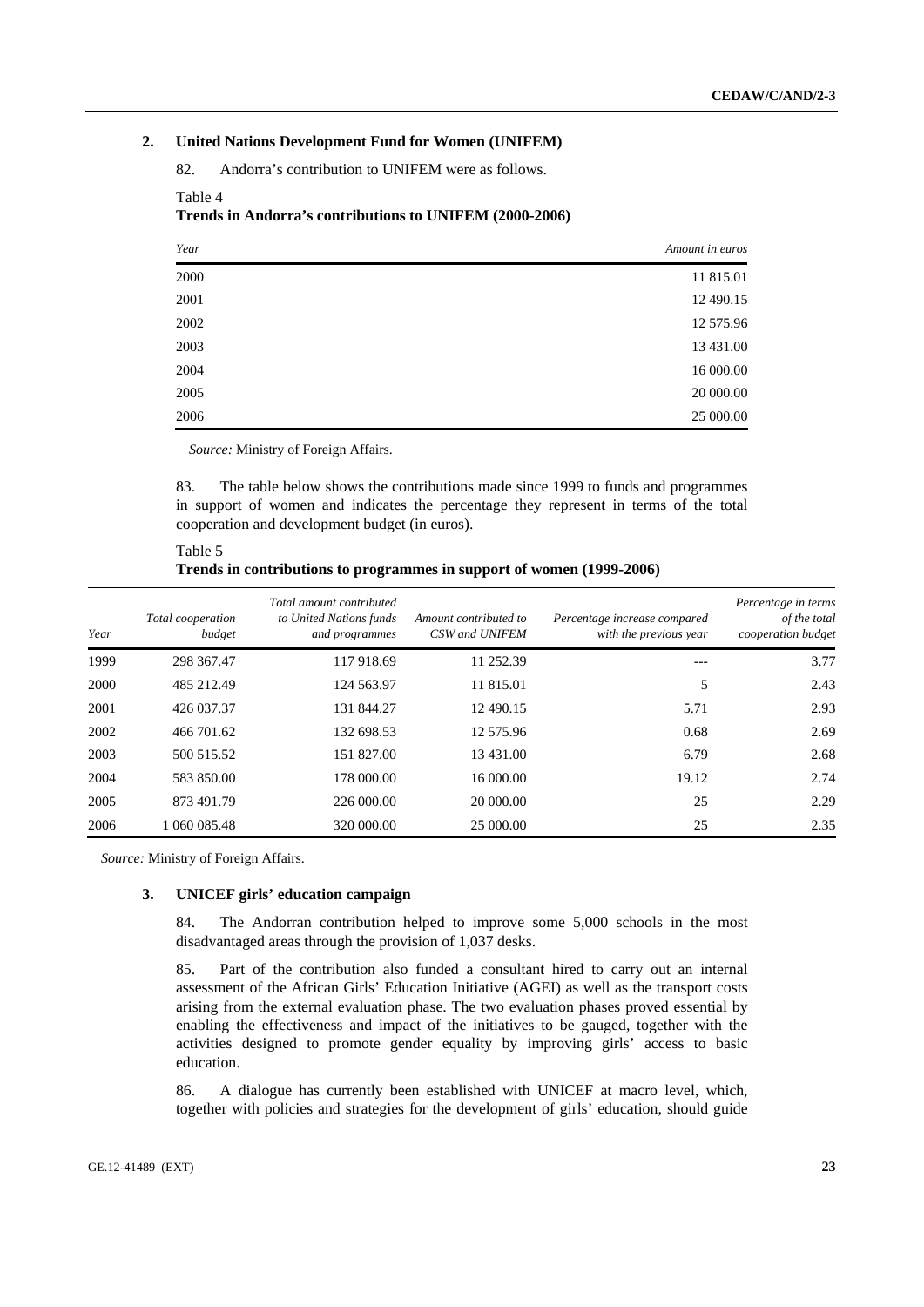future actions aimed at eliminating gender inequality in primary and secondary education by 2015 with a view to attaining one of the Millennium Development Goals.

87. This educational project by UNICEF has helped to improve the lives of a whole generation of women as well as the prospects of the new generation, namely the children of those women who have been able to enjoy the right to education.

## Table 6 **Contributions to the campaign for girls' education (2002 and 2004)**

| Financial year | Amount in euros |
|----------------|-----------------|
| 2002           | 50 000.00       |
| 2004           | 13 180.00       |

*Source:* Ministry of Foreign Affairs.

#### **4. Campaign by UNICEF and the P4 group to prevent mother-to-child transmission of HIV/AIDS in Gabon**

88. To boost their impact and visibility, the Permanent Missions to the United Nations of the small European states (P4 group) joined forces to participate in the UNICEF'/UNAIDS campaign (Joint United Nations Programme on HIV/AIDS) to reduce the impact of the AIDS pandemic on children.

89. This initiative proved particularly valuable, since it highlighted certain geopolitical criteria of international cooperation involving the provision of aid to a small country like Gabon. The main aim of the UNICEF'/UNAIDS programme is to prevent mother-to-child transmission of the AIDS virus and provide treatment suitable for children.

90. The P4 group consists of Andorra, Monaco, Liechtenstein and San Marino. The Government of Andorra contributed \$35,000 annually to this campaign over a period of two years, the first contribution having been paid in 2006 against the budget for 2005.

Table 7

## **Contribution by Andorra to the campaign for the prevention of mother-to-child transmission of HIV/AIDS in Gabon (2005)**

| Financial year | Amount in euros |
|----------------|-----------------|
| 2005           | 29 932.44       |

*Source:* Ministry of Foreign Affairs.

#### **5. UNDP project to establish a multi-purpose centre for women in the rural community of Tafajight in Morocco**

91. This project is aimed at creating a social infrastructure for girls, children of pre-school age and women in the rural community of Tafajight in Morocco. This centre will serve as a facility for leisure activities, exchanges, literacy education and income-generation training and as a children's playground. It could also be used as a headquarters by women's associations and cooperatives in the region.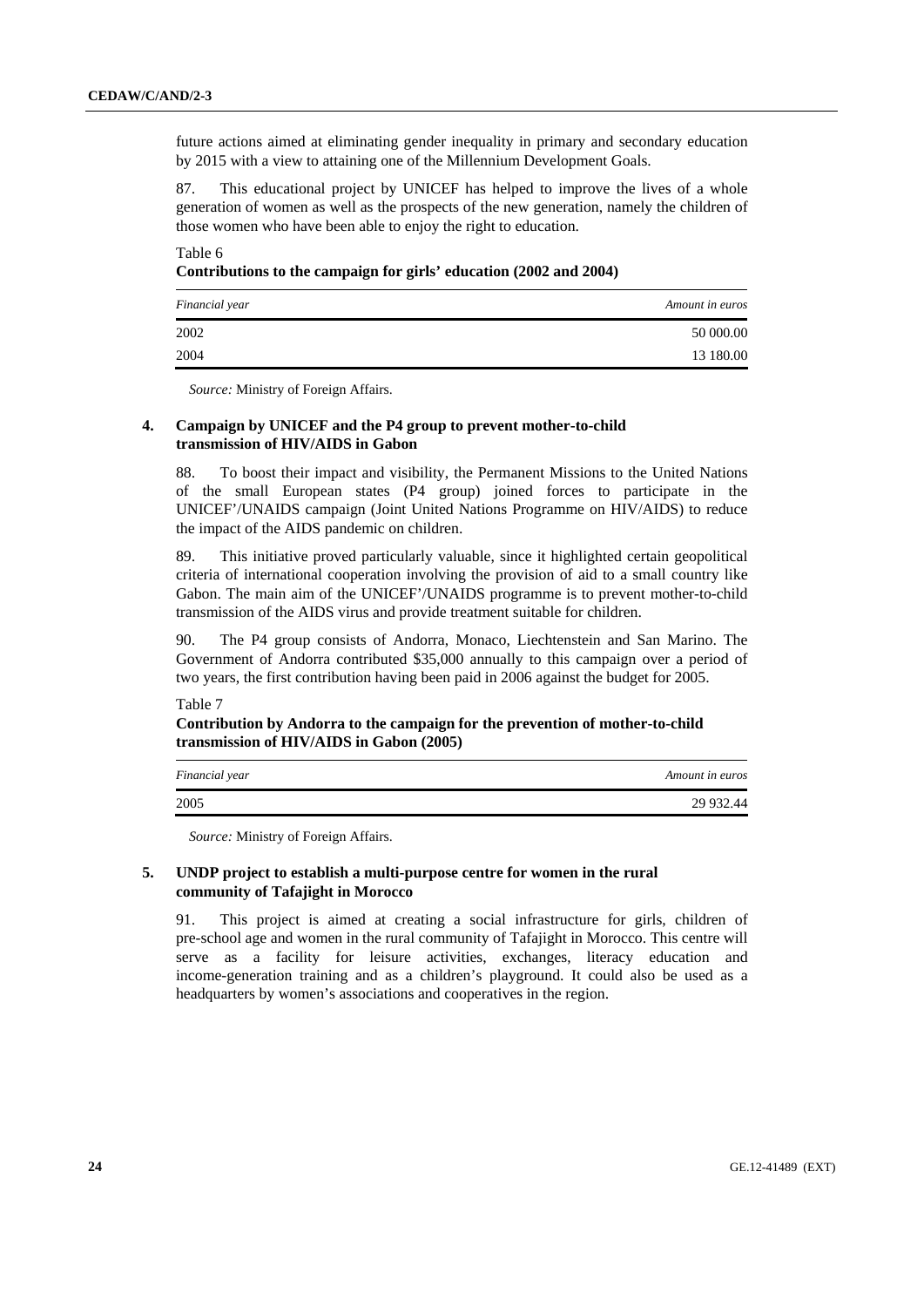#### Table 8 **Contribution by Andorra to the project to establish a multi-purpose centre**

| Financial year | Amount in euros |
|----------------|-----------------|
| 2006           | 35 000,00       |

*Source:* Ministry of Foreign Affairs.

#### **6. Humanitarian emergencies and practical assistance in defence of women's rights**

#### *Emergency operation by the World Food Programme (WFP) in Sudan*

92. The Department of Development Cooperation participated in the WFP emergency operation to provide food to the victims of the war in the Darfur region of Sudan.

Table 9 **Contribution by Andorra to WFP (Sudan, 2004)** 

| Financial year | Amount in euros |
|----------------|-----------------|
| 2004           | 30 000,00       |
|                |                 |

*Source:* Ministry of Foreign Affairs.

#### Table 10

#### **Contribution by Andorra to WFP (Sudan, 2006)**

| Financial year | Amount in euros |
|----------------|-----------------|
| 2006           | 30 000.00       |

*Source:* Ministry of Foreign Affairs.

## **B. UNESCO funds and programmes**

#### **1. Education for All**

93. Voluntary contribution to the Education for All programme: development of school programmes for girls' and women's education in the French-speaking African States.

94. In 2005, the Government of Andorra made a voluntary contribution of  $\epsilon$ 25,000 to the project for strengthening the capacities of women and girls in rural areas in Niger under the Education for All programme.

95. In 2006, the Government of Andorra made a further voluntary contribution of €25,000 to the Education for All programme.

Table 11

#### **Contribution by Andorra to the Education for All Programme (2004-2006)**

| Financial year | Amount in euros |
|----------------|-----------------|
| 2004           | 20 000.00       |
| 2005           | 25 000.00       |
| 2006           | 25 000.00       |
|                |                 |

*Source:* Ministry of Foreign Affairs.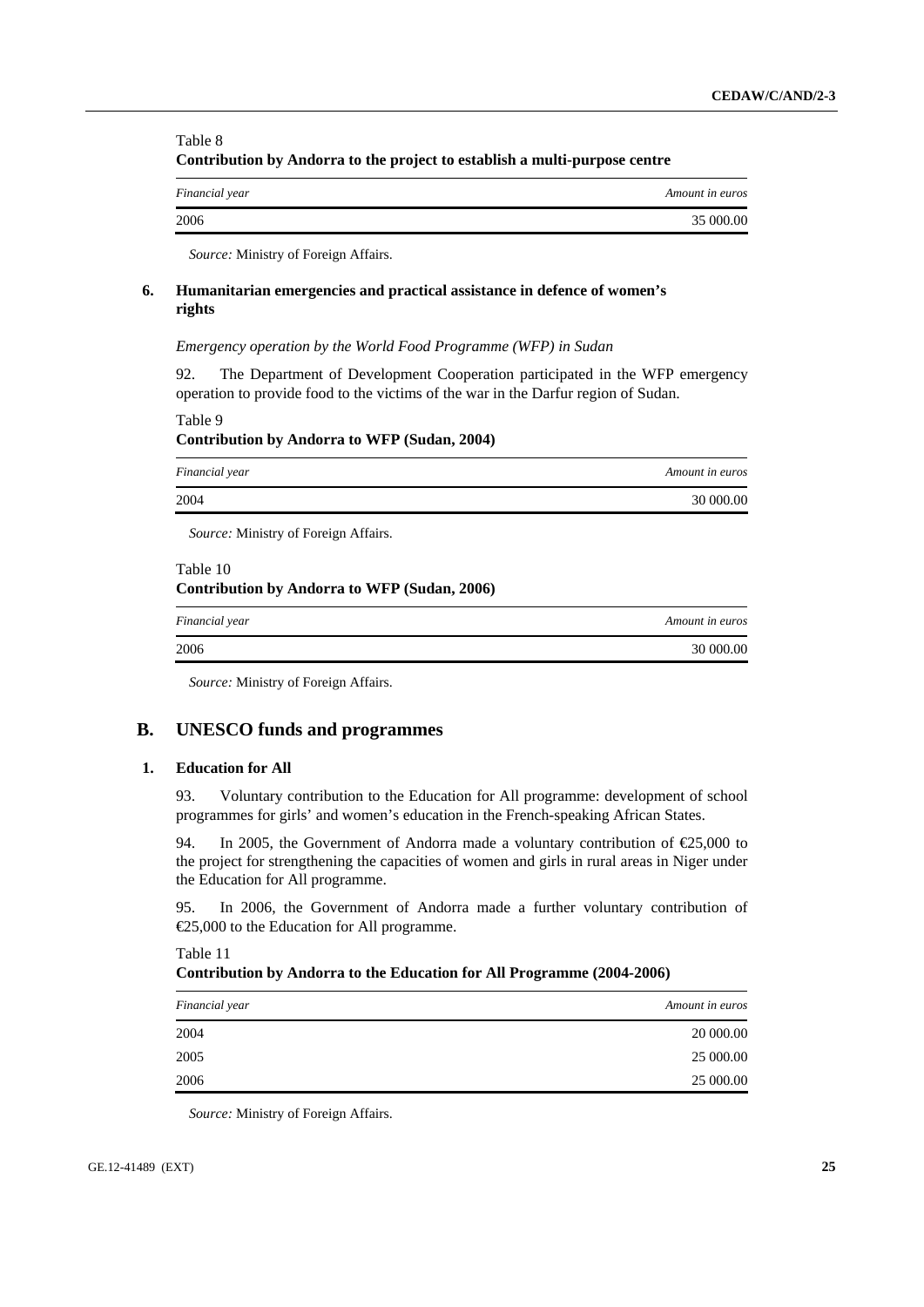## **2. Voluntary contribution to the International Programme for the Development of Communication in Afghanistan**

96. The International Programme for the Development of Communication (IPDC) is a specialized programme focused exclusively on the establishment of media in developing countries. IPDC is based on the principle that freedom of expression is only meaningful when it rests on a wide range of media (newspapers, radio and television channels). Activities in the framework of IPDC include the introduction of community radio networks and newspapers for women in rural communities.

97. In Afghanistan, the project involved introducing the Internet in the Maimana rural community's radio station, which is managed by women.

## Table 12 **Contribution by Andorra to IPDC**

| Financial year | Amount in euros |
|----------------|-----------------|
| 2006           | 14 000.00       |

*Source:* Ministry of Foreign Affairs.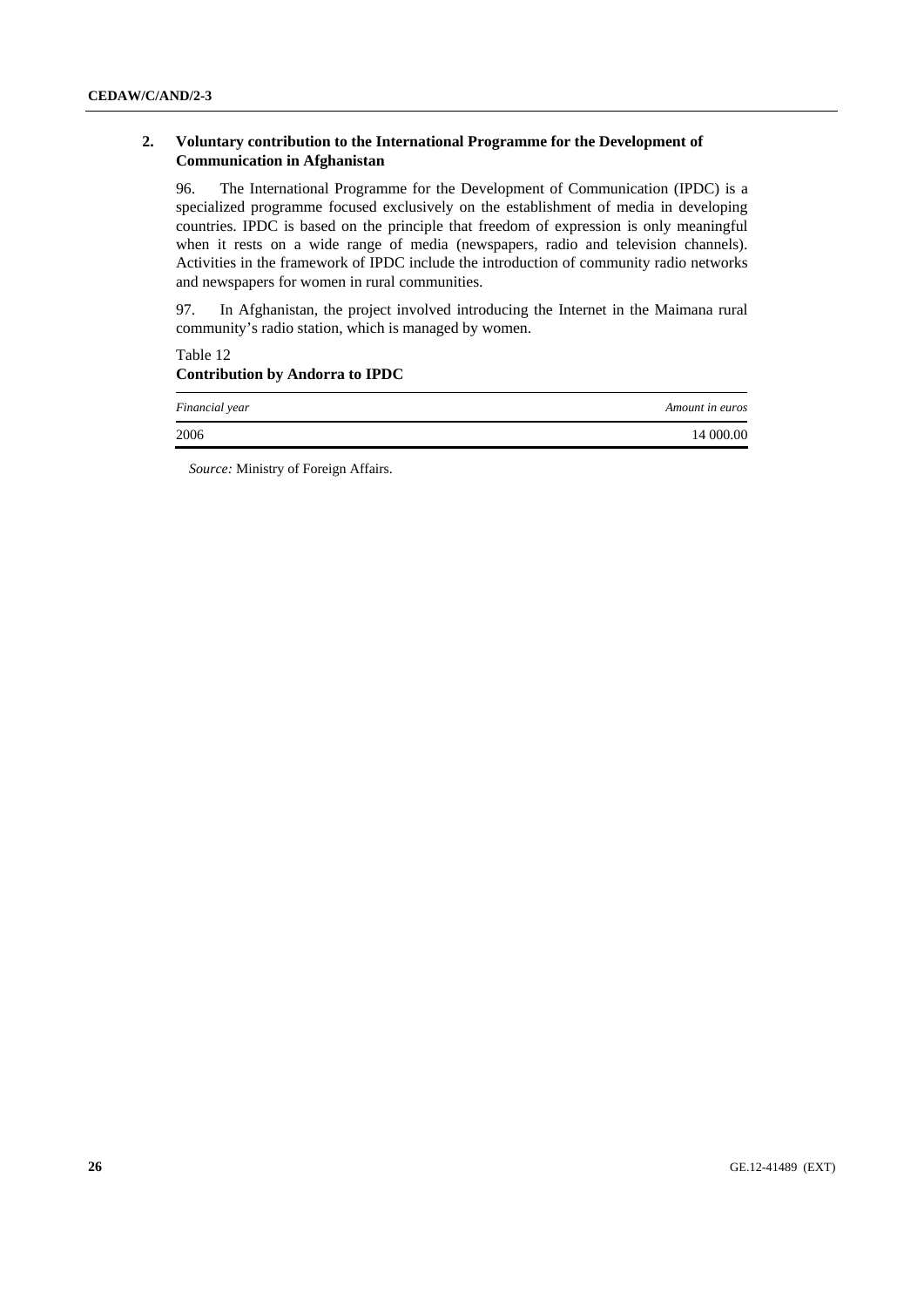| Financial<br>year | Government<br>budget | Total budget of the<br>Total Ministry of Foreign<br>Affairs, Culture<br>and Cooperation | Total budget of<br>the Department<br>of Development<br>Cooperation | Contributions to<br>women's projects | Ccontributions to women's<br>projects as a percentage<br>of the Government budget                                                                                    | Contributions to women's<br>projects as a percentage of the<br>budget of the Minister of Foreign<br>Affairs, Culture and Cooperation                                                                                                                                                                                                                                                                                                                                                                                                     | Contributions to women's<br>projects as a percentage of the<br>development cooperation budget |
|-------------------|----------------------|-----------------------------------------------------------------------------------------|--------------------------------------------------------------------|--------------------------------------|----------------------------------------------------------------------------------------------------------------------------------------------------------------------|------------------------------------------------------------------------------------------------------------------------------------------------------------------------------------------------------------------------------------------------------------------------------------------------------------------------------------------------------------------------------------------------------------------------------------------------------------------------------------------------------------------------------------------|-----------------------------------------------------------------------------------------------|
| 1999              | 177 637 292          | 3 215 847.50                                                                            | 298 367.47                                                         | 11 252.39                            | 0.006                                                                                                                                                                | 0.35                                                                                                                                                                                                                                                                                                                                                                                                                                                                                                                                     | 3.77                                                                                          |
| 2000              | 197 905 966          | 6 641 241.30                                                                            | 485 212.49                                                         | 11 815.01                            | 0.005                                                                                                                                                                | 0.18                                                                                                                                                                                                                                                                                                                                                                                                                                                                                                                                     | 2.43                                                                                          |
| 2001              | 358 732 897          | 4 500 060.51                                                                            | 426 037.37                                                         | 12 490.15                            | 0.003                                                                                                                                                                | $0.28\,$                                                                                                                                                                                                                                                                                                                                                                                                                                                                                                                                 | 2.93                                                                                          |
| 2002              | 244 738 572          | 5 679 031.59                                                                            | 466 701.62                                                         | 62 575.96                            | 0.025                                                                                                                                                                | 1.10                                                                                                                                                                                                                                                                                                                                                                                                                                                                                                                                     | 13.40                                                                                         |
| 2003              | 245 771 917          | 5 310 847.10                                                                            | 500 515.52                                                         | 94 431.00                            | 0.038                                                                                                                                                                | 1.77                                                                                                                                                                                                                                                                                                                                                                                                                                                                                                                                     | $18.86^{b}$                                                                                   |
| 2004              | 275 596 647          | 5 380 005.74                                                                            | 583 850.00                                                         | 79 180.00                            | 0.028                                                                                                                                                                | 1.47                                                                                                                                                                                                                                                                                                                                                                                                                                                                                                                                     | 13.56                                                                                         |
|                   | 484 859 000          | 6 204 651.49 $^c$                                                                       | 873 491.79                                                         | 74 932.44                            | 0.015                                                                                                                                                                | 1.20                                                                                                                                                                                                                                                                                                                                                                                                                                                                                                                                     | 8.57                                                                                          |
| 2005              |                      |                                                                                         |                                                                    |                                      |                                                                                                                                                                      |                                                                                                                                                                                                                                                                                                                                                                                                                                                                                                                                          |                                                                                               |
|                   | 340 496 271          | 6 591 538.61 $^{d}$                                                                     | 1 060 085.48                                                       | 129 000.00                           | 0.037<br><sup>b</sup> This increase reflects the addition of the WWF project, financed in the amount of $\bigoplus$ 1,000 during the corresponding financial period. | 1.96<br>" Contributions to women's projects. Does not include contributions by the Ministry of Health, Welfare and the Family, totalling $C/751.45$ for the period 1997-2006.<br>$\textdegree$ Total budget of the Ministry of Foreign Affairs, Culture and Cooperation in 2005, including the budget of the Department of Culture, namely $\text{C}0,662,462.49$ .<br>d Total budget of the Ministry of Foreign Affairs, Culture and Cooperation in 2006, including the budget of the Department of Culture, namely $\in$ 1,719,372.81. | 12.16                                                                                         |
| 2006              |                      |                                                                                         |                                                                    |                                      |                                                                                                                                                                      |                                                                                                                                                                                                                                                                                                                                                                                                                                                                                                                                          |                                                                                               |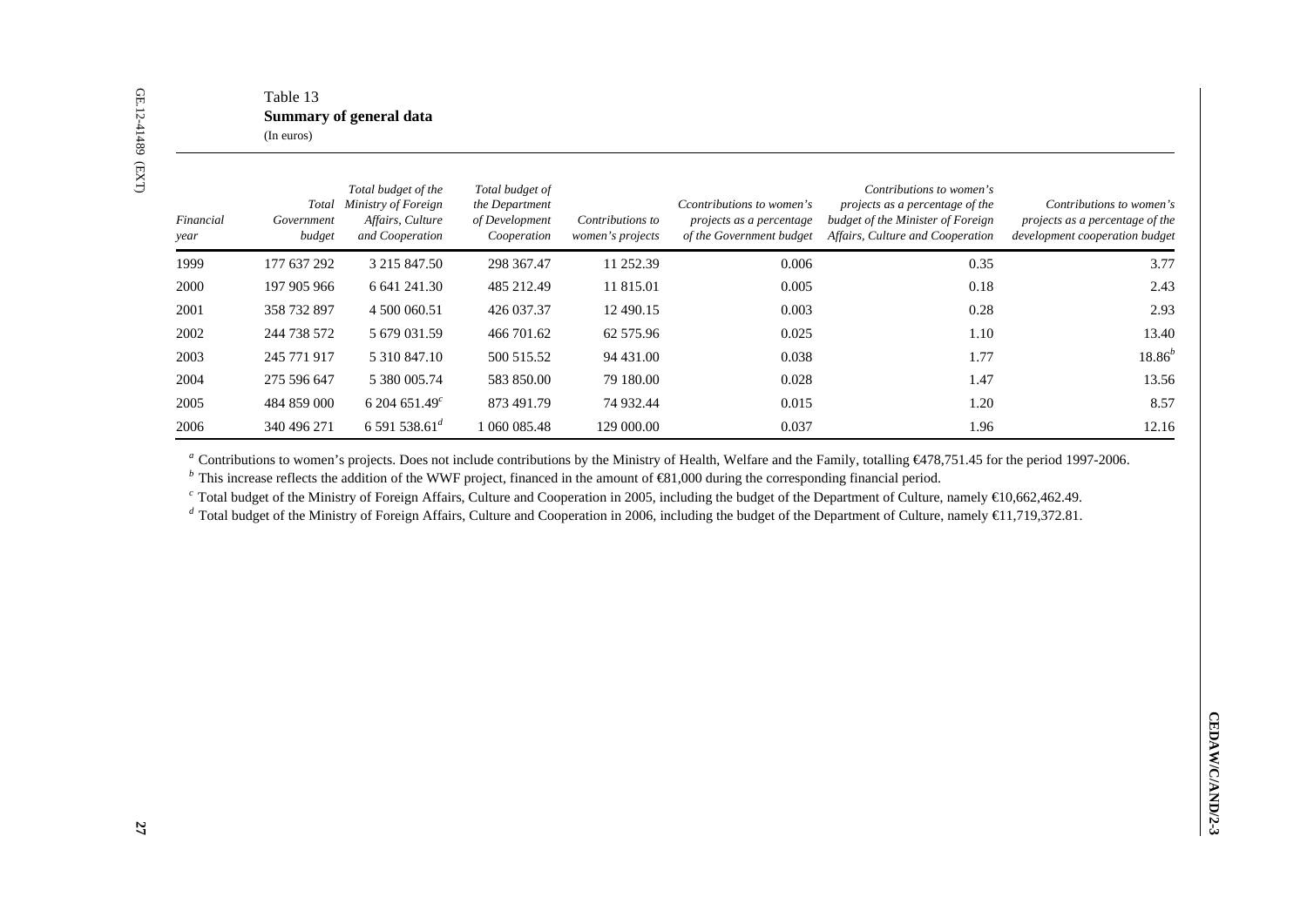# **VIII. Education Department**

98. Collaboration between the Department of Welfare and the Family and the Education Department produced two initiatives in 2003 and 2004.

99. Since 2003 single mothers have received special treatment, the resource limit for a grant having been increased by 25 per cent. (In the 2005-2006 school year, for example, the resource limit for a single-parent family consisting of a mother and dependent child, was approximately €1,508/month).

100. In 2004 the Education Department also launched an information campaign to raise awareness among the educational community of the importance of coeducation in overcoming gender-based stereotypes and discrimination.

# **IX. Department of the Interior and the police services: care and protection of the victims of violence**

101. The Department of Welfare and the Family has worked closely with the Police, beginning in 2007, to establish and strengthen a specialized team within the offences-against-the-person unit responsible for intervening in support of women victims of domestic violence.

# **X. Housing Department**

102. On 30 March 2005, the Government of Andorra adopted the *Decret d'aprovació del Reglament d'ajuts a l'habitatge de lloguer* (Decree approving the Rented Accommodation Assistance Regulation<sup>5</sup>), aimed at developing policies in keeping with Andorran realities to offset the trend for rents to rise and to improve access to and upkeep of main residences. The Government places special emphasis on young people, the elderly, single-parent families and disabled persons.

103. Among the positive aspects of this regulation, article 4 provides that aid is compatible with the receipt of local authority grants, provided the total amount of such payments does not exceed 35 per cent of the monthly rental, as well as with study grants and social welfare benefits from the various ministries.

# **XI. Violence against women**

104. The Principality of Andorra does not have any special temporary measure or provision aimed at establishing de facto equality between men and women. However, the adoption of such a measure may be regarded as consistent with the provisions of the Andorran Constitution with respect to equality and non-discrimination on the basis of sex.

<sup>5</sup> For further information, see the *Decret d'aprovació del Reglament d'ajuts a l'habitatge de lloguer*  (Decree of 30 April 2005 approving the Rented Accommodation Assistance Regulation) (Official Bulletin of Andorra, No. 30, 6 April 2005).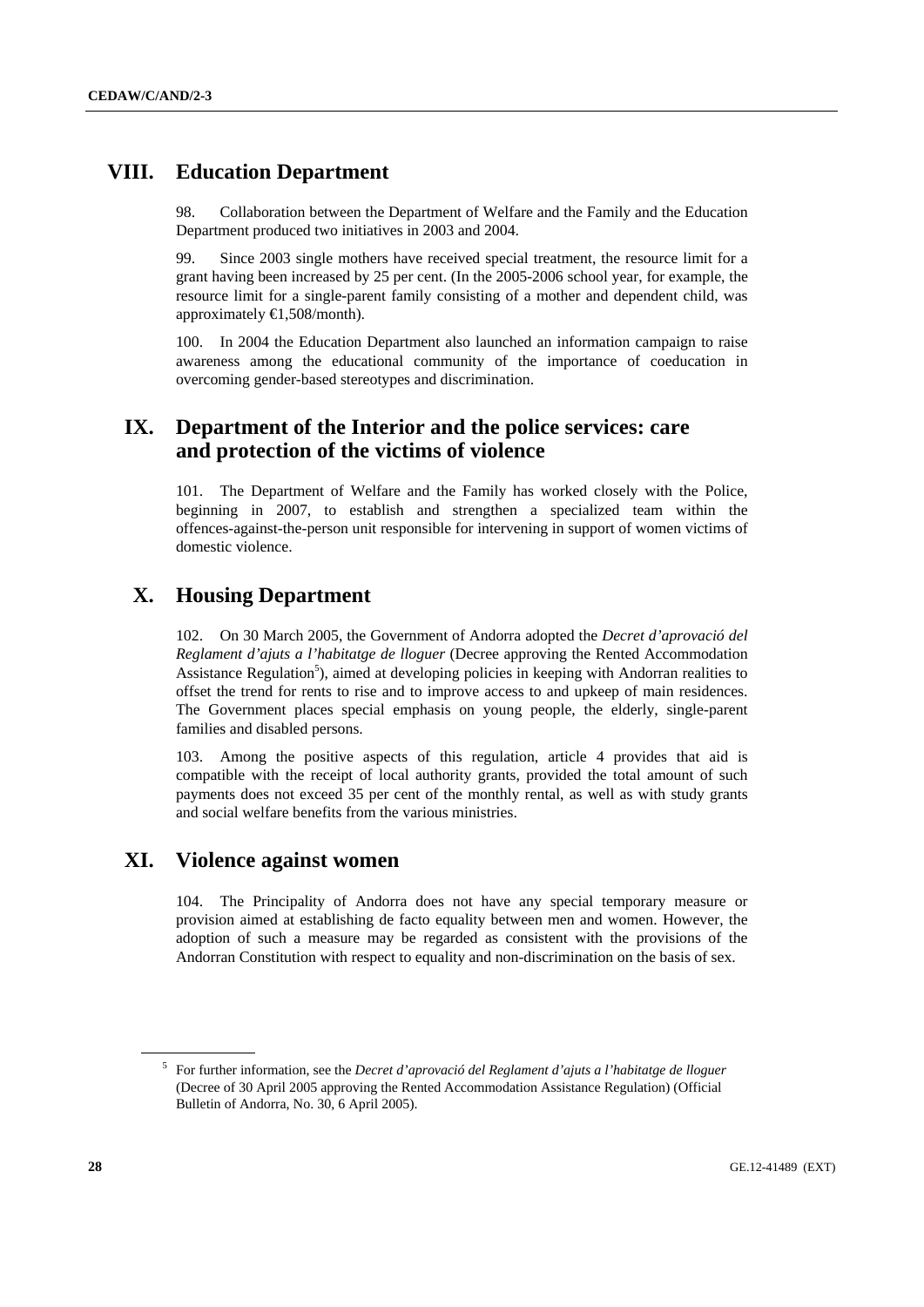#### **Combating domestic violence**

105. The trend in the number of detected cases of domestic violence requiring the intervention of the social services of the Department of Welfare and the Family is as follows.

Table 14

**Trend in the number of cases of domestic violence dealt with by the social services (2002-2004)** 

| Year | Total number of cases in which the<br>social services intervened | Total number of new cases |
|------|------------------------------------------------------------------|---------------------------|
| 2002 | 114                                                              | 114                       |
| 2003 | 201                                                              | 183                       |
| 2004 | 89                                                               | 79                        |
| 2005 | 99                                                               | 88                        |
| 2006 |                                                                  | 63                        |
| 2007 | 105                                                              | 92                        |

Compiled internally

*Source:* Domestic Violence Register of the Ministry of Health, Welfare and the Family.

#### *Numbers of cases of domestic violence relative to the total female population aged 16 to 65 (2007)*

106. In 2007, 32 out of every 10,000 women aged 16 to 65 resident in Andorra had recourse to the services caring for women victims of violence.

107. The problem of domestic violence is one that mainly concerns women. However, 12 men requested help in that regard for every 100 women doing so.

108. Since it became aware of the concluding observations of the Committee, the Government of Andorra has made combating domestic violence one of its declared priorities. It has accordingly given prominence to the *Pla d'acció per al foment de la igualtat d'oportunitats entre els homes i les dones* (Action Plan to Promote Equality of Opportunity for Women and Men), a national plan aimed at preventing violence against women, particularly domestic violence, and providing care, treatment and rehabilitation for women victims of domestic violence in Andorra. In 2007, the budget for this Action Plan was €299,261.03.

#### *Trend in offences against the person involving acts of violence against women*

The increase between 1997 and 2005 in the number of cases of domestic abuse tried by the Batllia d'Andorre (court of the first instance) is a reliable indicator of the impact of changes in the way abuse is dealt with by the law and of the result of Government measures to inform and alert the public as well as professionals in the field.

110. Thus there was a relative increase of 429 per cent in the number of offences of abuse tried between 1997 and 2000.

#### *Aims of the plan of action to combat domestic violence*

111. The general aims are:

 (a) To combat domestic violence as an obstacle to women's full enjoyment of their rights and their autonomy;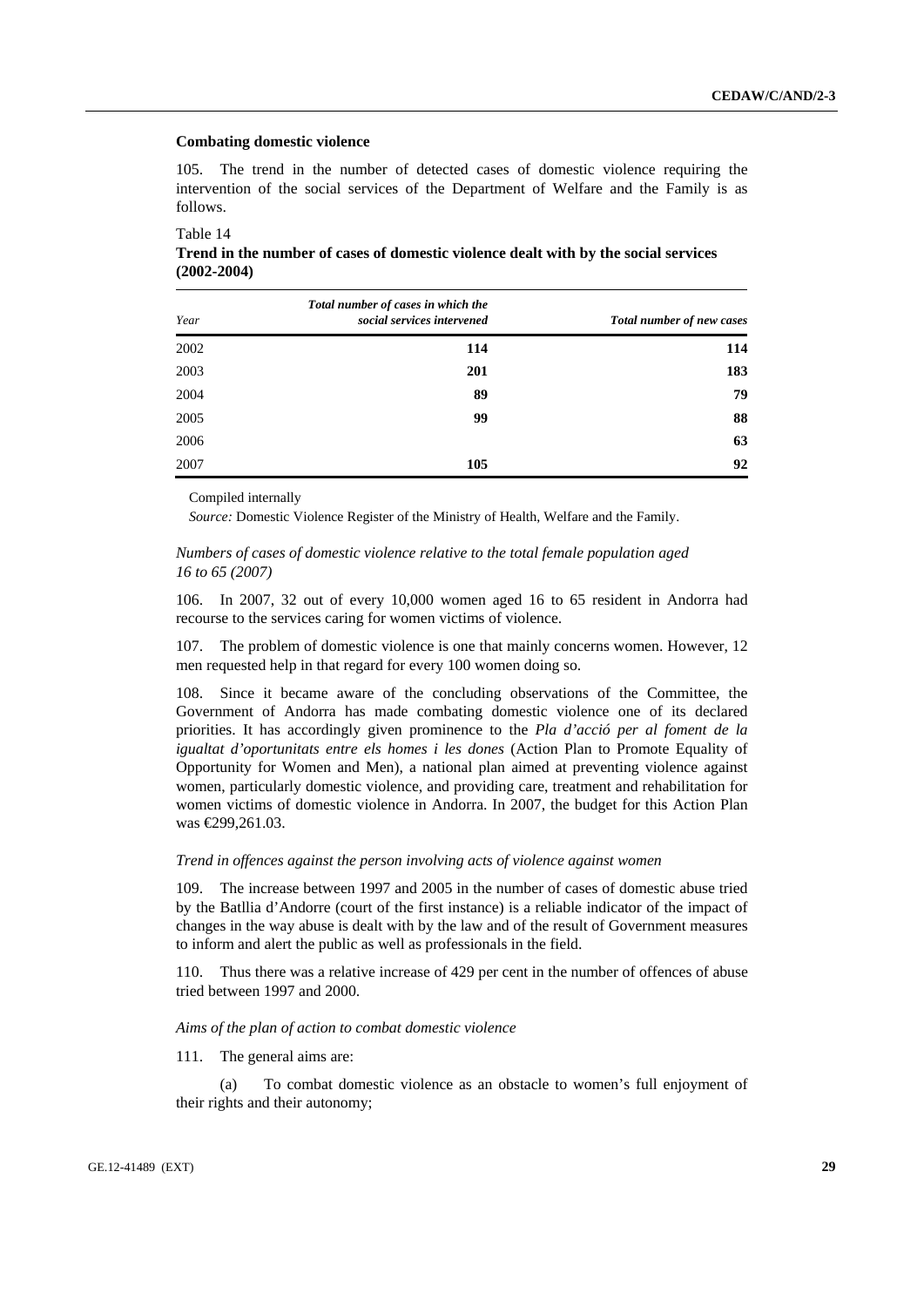(b) To promote measures to bring about equality of opportunity between women and men.

112. Specific aims are defined for each general objective, to serve as a guide to the activities and projects implemented, for example:

 (a) Encourage activities that alert and inform the public and professionals in the field about domestic violence.

 (b) Ensure comprehensive care for women victims of violence (coordination of the various bodies involved).

 (c) Provide a reception centre and safe and decent accommodation for victims of abuse who lack personal resources and/or family help to cope with the situation. The victims are free to avail themselves or not of this service.

 (d) Analyse the situation regarding domestic violence in Andorra by collecting data and undertaking studies and research with a view to framing new resource proposals and new models of intervention.

 *Informing and alerting the public, intervention by primary services, group and social intervention and national intervention.* 

Information and public awareness campaigns

113. Since 2001, information, guidance and awareness activities have consisted mainly of public information campaigns. Message, information and content in these campaigns have been geared to the particular target group concerned.

Table 15 **Campaigns to promote awareness of violence against women (2001-2006)** 

| Year | Campaign slogan                                                                                              | Aim of the campaign                                                                                                                                                            | Target group                                                      | Language                                   |
|------|--------------------------------------------------------------------------------------------------------------|--------------------------------------------------------------------------------------------------------------------------------------------------------------------------------|-------------------------------------------------------------------|--------------------------------------------|
| 2001 | Violència domèstica: què<br><i>pots fer?</i> (What can be<br>done in the case of<br>domestic violence?)      | Inform victims of abuse about the<br>remedies available (functions,<br>services provided and how to use<br>them) and the procedure to be<br>followed after an episode of abuse | Women subject to or<br>potentially subject to<br>violent episodes | Catalan<br>Spanish<br>Portuguese<br>French |
| 2002 | Remedies in the case<br>of domestic violence<br>in Andorra:<br>• Guide to remedies for the<br>general public | Inform the general public and<br>professionals about the remedies<br>available in the case of domestic<br>violence                                                             | General public<br>Professionals involved<br>in the field          | Catalan                                    |
|      | • Guide to remedies for<br>professionals                                                                     |                                                                                                                                                                                |                                                                   |                                            |

• Handbook on good practices for professionals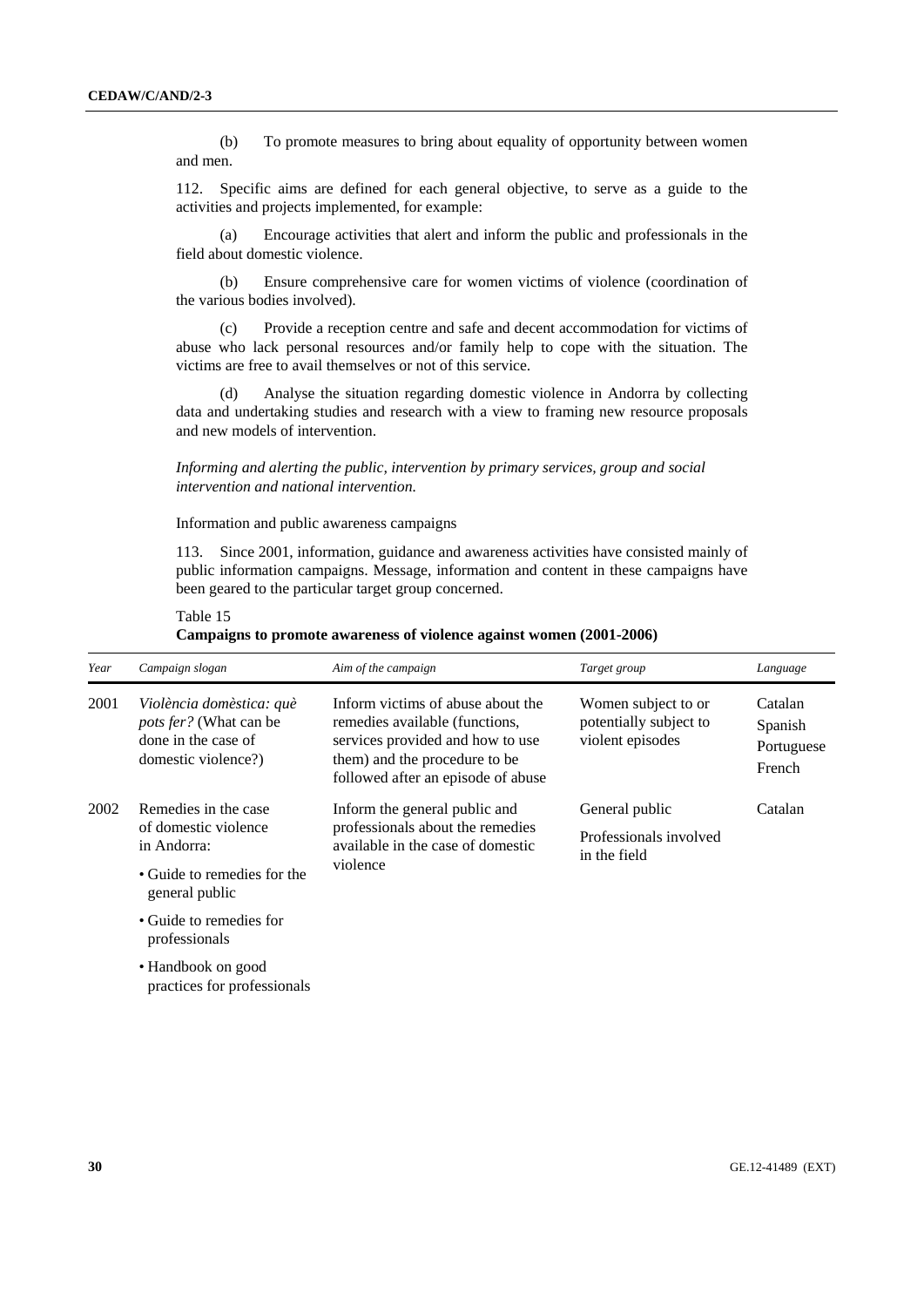| Year | Campaign slogan                                                                                                   | Aim of the campaign                                                                                                                      | Target group                                     | Language           |
|------|-------------------------------------------------------------------------------------------------------------------|------------------------------------------------------------------------------------------------------------------------------------------|--------------------------------------------------|--------------------|
| 2003 | Violència domèstica, saps<br>on adreçar-te? (In the event<br>of domestic violence, do<br>you know where to report | Make the victims of abuse, the<br>public and the aggressors aware<br>of relationships and behaviour<br>indicative of situations of abuse | Victims of abuse<br>General public<br>Aggressors | Catalan            |
|      | the problem?)                                                                                                     | Inform the public about the different<br>remedies available in Andorra and<br>how to use them                                            |                                                  |                    |
| 2004 | La dona no és un producte:<br>no la tractis com a tal<br>(Women are not products:                                 | Make the public aware of the social<br>prejudices that reduce women to<br>objects                                                        | General public<br>Professionals                  | Catalan            |
|      | do not treat them as such)<br>Campagne T'ho Creus?                                                                | Inform the public about the remedies<br>available                                                                                        |                                                  |                    |
|      | Estimar és respectar (Guess<br>what! Loving means<br>respecting)                                                  | Inform professionals about the<br>procedures and remedies available                                                                      |                                                  |                    |
|      | (month of June)                                                                                                   |                                                                                                                                          |                                                  |                    |
| 2005 | És el teu torn: denuncia la<br>violència domèstica (Play                                                          | Foster public awareness of the need<br>to report domestic violence                                                                       | General public                                   | Catalan            |
|      | your part in reporting<br>domestic violence)                                                                      | Inform the public that domestic<br>violence is an offence                                                                                |                                                  |                    |
| 2006 | No esperis més: denunciar<br>els maltractaments a temps et                                                        | Spread information about<br>Interdisciplinary Team on Gender                                                                             | General public                                   | Catalan<br>Spanish |
|      | pot canviar la vida (Do not                                                                                       | Violence (EAID)                                                                                                                          | Victims of abuse                                 | Portuguese         |
|      | wait any longer: reporting<br>abuse in time can change<br>your life)                                              | Alert the public to the dangers of<br>marital abuse for the victims                                                                      |                                                  | French             |
| 2007 | Comença amb crits i mai ha                                                                                        | Inform the public about violence                                                                                                         | Adolescents                                      | Catalan            |
|      | d'acabar en silenci (It begins<br>with shouting and must never                                                    | against women, including domestic<br>violence                                                                                            | General public                                   |                    |
|      | end in a great silence)                                                                                           | Promote public rejection of any<br>kind of violence towards women                                                                        | Victims of abuse                                 |                    |
|      |                                                                                                                   | Spread information on EAID                                                                                                               |                                                  |                    |

Compiled internally

*Source:* Activity reports by the Department of Welfare and the Family (2001-2007).

Educational community: educators (fathers, mothers, teachers) and pupils

114. In recent years (2003-2007), the educational community has worked with over 1,250 adolescents aged 15 to 16 and 45 educators (teachers and parents). Eighteen persons have enrolled at two further training courses in the Ministry of Education's summer school on gender stereotypes and the prevention of domestic violence.

115. The activities in 2006 and 2007 were focused on the Council of Europe's campaign to combat violence against women, including domestic violence.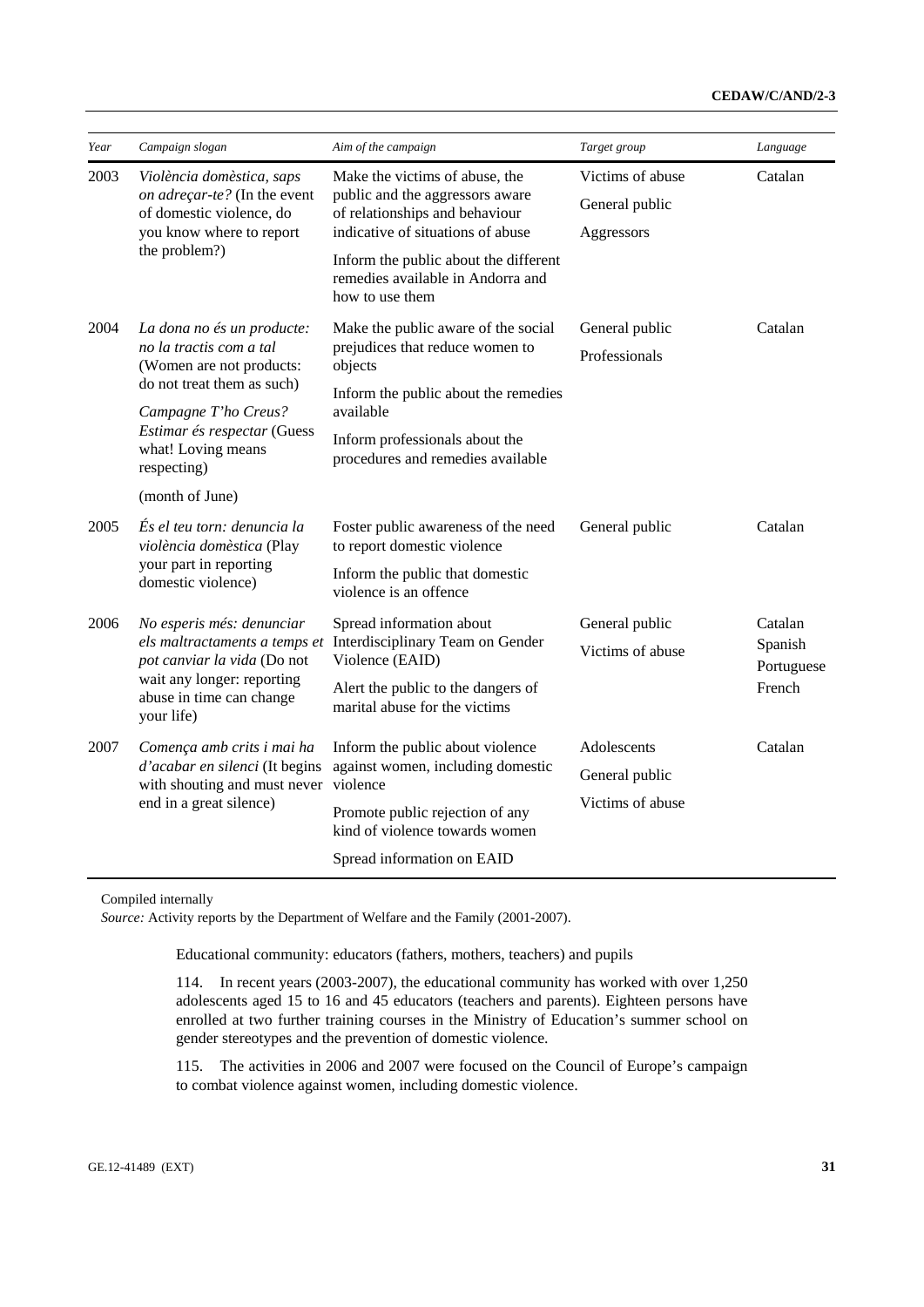Professionals actively involved with victims and women's associations

116. In recent years, various training and awareness-raising activities have been organized to ensure the provision of comprehensive care for victims of domestic violence. They have involved members of the psychosocial (77 persons), medical (50 persons) and legal (80 persons) professions, members of the police force (50 persons), the educational psychology team of the École andorrane, and families providing shelter to the victims of domestic violence. In November 2004, the first *Jornades dels Pirineus sobre violència de gènere* (Pyrenean Days on violence against women) took place, attended by 115 professionals.

117. In 2007, the Interdisciplinary Team on Gender Violence participated in the specialized training of 70 police officers.

#### *Services specializing in cases of domestic violence*

Interdisciplinary Team on Gender Violence (EAID)

118. This female team consists of a social worker, an educator, an instructor, a psychologist and a lawyer; coordination is provided by a social worker. The team aims to provide comprehensive care for women victims of violence, particularly domestic violence, and their children.

119. It offers socio-educational information, advice and support, legal counselling, psychological care as well as reception facilities, vocational guidance and financial benefits.

120. In its first year of existence, EAID cared for 92 women in all and two children per woman on average.

121. Its operating costs in 2007 amounted to €98,208.03.

|                            | Number | $\%$ |
|----------------------------|--------|------|
| Social intervention        | 92     | 100  |
| Psychological intervention | 54     | 55.4 |
| Legal intervention         | 41     | 44.6 |
| Employment intervention    | 13     | 16.3 |
| Housing intervention       | 5      | 5.4  |

# **Interventions by EAID, by field**

Table 16

*Source:* Activity reports of the Department of Welfare and the Family (2007).

Foster families and short-term accommodation

122. There are two types of temporary shelter for cases of domestic violence (since 2001): foster families and short-term accommodation.

123. Currently, the guidelines followed by the police stipulate that it is the aggressor who should be withdrawn from the family residence, allowing the wife and children to remain at home. However, temporary shelters are a way of providing short-term accommodation for victims of domestic violence who do not wish to return home, for personal or safety reasons, and who lack independent means.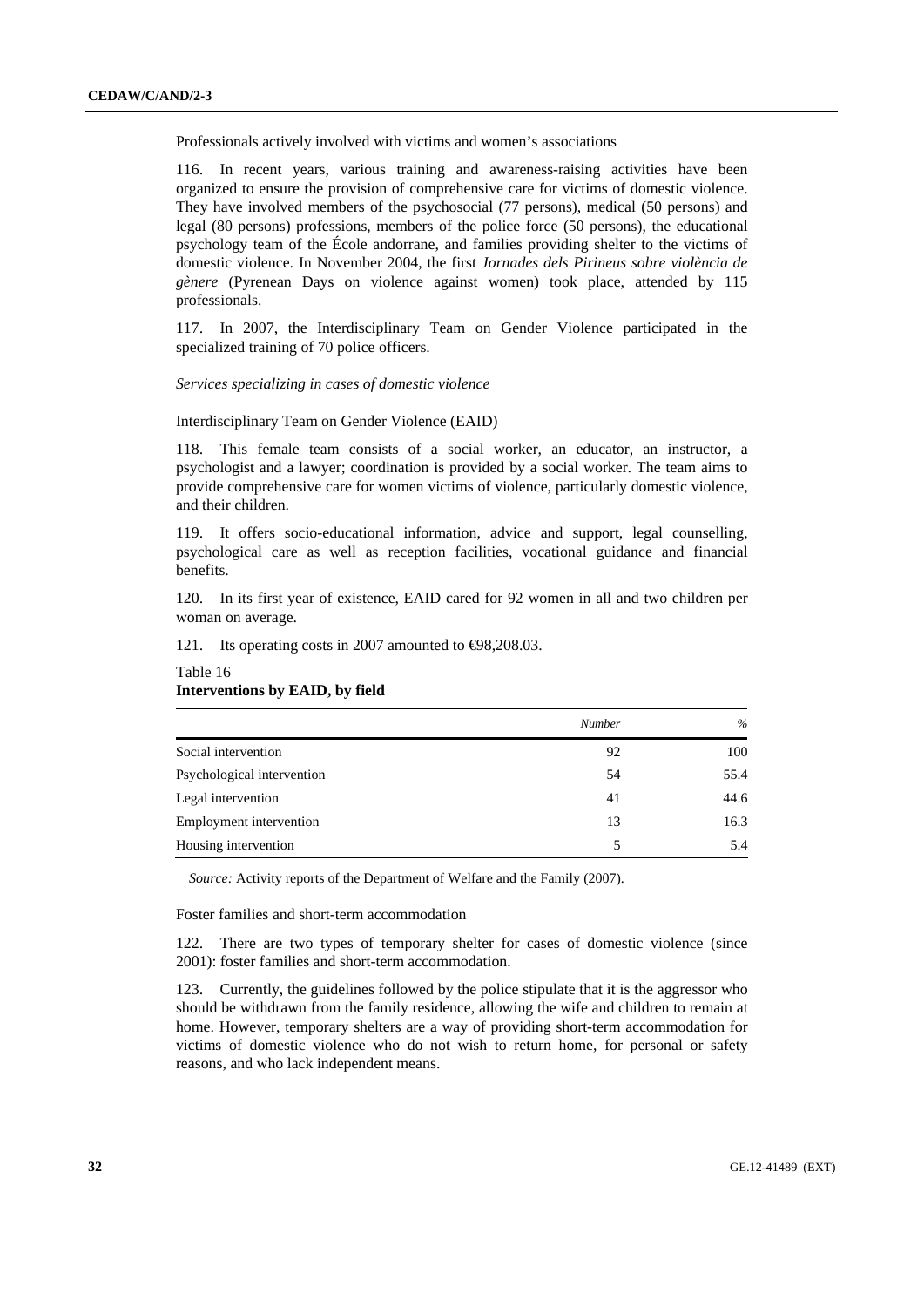124. This type of accommodation is of limited duration. The needs of the victims and their children are met in a safe, calm and family environment adapted to their personal situation and needs.

125. In 2007, the Department of Welfare and the Family had at its disposal 12 temporary accommodation facilities, i.e. an increase of 100 per cent in the number of places and a coverage equivalent to 4 places per 10,000 women aged 16 to 65.

## *Financial benefits*

126. Social assistance benefits are available for women victims of domestic violence and their non-adult children.

127. In 2006, under the programme of social and vocational integration for vulnerable women, in particular victims of domestic violence, a budget of some  $\in$  40,000 was allocated for the financial year 2007:  $\epsilon$ 20,000 for training and  $\epsilon$ 120,000 in benefits for women participating in this training  $(\mathcal{L}5$  per day attended, for 30 days, over eight months in all, for 15 women).

128. As for the new regulation governing social welfare benefits, the criteria for qualifying for such benefits have been made more flexible and adapted to the specific situations of the victims of gender violence. This regulation awaits approval by the Government.

Table 17

| Summary of the activities of EAID and its specialized services (2007) |  |  |  |  |  |  |  |  |
|-----------------------------------------------------------------------|--|--|--|--|--|--|--|--|
|-----------------------------------------------------------------------|--|--|--|--|--|--|--|--|

| Total number of cases in 2007                                              | 92                   |
|----------------------------------------------------------------------------|----------------------|
| Total number of women assisted                                             | 97                   |
| Total number of calls to 18001818                                          | 1844                 |
| Average number of children per woman                                       | 2                    |
| Number of cases at the beginning of the year (prevalence)                  | 13                   |
| Number of new cases during the year (incidence)                            | 92                   |
| Number of cases filed and pending                                          | 67                   |
| Objectives achieved                                                        | 11                   |
| Voluntary departures (victims no longer attend appointments)               | 23                   |
| Returns to the aggressor                                                   | 18                   |
| Departures abroad                                                          | 8                    |
| Failures to adapt to the service                                           | $\tau$               |
| Total number of accommodation places used                                  | $10(12$ places max.) |
| Hotel(s)                                                                   | 9                    |
| Foster family                                                              | 1                    |
| Specific or ad hoc interventions                                           | 12                   |
| Total number of emergency food packages requested                          | 13                   |
| Total number of social benefits requested                                  | 7                    |
| Total number of social security forms sent                                 | 7                    |
| Number of assistance requests (grants, housing, 100 per cent exonerations) | 14                   |
| Number of women participating in the vocation qualification improvement    |                      |
| programme                                                                  | 4                    |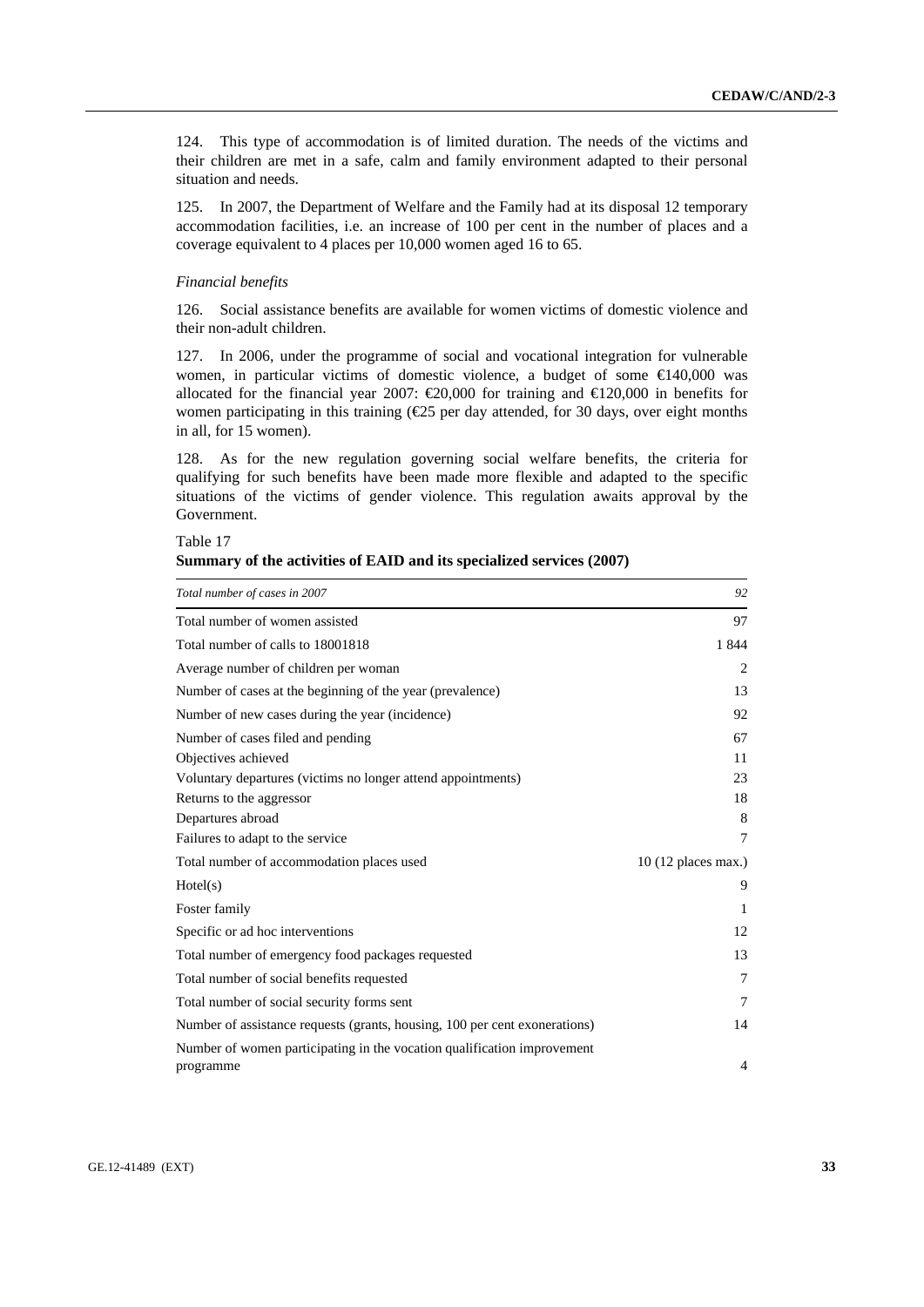| Total number of cases in 2007                                                                      | 92             |
|----------------------------------------------------------------------------------------------------|----------------|
| Number of supplementary benefits linked to the professional qualification<br>improvement programme | $\overline{4}$ |
| Number of women and children enjoying social security cover                                        |                |

*Source*: Activity reports of the Department of Welfare and the Family (2007).

#### *Data collection and monitoring programme*

129. In order to determine the true incidence of domestic violence in Andorra, the Government drew on a statistical guide devised in 2002 to create a computerized data collection program, used by all officials, which ensures that data concerning the victims remains confidential and enables their profiles and the measures taken to be known.

130. In 2008, it is planned to establish a domestic violence observatory using social indicators to evaluate how the problem is evolving, the resources, programmes and measures deployed by the Government, and the results achieved. This observatory will form part of the social observatory devised and set up in association with the IEA's Sociological Research Centre (CRES).

# **XII. Elimination of all forms of discrimination against women**

131. The *Llei 9/2005 qualificada del Codi penal* (Qualified Act No. 9/2005 [of 21 February 2005] on the Criminal Code) does not refer specifically to trafficking in women nor does it employ the expression "offence of trafficking in women". The absence of any express reference to such an offence or to the more general offence of trafficking in human beings does not presuppose or imply any exoneration of criminal responsibility, given that this offence also encompasses slavery and kidnapping, referred to respectively in articles 134 and 135 of the Criminal Code and punishable by 4 to 12 years' and 5 to 10 years' imprisonment respectively.

132. In addition, article 252 of the Criminal Code punishes trafficking in human beings for the purpose of labour exploitation with a sentence of 2 to 5 years' imprisonment and a fine amounting to  $\in$ 180,000 in the most serious cases.

## **A. Prostitution-related offences**

133. The Andorran Criminal Code currently devotes a chapter to prostitution-related offences. Articles 150 to 153 of the Criminal Code condemn various acts related to prostitution. They punish anyone who manages or finances premises used for prostitution, who aids, abets or fosters prostitution or who incites another person to engage in prostitution by means of violence or intimidation or on the basis of need, superiority or deceit.

134. With regard to the political rights of Andorran citizens, article 24 of the Constitution provides that "all adult Andorrans who are in full possession of their rights shall have the right to vote".

135. This principle of equality is developed in the *Llei qualificada del règim electoral i del referèndum* (Qualified Act on Elections and Referendums), adopted by the Andorran parliament on 2 and 3 September 1993, in which equality with regard to the right to vote and with regard to eligibility are established under articles 1 and 15 respectively.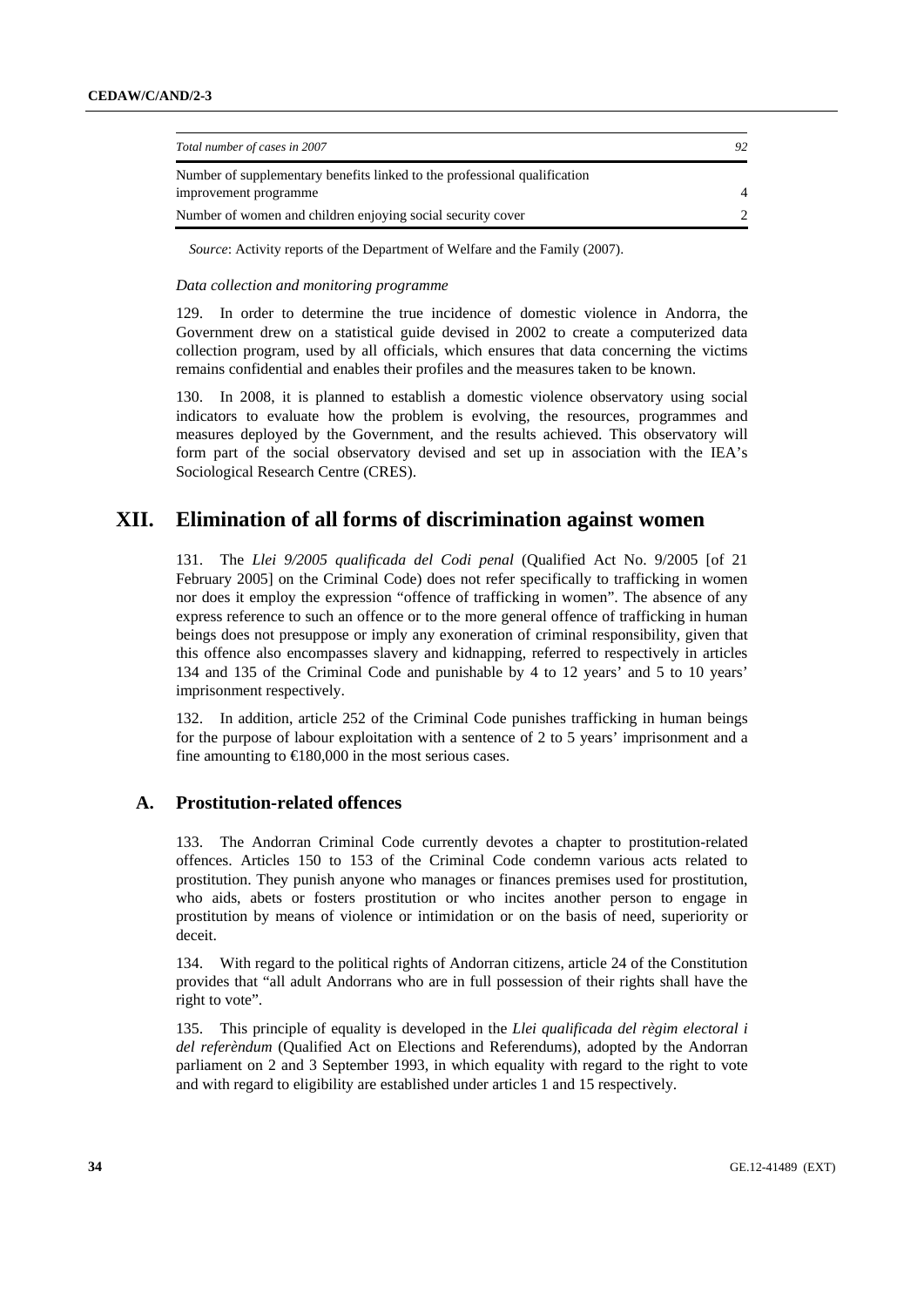## **B. International Covenant on Civil and Political Rights**

136. As indicated in the initial report, women's participation in the political life of the country is neither prohibited nor restricted by any legislative enactment or regulation. Women obtained the right to vote in Andorra in 1973.

#### Table 18

**Composition of the electorate, by town and sex (communal and national elections)** 

|                     |      | Communal elections |      |         | National elections |         |      |         |  |  |  |
|---------------------|------|--------------------|------|---------|--------------------|---------|------|---------|--|--|--|
|                     | 1999 |                    | 2003 |         | 2001               |         | 2005 |         |  |  |  |
|                     | W    | M                  | W    | M       | W                  | M       | W    | M       |  |  |  |
| Canillo             | 532  | 557                |      |         |                    |         | 675  | 738     |  |  |  |
| Encamp              | 686  | 939                | 735  | 1 1 5 2 | 1 0 8 0            | 1 1 3 4 | 877  | 1 2 1 5 |  |  |  |
| Ordino              |      |                    |      |         |                    |         |      |         |  |  |  |
| La Massana          | 532  | 557                | 594  | 641     | 762                | 795     | 695  | 732     |  |  |  |
| Andorra la Vella    |      |                    |      |         |                    |         |      |         |  |  |  |
| Sant Julià de Lòria |      |                    | 359  | 390     | 460                | 485     | 420  | 451     |  |  |  |
| Escaldes-Engordany  |      |                    |      |         | 1809               | 1789    | 1694 | 1 624   |  |  |  |

Compiled internally

*Source:* Electoral registers of the parish councils *(Comuns)*.

*Note:* While all the parish councils were asked to provide the required information, the data in the above table was all that was received.

## **C. Local administration**

137. As indicated in the data set out below, women are starting to play an active part in political life in all towns in the Principality of Andorra. However, they mainly occupy positions of *Conselleres de Comú* (municipal councillor) and are essentially responsible for welfare and civic service portfolios and for the development of policies catering for specific groups such as young people, the elderly, children and the family.

138. The posts of *Cònsol Major* (mayor) and *Cònsol Menor* (deputy mayor) are generally held by men, although they are sometimes held by women for limited periods in certain towns (up to half those in the country). Women serving as mayor or deputy mayor during the reporting period represented 17 per cent of the total number of women participating in the political life of the parish councils and their posts corresponded to 4 per cent of the total number of political posts. Between 1999 and 2005, the ratio of women to men occupying political posts in the local administration was about four women to every 10 men.

#### **1.** *Comú* **de Canillo**

139. Between 2000 and 2001, the top post in the communal administration was held by a woman; moreover, since 2001, the position of *Cònsol menor* has always been occupied by a woman. Women remain in a minority in municipal councillor posts. Some data on the distribution of communal officials by sex and function are lacking.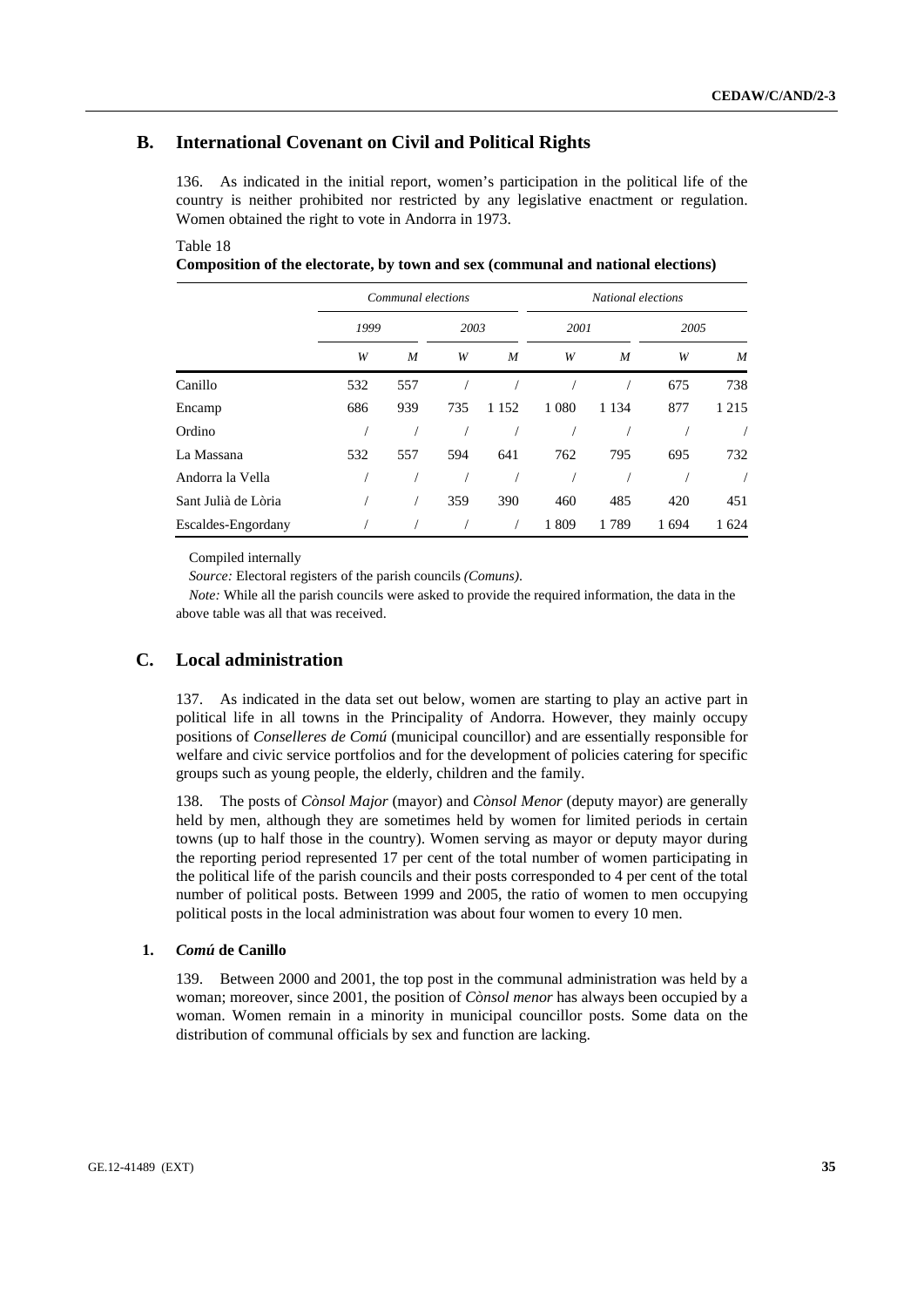|                                | 1999             |              | 2000         |              | 2001         |              | 2002         |              | 2003             |              | 2004         |                | 2005         |                  |
|--------------------------------|------------------|--------------|--------------|--------------|--------------|--------------|--------------|--------------|------------------|--------------|--------------|----------------|--------------|------------------|
|                                | W                | M            | W            | M            | W            | M            | W            | M            | W                | M            | W            | M              | W            | M                |
| Cònsol major (mayor)           | $\boldsymbol{0}$ | 1            | 1            | $\mathbf{0}$ | 1            | $\mathbf{0}$ | $\mathbf{0}$ | 1            | $\boldsymbol{0}$ | 1            | $\theta$     | 1              | $\mathbf{0}$ | 1                |
| Cònsol menor<br>(deputy mayor) | $\boldsymbol{0}$ | $\mathbf{1}$ | $\mathbf{0}$ | 1            | $\mathbf{1}$ | $\mathbf{0}$ | $\mathbf{1}$ | $\mathbf{0}$ | $\mathbf{1}$     | $\mathbf{0}$ | $\mathbf{1}$ | $\overline{0}$ | $\mathbf{1}$ | $\mathbf{0}$     |
| Municipal councillors          | 3                | 9            | 3            | 9            | 3            | 9            | 3            | 9            | 3                | 9            | 3            | 9              | 3            | 9                |
| Secretaries                    | $\mathbf{1}$     | $\theta$     | $\mathbf{1}$ | $\mathbf{0}$ | $\mathbf{1}$ | $\mathbf{0}$ | 1            | $\mathbf{0}$ | $\mathbf{1}$     | $\mathbf{0}$ | 1            | $\theta$       | 1            | $\boldsymbol{0}$ |
| Directors                      |                  |              |              |              |              |              |              |              |                  |              |              |                |              |                  |
| Section heads                  |                  |              |              |              |              |              |              |              |                  |              |              |                |              |                  |
| Specialized staff              |                  |              |              |              |              |              |              |              |                  |              |              |                |              |                  |
| Administrative staff           |                  |              |              |              |              |              |              |              |                  |              |              |                |              |                  |
| Service personnel              |                  |              |              |              |              |              |              |              |                  |              |              |                |              |                  |

#### Table 19 **Distribution, by sex, of top political posts and specialized staff in the** *Comú* **de Canillo (1999-2005)**

Compiled internally

*Source: Comú* de Canillo

## **2.** *Comú* **d'Encamp**

140. Women are now represented at director level and, above all, in administrative posts. They are less numerous among section heads and specialized personnel, although their numbers have tended to increase in recent years. As regards top positions, no woman occupied the post of *Cònsol major* during the reporting period and just one held the post of *Cònsol menor* during the 1999-2002 legislature. Women remain in a minority among municipal councillors.

## Table 20

|               |  | Distribution, by sex, of top political posts and specialized staff in the <i>Comú</i> d'Encamp |  |
|---------------|--|------------------------------------------------------------------------------------------------|--|
| $(1999-2005)$ |  |                                                                                                |  |

|                                | 1999             |                | 2000           |                |                | 2001           |                | 2002             |                  | 2003           |                | 2004           |                  | 2005             |  |
|--------------------------------|------------------|----------------|----------------|----------------|----------------|----------------|----------------|------------------|------------------|----------------|----------------|----------------|------------------|------------------|--|
|                                | W                | $\overline{M}$ | W              | $\overline{M}$ | W              | $\overline{M}$ | W              | $\overline{M}$   | W                | $\overline{M}$ | W              | $\overline{M}$ | W                | $\boldsymbol{M}$ |  |
| Cònsol major (mayor)           | $\boldsymbol{0}$ |                | $\theta$       |                | $\overline{0}$ |                | $\theta$       |                  | $\overline{0}$   |                | $\mathbf{0}$   |                | $\boldsymbol{0}$ |                  |  |
| Cònsol menor<br>(deputy mayor) | 1                | $\theta$       | 1              | $\overline{0}$ | 1              | $\overline{0}$ | 1              | $\boldsymbol{0}$ | $\boldsymbol{0}$ | 1              | $\overline{0}$ | $\mathbf{1}$   | $\mathbf{0}$     |                  |  |
| Municipal councillors          |                  | 9              |                | 9              |                | 9              |                | 9                | $\overline{2}$   | 8              | $\overline{c}$ | 8              | 2                | 8                |  |
| Secretaries                    | 1                | $\theta$       |                | $\overline{0}$ |                | $\mathbf{0}$   | 1              | $\boldsymbol{0}$ | $\theta$         |                | $\mathbf{0}$   | 1              | $\theta$         |                  |  |
| <b>Directors</b>               | 2                |                | $\overline{2}$ | $\theta$       | 2              | $\mathbf{0}$   | 2              | $\theta$         | 2                | $\Omega$       | 2              | $\mathbf{0}$   | 2                |                  |  |
| Section heads                  |                  | 8              | $\overline{2}$ | 8              | $\overline{2}$ | 9              | $\overline{c}$ | 9                | 3                | 9              | 4              | 9              | 5                | 9                |  |
| Specialized staff              | 9                | 13             | 11             | 13             | 11             | 13             | 11             | 13               | 11               | 13             | 12             | 17             | 12               | 17               |  |
| Administrative staff           | 25               | 2              | 28             | $\overline{4}$ | 30             | 4              | 32             | 4                | 32               | 4              | 34             | 7              | 37               | $\tau$           |  |
| Service personnel              | 24               | 20             | 24             | 20             | 28             | 23             | 28             | 23               | 28               | 23             | 31             | 25             | 33               | 25               |  |

Compiled internally

*Source: Comú* d'Encamp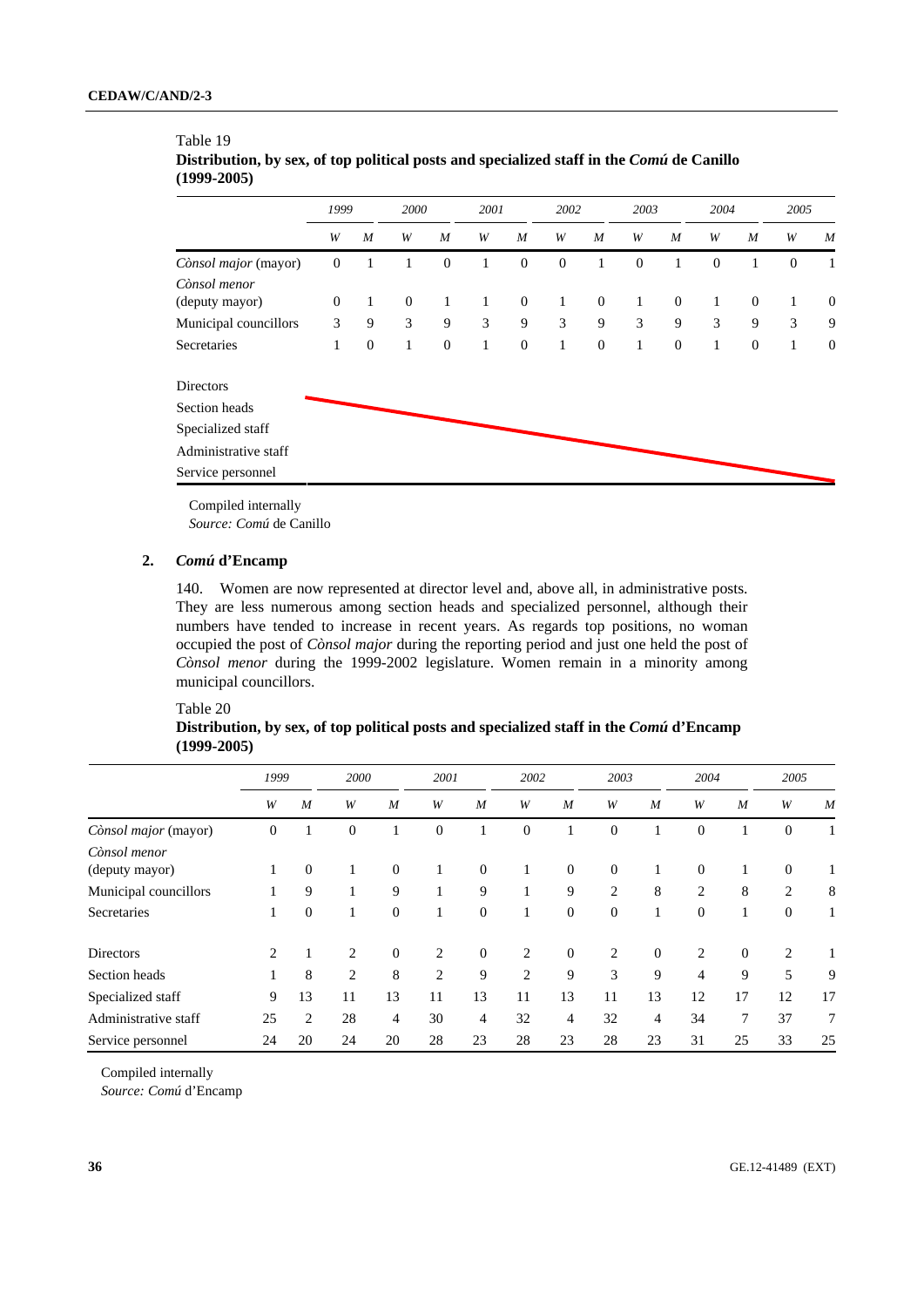## **3.** *Comú* **d'Ordino**

Table 21

141. Data not supplied.

#### **4.** *Comú* **de La Massana**

142. Posts in the communal administration have one of the lowest rates of female representation. During the reporting period, no woman occupied the post of *Cònsol major*  (mayor) or *Cònsol menor* (deputy mayor). The number of female municipal councillors is similarly low and has never exceeded 20 per cent. Women are well represented in administrative posts and unrepresented among specialized staff; they occupy 29 per cent of section head posts.

|                                | 1999             |                | 2000           |                  |                  | 2001           |              | 2002             |                  | 2003             |                | 2004           |              | 2005             |  |
|--------------------------------|------------------|----------------|----------------|------------------|------------------|----------------|--------------|------------------|------------------|------------------|----------------|----------------|--------------|------------------|--|
|                                | W                | $\overline{M}$ | W              | $\boldsymbol{M}$ | W                | $\overline{M}$ | W            | $\boldsymbol{M}$ | W                | $\boldsymbol{M}$ | W              | $\overline{M}$ | W            | M                |  |
| Cònsol major (mayor)           | $\boldsymbol{0}$ | 1              | $\mathbf{0}$   |                  | $\mathbf{0}$     |                | $\theta$     |                  | $\overline{0}$   |                  | $\mathbf{0}$   |                | $\theta$     |                  |  |
| Cònsol menor<br>(deputy mayor) | $\mathbf{0}$     | $\mathbf{1}$   | $\mathbf{0}$   | 1                | $\boldsymbol{0}$ | 1              | $\theta$     | $\mathbf{1}$     | $\mathbf{0}$     | 1                | $\mathbf{0}$   | 1              | $\mathbf{0}$ | $\mathbf{1}$     |  |
| Municipal councillors          | 1                | 9              |                | 9                | 1                | 9              | $\mathbf{1}$ | 9                | 1                | 9                | 2              | 8              | 2            | 8                |  |
| Secretaries                    | $\mathbf{1}$     | $\mathbf{0}$   |                | $\mathbf{0}$     | $\mathbf{1}$     | $\mathbf{0}$   | $\mathbf{1}$ | $\mathbf{0}$     | 1                | $\theta$         | 1              | $\mathbf{0}$   | Τ.           | $\boldsymbol{0}$ |  |
| Directors                      |                  |                |                |                  |                  |                |              |                  |                  |                  |                |                |              |                  |  |
| Heads of section               | 2                | 5              | $\overline{c}$ | 5                | 2                | 5              | 2            | 5                | $\overline{2}$   | 5                | $\overline{2}$ | 5              | 2            | 5                |  |
| Specialized staff              | $\boldsymbol{0}$ | $\mathbf{1}$   | $\theta$       | 1                | $\theta$         | 1              | $\mathbf{0}$ | 2                | $\boldsymbol{0}$ | 2                | $\mathbf{0}$   | 2              | $\mathbf{0}$ | $\overline{2}$   |  |
| Administrative staff           | 4                | 3              | 5              | 3                | 5                | $\overline{4}$ | 5            | 4                | 5                | 5                | 8              | 5              | 10           | 5                |  |
| Service personnel              | $\overline{0}$   | 10             | $\mathbf{0}$   | 10               | $\mathbf{0}$     | 10             | $\theta$     | 10               | $\theta$         | 10               | $\mathbf{0}$   | 12             | $\theta$     | 12               |  |

| Distribution, by sex, of top political posts and specialized staff in the Comú de la |
|--------------------------------------------------------------------------------------|
| <b>Massana</b> (1999-2005)                                                           |

Compiled internally

*Source: Comú* de la Massana

#### **5.** *Comú* **d'Andorra la Vella**

143. Data not supplied.

#### **6.** *Comú* **de Sant Julià de Lòria**

144. As in the case of most parish councils, the top posts in the local administration are occupied by men, although a woman served as deputy mayor between 2000 and 2003. Women are in a minority in the posts of municipal councillor, although their numbers increased during the last legislature.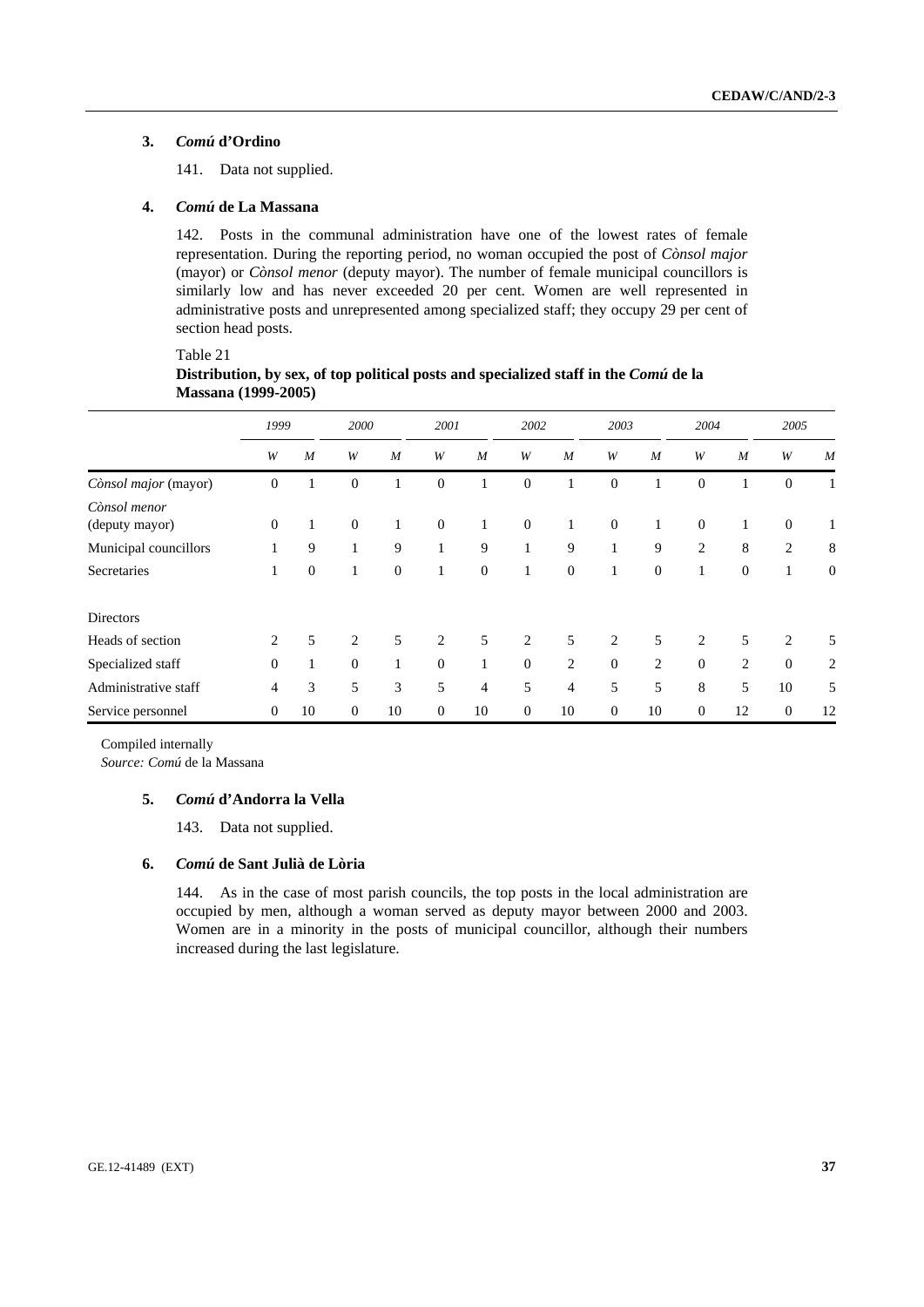|                                | 1999             |                  | 2000     |                  |          | 2001             |              | 2002             |              | 2003             |              | 2004             |                | 2005             |  |
|--------------------------------|------------------|------------------|----------|------------------|----------|------------------|--------------|------------------|--------------|------------------|--------------|------------------|----------------|------------------|--|
|                                | W                | $\boldsymbol{M}$ | W        | $\boldsymbol{M}$ | W        | $\boldsymbol{M}$ | W            | $\boldsymbol{M}$ | W            | $\boldsymbol{M}$ | W            | $\boldsymbol{M}$ | W              | M                |  |
| Cònsol major (mayor)           | $\mathbf{0}$     |                  | $\theta$ | 1                | $\theta$ | 1                | $\mathbf{0}$ | 1                | $\mathbf{0}$ | 1                | $\mathbf{0}$ | 1                | $\overline{0}$ | 1                |  |
| Cònsol menor<br>(deputy mayor) | $\boldsymbol{0}$ | 1                | 1        | $\mathbf{0}$     | 1        | $\mathbf{0}$     | 1            | $\mathbf{0}$     | $\mathbf{1}$ | $\overline{0}$   | $\mathbf{0}$ | $\mathbf{1}$     | $\mathbf{0}$   | $\mathbf{1}$     |  |
| Municipal councillors          | 3                | 5                | 1        | $\tau$           | 1        | 7                | 1            | 7                | 1            | 7                | 3            | 5                | 3              | 5                |  |
| Secretaries                    | $\boldsymbol{0}$ | 1                | 1        | $\mathbf{0}$     | 1        | $\theta$         | 1            | $\mathbf{0}$     | 1            | $\mathbf{0}$     |              | $\mathbf{0}$     | 1              | $\boldsymbol{0}$ |  |
| <b>Directors</b>               |                  |                  |          |                  |          |                  |              |                  | 1            | 1                | 2            | 1                | 2              | 1                |  |
| Heads of section               | $\overline{c}$   | 5                |          |                  |          |                  |              |                  | 12           | 10               | 11           | 14               | 13             | 14               |  |
| Specialized staff              |                  |                  |          |                  |          |                  |              |                  | 10           | 11               | 9            | 25               | 21             | 13               |  |
| Administrative staff           | 6                | 2                |          |                  |          |                  |              |                  | 17           | 6                | 18           | 5                | 22             | 6                |  |
| Service personnel              | $\boldsymbol{0}$ | 4                |          |                  |          |                  |              |                  | 8            | 14               | 13           | 15               | 17             | 13               |  |

| Table 22                                                                               |
|----------------------------------------------------------------------------------------|
| Distribution, by sex, of top political posts and specialized staff in the Comú de Sant |
| Julià (1999-2005)                                                                      |

Compiled internally

*Source: Comú* de Sant Julià de Lòria

145. Women are most numerous in the communal administration at director level and, above all, in administrative posts. A measure of parity is found among service staff and section heads.

#### **7.** *Comú* **d'Escaldes-Engordany**

146. In Escaldes-Engordany, a trend towards parity is noticeable in the high-level posts in the local administration, particularly in the latter part of the reporting period. Between 1999 and 2003, for example, the office of *Cònsol major* was held by a woman and that of *Cònsol menor* by a man. This situation was reversed during the last two years of the reporting period. There was a relative increase in the number of women occupying the positions of secretary and municipal councillor, equality having actually been achieved in the latter case.

Table 23

|                                | 1999             |                  | 2000         |                  | 2001           |                  | 2002         |                  | 2003     |                  | 2004     |                | 2005           |                  |
|--------------------------------|------------------|------------------|--------------|------------------|----------------|------------------|--------------|------------------|----------|------------------|----------|----------------|----------------|------------------|
|                                | W                | $\boldsymbol{M}$ | W            | $\boldsymbol{M}$ | W              | $\boldsymbol{M}$ | W            | $\boldsymbol{M}$ | W        | $\boldsymbol{M}$ | W        | M              | W              | M                |
| Cònsol major (mayor)           | 1                | $\mathbf{0}$     | 1            | $\boldsymbol{0}$ |                | $\mathbf{0}$     |              | $\mathbf{0}$     | 1        | $\mathbf{0}$     | $\theta$ |                | $\overline{0}$ |                  |
| Cònsol menor<br>(deputy mayor) | $\boldsymbol{0}$ |                  | $\mathbf{0}$ |                  | $\overline{0}$ | 1                | $\mathbf{0}$ | 1                | $\theta$ |                  |          | $\mathbf{0}$   |                | $\boldsymbol{0}$ |
| Municipal councillors          | 2                | 8                | 2            | 7                | 2              | 7                | 2            | $7\phantom{.0}$  | 2        | 7                | 5        | 5              | 5              | 5                |
| Secretaries                    | 1                | 2                |              | 2                |                | 2                |              | 2                | 1        |                  |          | 3              | 2              | 3                |
| <b>Directors</b>               |                  |                  |              |                  |                |                  |              |                  |          |                  |          |                |                |                  |
| Heads of section               | 6                | $\overline{4}$   | 6            | $\overline{4}$   | 6              | $\overline{4}$   | 6            | 4                | 6        | 4                | 6        | $\overline{4}$ | 8              | 3                |

## **Distribution, by sex, of top political posts and specialized staff in the** *Comú*  **d'Escaldes-Engordany (1999-2005)**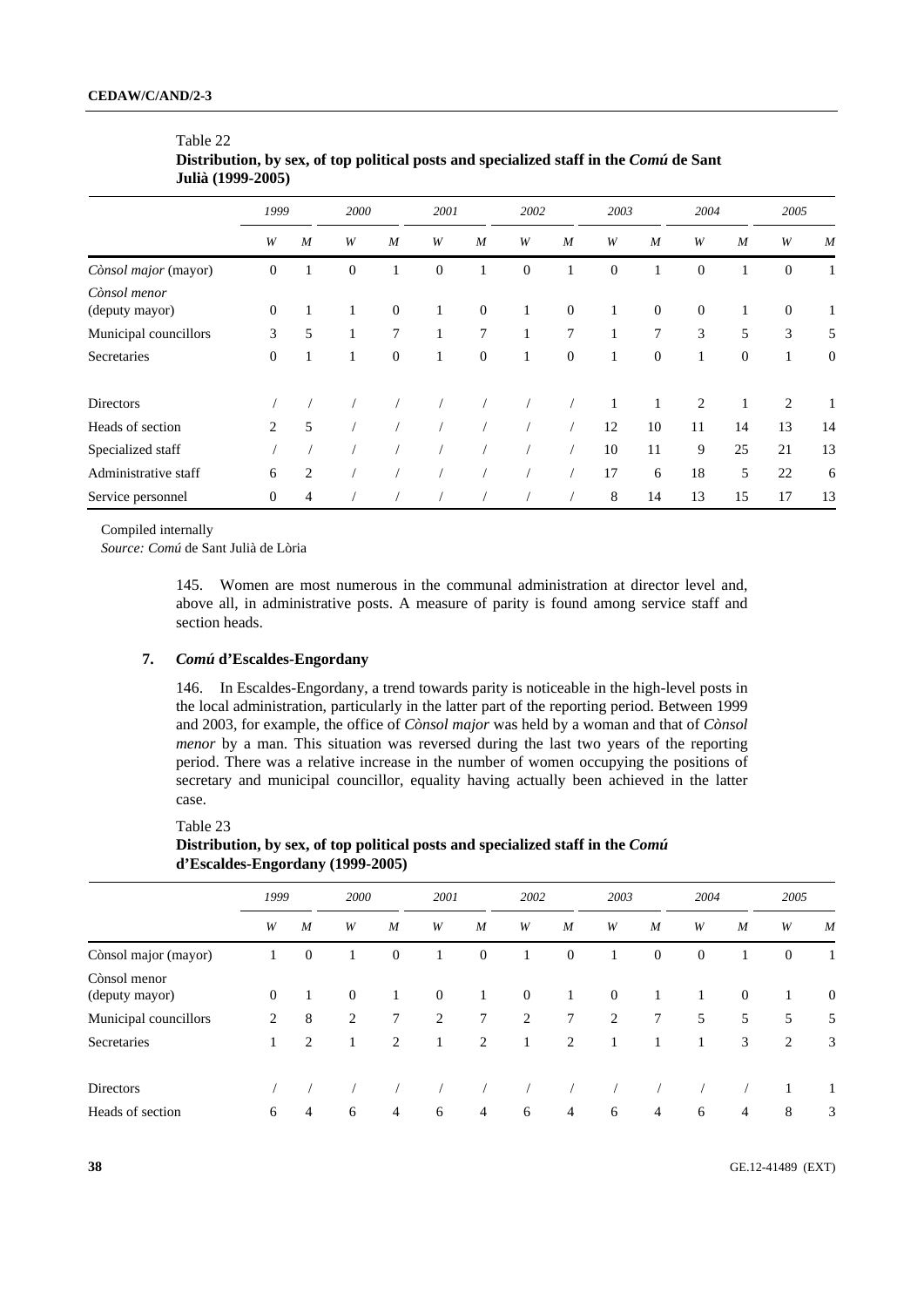|                      | 1999 |   | <b>2000</b> |   | 2001                 |   | 2002                                 |   | 2003 |    | 2004   |    | 2005 |                  |
|----------------------|------|---|-------------|---|----------------------|---|--------------------------------------|---|------|----|--------|----|------|------------------|
|                      | W    | M | W           | M | W                    | M | W                                    | M | W    | M  | W      | M  | W    | $\boldsymbol{M}$ |
| Specialized staff    |      |   |             |   | $\sim$ $\sim$ $\sim$ |   | $\begin{array}{ccc} & 1 \end{array}$ | 2 | 2    | 2  | 2      | 3  | 2    | 3                |
| Administrative staff |      |   |             |   |                      |   |                                      |   |      |    | $\tau$ | 9  | -11  | 10               |
| Service personnel    |      |   |             |   |                      |   |                                      |   | 32   | 68 | 35     | 70 | 38   | 75               |

Compiled internally

*Source: Comú* d'Escaldes-Engordany

147. The communal administration of Escaldes-Engordany is one of the most egalitarian in terms of male-female parity. Men and women are equally or nearly equally represented at director level and in specialized and administrative posts. There was an increase in the number of women heads of section, particularly during the last year of the reporting period. This trend is the opposite in service personnel posts.

## **D. The Andorran parliament**

148. A woman first occupied a seat in the Andorran parliament in 1985. Following that, up to the 2001-2005 legislature, the number of women parliamentarians always varied between one and eight (2005). This represented respectively 3.57 per cent and almost 30 per cent of the seats in parliament, and an increase of 7% in the total number of seats occupied by women compared with the previous legislature.

149. The office of *Subsíndic* (equivalent to that of parliamentary vice-president) was first filled by a woman in 2005. A woman is also a member of the Comissió Permanent (Standing Committee), a body exercising interim powers when parliament is dissolved or between sessions.

150. It may be noted that the proportion of women in international parliamentary delegations has also increased —from 9 per cent in 1999 to 41.6 per cent in 2005, the average being some 15 per cent.

|                            | 1999     | 2000 |                |                | 2001         |    | 2002             |    | 2003           |                  | 2004           |                  | 2005             |                  |  |
|----------------------------|----------|------|----------------|----------------|--------------|----|------------------|----|----------------|------------------|----------------|------------------|------------------|------------------|--|
|                            | W        | M    | W              | M              | W            | M  | W                | M  | W              | $\boldsymbol{M}$ | W              | $\boldsymbol{M}$ | W                | $\boldsymbol{M}$ |  |
| Síndic (President)         | $\Omega$ |      | $\mathbf{0}$   |                | $\mathbf{0}$ |    | $\theta$         |    | $\Omega$       |                  | $\overline{0}$ |                  | $\boldsymbol{0}$ |                  |  |
| Subsíndic (Vice-President) | $\Omega$ |      | $\overline{0}$ |                | $\mathbf{0}$ |    | $\mathbf{0}$     |    | $\theta$       |                  | $\overline{0}$ |                  |                  | $\boldsymbol{0}$ |  |
| Consellers (Deputies)      |          | 27   |                | 27             | 4            | 24 | 4                | 24 | 3              | 25               | 5              | 23               | 8                | 20               |  |
| Secretary                  | $\theta$ |      | $\mathbf{0}$   | $\overline{2}$ | $\mathbf{0}$ | 2  | $\boldsymbol{0}$ | 2  | $\theta$       | 2                | $\overline{0}$ | 2                | $\mathbf{0}$     | $\overline{c}$   |  |
| Secretary-General          | $\Omega$ |      | $\mathbf{0}$   |                | $\mathbf{0}$ |    | $\theta$         |    | $\Omega$       |                  | $\overline{0}$ |                  | $\mathbf{0}$     |                  |  |
| Standing committee         | $\theta$ | 6    | $\theta$       | 6              | $\mathbf{0}$ | 6  | $\boldsymbol{0}$ | 6  | $\overline{0}$ | 6                | $\theta$       | 6                |                  | 6                |  |
| International delegations  | 2        | 20   |                | 21             | 2            | 12 | 4                | 17 | 3              | 18               | $\overline{4}$ | 16               | 5                | 7                |  |

Table 24 **Composition of the Andorran parliament, by sex and function (1999-2005)** 

Compiled internally

*Source:* Andorran parliament

151. In 2003, the Consell General dels Joves (Youth Parliament) was set up, composed of young men and women aged 14 to 16. The main purpose of the Youth Parliament is to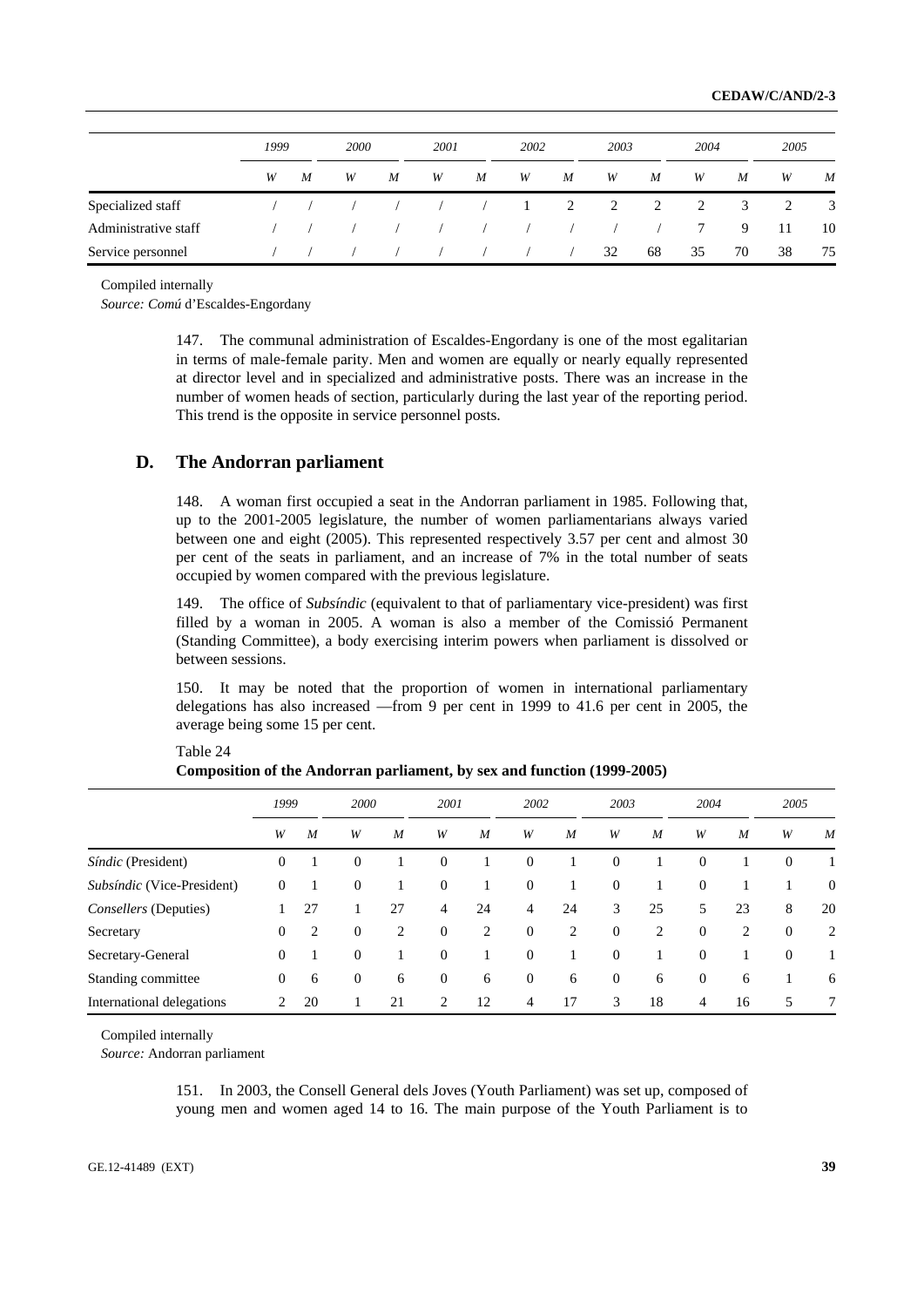forge closer links between legislators and young people and, in keeping with the recommendations of the United Nations, to constitute a body that enables young people to make their ideas known. Parity between boys and girls remains one of the objectives to be attained, since males remain in the majority.

## **E. The judiciary**

152. Men predominate in most judicial bodies, with the exception of the Batllia (Court of First Instance) and the Tribunal de Corts (Criminal Court).

#### Table 25

## **Composition of the various judicial bodies, by sex (2002 and 2005)**

|                                                                  | 2002                          |   | 2005           |                |
|------------------------------------------------------------------|-------------------------------|---|----------------|----------------|
|                                                                  | W                             | M | W              | M              |
| <i>Batllia</i> (Court of First Instance)                         | 5                             | 5 | 5              | 5              |
| <i>Fiscalia</i> (Public Prosecutor's Office)                     | $\mathfrak{D}_{\mathfrak{p}}$ | 2 |                | 3              |
| <i>Tribunal de Corts</i> (Criminal Court)                        |                               |   | 2              | 3              |
| <i>Tribunal de Comptes</i> (Auditor-General's Office)            |                               |   | $\theta$       | 3              |
| <i>Tribunal Superior de Justícia</i> (Supreme Court)             |                               |   | 2              | 7              |
| <i>Tribunal Constitucional</i> (Constitutional Court)            |                               |   | $\Omega$       | $\overline{4}$ |
| <i>Consell Superior de la Justícia</i> (High Council of Justice) | $\Omega$                      | 5 | $\mathfrak{D}$ | $\overline{4}$ |

Compiled internally

*Source: Consell Superior de la Justícia* (High Council of Justice)

# **F. The Government of Andorra**

#### Table 26

**Composition of the Government, by function and sex (1999, 2001 and 2005)** 

|                      | 1999           |    | 2001           |   | 2005           |                  |
|----------------------|----------------|----|----------------|---|----------------|------------------|
|                      | W              | M  | W              | M | W              | $\boldsymbol{M}$ |
| Head of Government   | $\overline{0}$ |    | $\overline{0}$ |   | $\theta$       |                  |
| Ministers            |                | 7  | 3              | 9 | 3              | 6                |
| Secretaries of State |                |    | 4              | 2 | $\overline{4}$ | 3                |
| <b>Directors</b>     | 7              | 14 | 7              | 5 | 6              | 14               |
| Heads of section     |                |    |                |   |                |                  |
| Civil servants       |                |    |                |   |                |                  |

Compiled internally

*Source:* Ministry of Health, Welfare and the Family

153. In 2001, women held the ministerial portfolios of agriculture and the environment, health and welfare, and finance; in 2005, those of education, health, welfare and the family, higher education and research, housing and youth; and in 2007, those of education, vocational training, youth and sport, health, social welfare, the family and housing, and foreign affairs.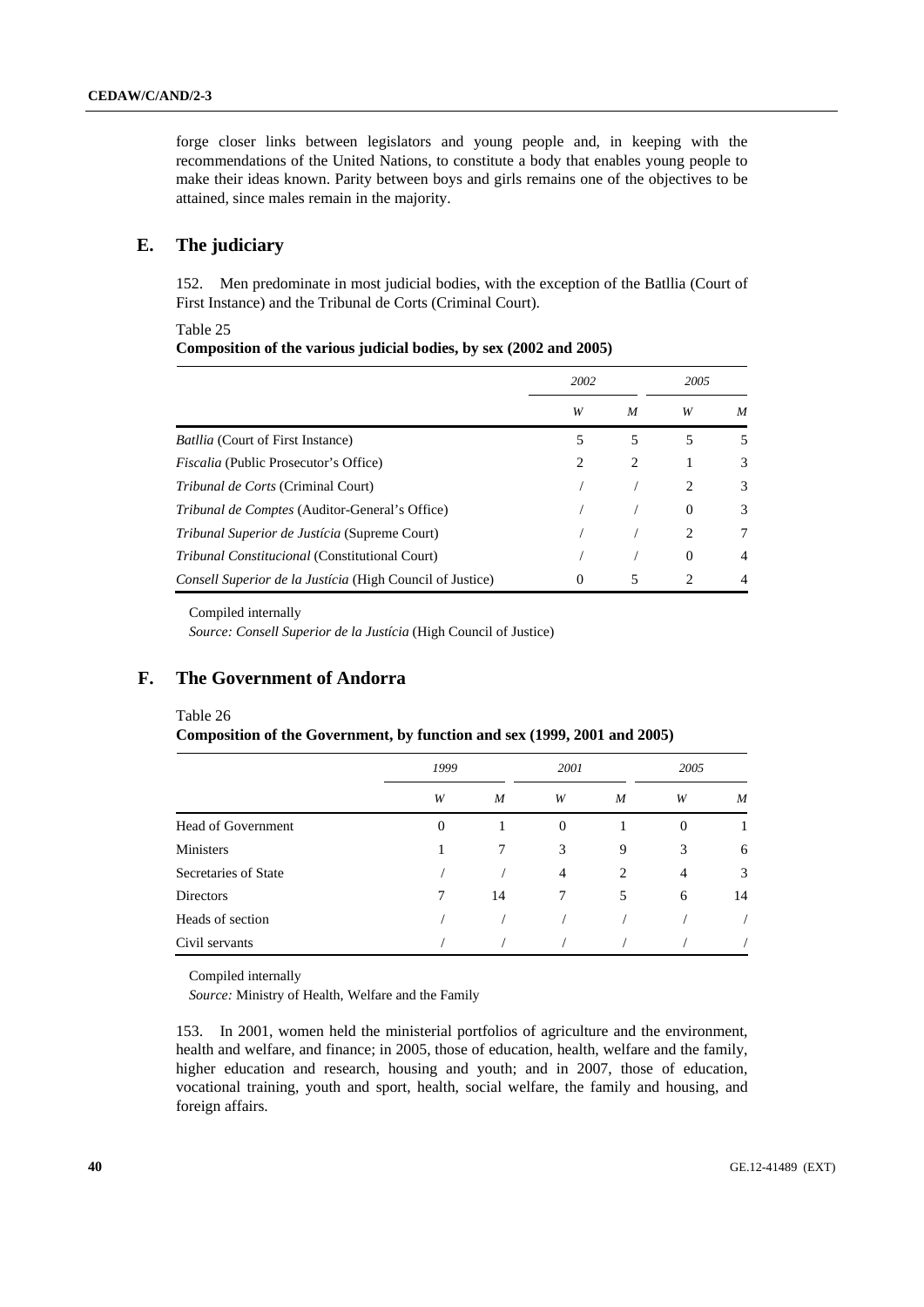#### **Security and public order**

154. The police force is composed largely of men. Throughout the reporting period the senior posts were held by men; the number of women holding commissioner posts was very restricted and there were no female commissioned or non-commissioned officers. In the case of police officers and junior police officers, the trend is the same and was reinforced in 2004 and 2005.

| Table 27                                                         |
|------------------------------------------------------------------|
| Composition of the police force, by function and sex (1999-2005) |
|                                                                  |

|                       | 1999             |                | 2000             |                  | 2001           |     | 2002     |                | 2003             |                | 2004           |                | 2005             |                  |
|-----------------------|------------------|----------------|------------------|------------------|----------------|-----|----------|----------------|------------------|----------------|----------------|----------------|------------------|------------------|
|                       | W                | $\overline{M}$ | W                | $\boldsymbol{M}$ | W              | M   | W        | M              | W                | $\overline{M}$ | W              | $\overline{M}$ | W                | M                |
| Director              | $\boldsymbol{0}$ |                | $\boldsymbol{0}$ |                  | $\mathbf{0}$   |     | $\theta$ |                | $\mathbf{0}$     |                | $\theta$       |                | $\boldsymbol{0}$ |                  |
| Deputy Director       | $\mathbf{0}$     |                | $\mathbf{0}$     |                  | $\mathbf{0}$   |     | $\theta$ |                | $\theta$         |                | $\mathbf{0}$   |                | $\theta$         |                  |
| Commissioners         |                  | 2              |                  | $\overline{c}$   |                | 2   |          | $\overline{2}$ |                  | $\overline{c}$ |                | 2              | 2                | 4                |
| Commissioned officers |                  |                |                  |                  |                |     |          |                |                  |                | $\overline{0}$ | $\overline{4}$ | $\mathbf{0}$     | 8                |
| <b>NCOs</b>           | $\theta$         | 24             | $\boldsymbol{0}$ | 24               | $\mathbf{0}$   | 23  | $\theta$ | 23             | $\boldsymbol{0}$ | 21             | $\mathbf{0}$   | 18             | $\mathbf{0}$     | 14               |
| Police officers       | 11               | 113            | 11               | 119              | 11             | 125 | 11       | 121            | 14               | 131            | 14             | 137            | 16               | 143              |
| Junior officers       |                  | 9              | $\overline{0}$   | 6                | $\overline{0}$ | 6   | 3        | 21             | $\mathbf{0}$     | 15             | 2              | 9              | $\theta$         | $\boldsymbol{0}$ |
| Specialized staff     | 2                | 7              | 2                | 7                | 2              | 7   | 2        | 7              | 2                | 7              | 2              | 8              | 2                | 8                |
| Administrative staff  | 26               | 5              | 24               | 4                | 30             | 3   | 29       | 2              | 30               | 4              | 32             | 4              | 35               | 4                |

Compiled internally

*Source:* Administrative Register of the Ministry of Justice and the Interior

155. A similar if less marked tendency is to be found in the prison service. There are no high-ranking women in the prison administration. Women are in the majority among the specialized staff, but gender parity had almost been reached towards the end of the reporting period.

| Table 28                                                         |  |  |  |
|------------------------------------------------------------------|--|--|--|
| Composition of prison personnel, by function and sex (1999-2005) |  |  |  |

|                       | 1999             |              | 2000             |                | 2001             |                  | 2002           |                | 2003             |                |                | 2004         |                  | 2005             |
|-----------------------|------------------|--------------|------------------|----------------|------------------|------------------|----------------|----------------|------------------|----------------|----------------|--------------|------------------|------------------|
|                       | W                | M            | W                | M              | W                | M                | W              | M              | W                | M              | W              | M            | W                | M                |
| Director              | $\mathbf{0}$     |              | $\theta$         |                | $\overline{0}$   |                  | $\theta$       |                | $\theta$         |                | $\overline{0}$ |              | $\theta$         |                  |
| Deputy Director       | $\boldsymbol{0}$ |              | $\theta$         |                | $\overline{0}$   |                  | $\theta$       | 1              | $\boldsymbol{0}$ |                | $\overline{0}$ |              | $\boldsymbol{0}$ |                  |
| Commissioned officers | $\mathbf{0}$     | $\mathbf{0}$ | $\boldsymbol{0}$ | $\overline{0}$ | $\boldsymbol{0}$ | $\boldsymbol{0}$ | $\theta$       | $\mathbf{0}$   | $\boldsymbol{0}$ | $\overline{0}$ | $\theta$       | $\mathbf{0}$ | $\theta$         | $\boldsymbol{0}$ |
| <b>NCOs</b>           | 0                |              | $\boldsymbol{0}$ |                | $\theta$         |                  | $\mathbf{0}$   |                | $\boldsymbol{0}$ |                | $\mathbf{0}$   |              | $\mathbf{0}$     |                  |
| Police officers       | 6                | 32           | 6                | 31             | 6                | 31               | 5              | 33             | 6                | 38             | 6              | 40           | 8                | 42               |
| Specialized staff     | 5                |              | 4                |                | 3                |                  | 3              | $\overline{2}$ | 3                | 2              | 4              | 3            | 5                | $\overline{4}$   |
| Administrative staff  | $\mathbf{0}$     |              | $\theta$         | $\overline{0}$ | $\overline{0}$   |                  | $\overline{0}$ | 1              | $\overline{0}$   |                | $\theta$       |              |                  |                  |

Compiled internally

*Source:* Administrative Register of the Ministry of Justice and the Interior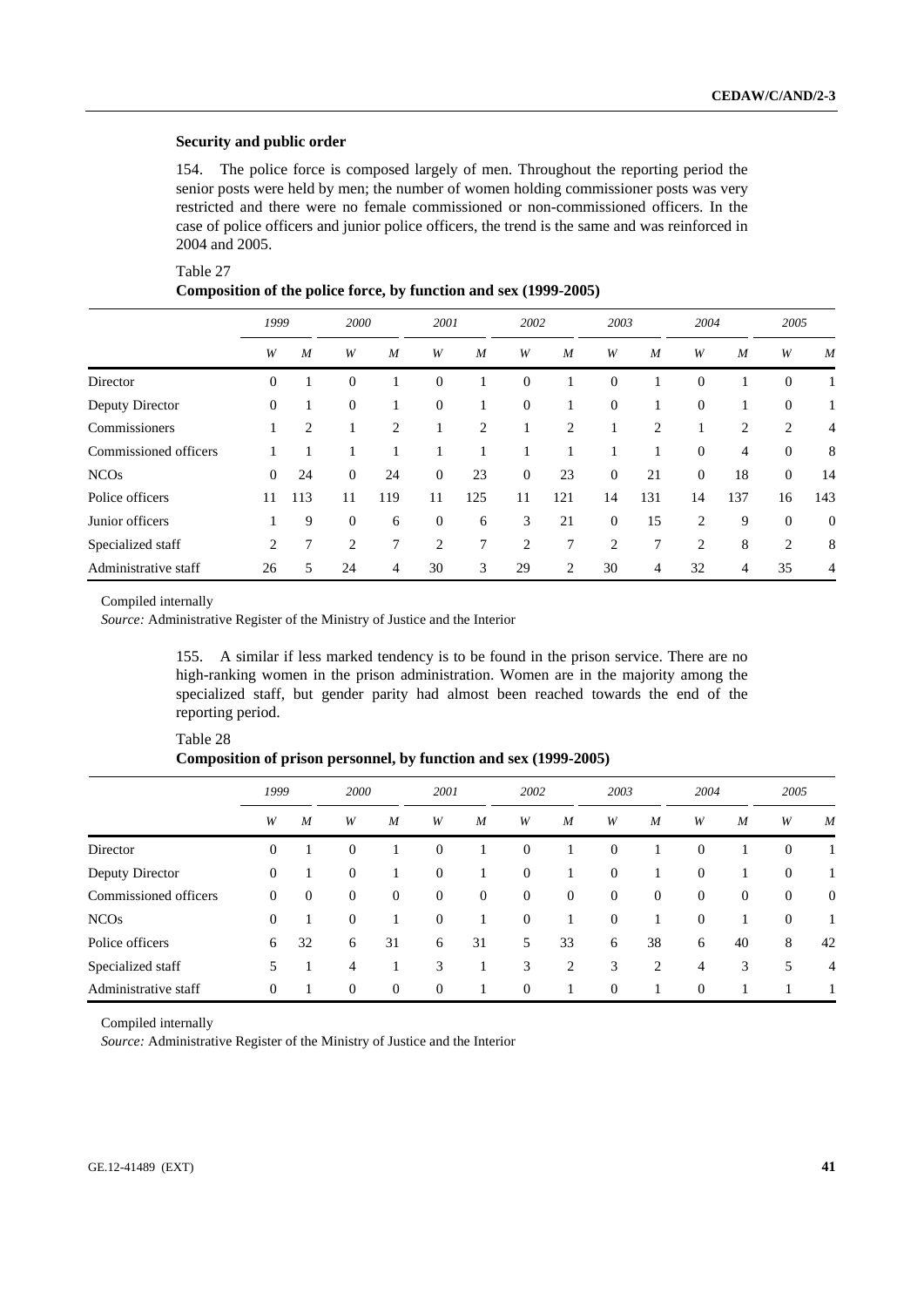## **G. Offences**

156. Analysis of judicial decisions by the *Batllia* between 2001 and 2005 shows that 87 per cent of major offences were committed by men, who were likewise responsible for an equivalent percentage of minor offences. In Andorra, the ratio of men to women offenders (major offences) is 15 women for every 100 men.

## **H. Parastatal enterprises**

Table 29

157. The main parastatal enterprises in Andorra have been asked about the distribution of their employees by function and sex to check whether women have the same opportunities as men to gain promotion to senior positions within those entities. All of these firms reported that there were no provisions or regulations that prevented women from being promoted to senior posts.

#### **1. Andorran National Institute of Finance (INAF)**

158. INAF is a public financial institution, established on 12 June 1989. Its mains aims are to facilitate public sector financing, assist the Government in achieving its social and economic goals, and assist the authorities in matters of financial and economic policy. It also has the power to prosecute entities within the financial system that fail to respect the regulations in force.

159. INAF is a statutory body in which women are strongly represented, particularly in administrative and service posts. Although the post of Director-General has never been held by a woman, women form a majority in other senior posts, for example heads of service and supervisors. Overall women outnumber men in INAF.

|                                    | 1999         |                  | 2000           |              | 2001           |              | 2002           |                  | 2003         |                |          | 2004<br>2005     |              |                  |
|------------------------------------|--------------|------------------|----------------|--------------|----------------|--------------|----------------|------------------|--------------|----------------|----------|------------------|--------------|------------------|
|                                    | W            | $\boldsymbol{M}$ | W              | M            | W              | M            | W              | $\boldsymbol{M}$ | W            | M              | W        | $\boldsymbol{M}$ | W            | M                |
| Director-General                   | $\Omega$     | $\mathbf{1}$     | $\overline{0}$ | 1            | $\overline{0}$ |              | $\theta$       |                  | $\theta$     |                | $\Omega$ |                  | $\mathbf{0}$ | 1                |
| Deputy Director-General            | $\Omega$     | 1                | $\mathbf{0}$   | 1            |                |              |                |                  |              |                |          |                  | 1            | $\mathbf{0}$     |
| Inspector                          |              |                  |                |              |                | $\theta$     | 1              | $\mathbf{0}$     | 1            | $\theta$       | 1        | $\overline{0}$   | 1            | $\mathbf{0}$     |
| Head of studies service            |              |                  |                |              |                | $\mathbf{0}$ | 1              | $\mathbf{0}$     | 1            | $\overline{0}$ |          | $\mathbf{0}$     |              |                  |
| Head of administrative<br>services | $\theta$     | $\mathbf{1}$     | $\mathbf{0}$   | $\mathbf{1}$ | $\overline{0}$ | 1            | $\overline{0}$ | 1                | $\mathbf{0}$ | $\mathbf{1}$   | $\theta$ | 1                | $\mathbf{0}$ | 1                |
| Analysts in the studies<br>service |              |                  |                | 1            | $\mathbf{0}$   |              |                |                  |              |                |          |                  |              |                  |
| Executive secretary                |              | $\theta$         | 1              | $\Omega$     | 1              | $\Omega$     | 1              | $\mathbf{0}$     | 1            | $\Omega$       | 1        | $\Omega$         | $\mathbf{1}$ | $\boldsymbol{0}$ |
| Administrative staff               |              | $\theta$         | 1              | $\mathbf{0}$ |                | $\theta$     | 1              | $\mathbf{0}$     | 1            | $\mathbf{0}$   | 1        | $\theta$         | 1            | $\theta$         |
| Service personnel                  | $\mathbf{1}$ | $\boldsymbol{0}$ | 1              | $\mathbf{0}$ |                | $\theta$     | $\perp$        | $\boldsymbol{0}$ | 1            | $\theta$       |          | $\overline{0}$   | 1            | $\boldsymbol{0}$ |

## **Composition of INAF staff, by function and sex (1999-2005)**

Compiled internally *Source:* INAF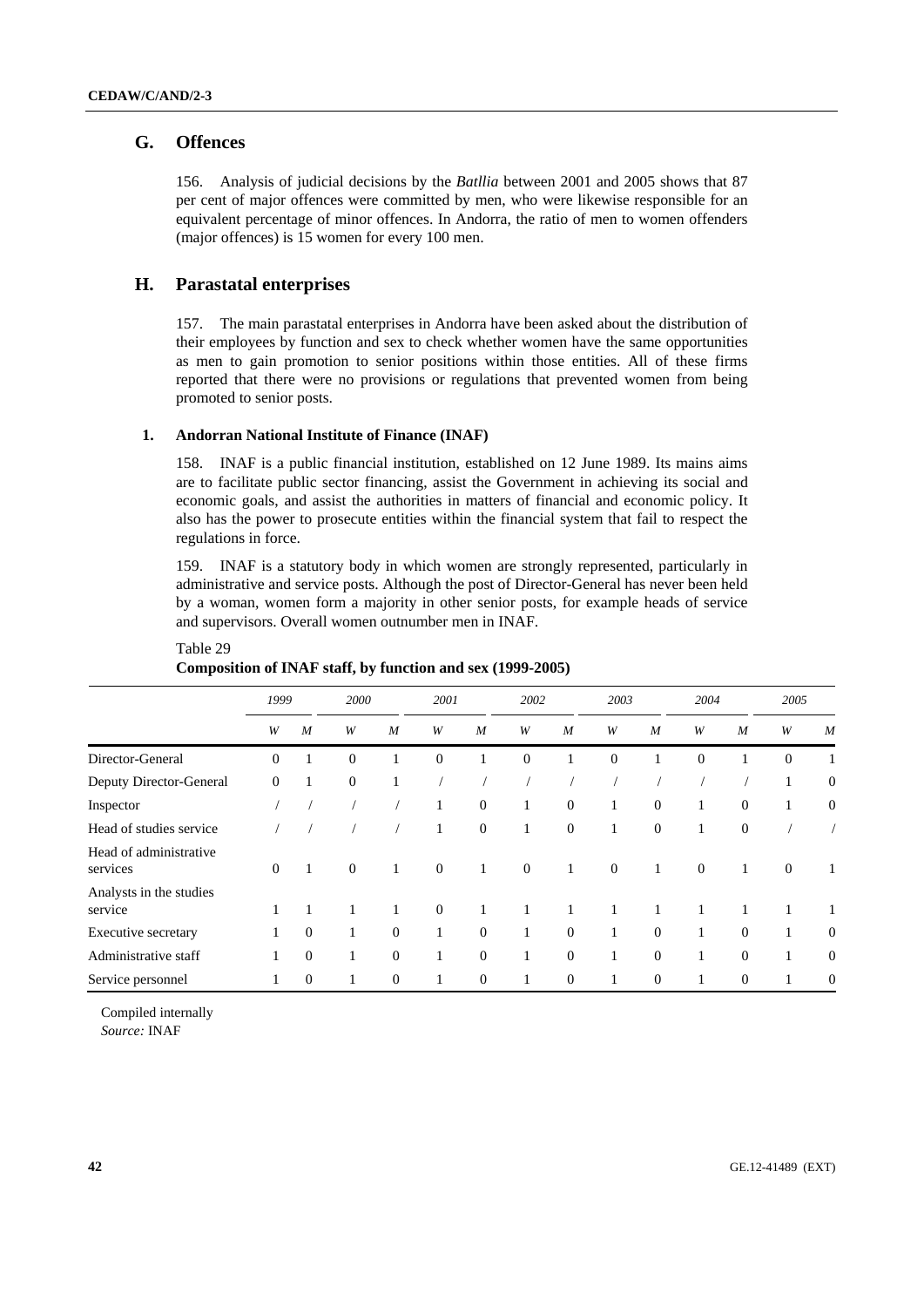## **2. RTVA (Andorran Radio and Television)**

160. As in the case of other bodies, high-level positions and senior posts are occupied in the main by men. There is a greater degree of parity in other posts, but men still remain in the majority. Once again, the proportion of women is higher in administrative posts.

Table 30

**Composition of RTVA staff, by function and sex (1999-2005)** 

|                                                                            | 1999-2005 |                |
|----------------------------------------------------------------------------|-----------|----------------|
|                                                                            | W         | M              |
| Director-General                                                           | $\theta$  |                |
| Deputy Director-General                                                    | $\theta$  |                |
| <b>Directors</b>                                                           | 0         | 3              |
| Heads of section                                                           |           | $\overline{4}$ |
| Specialized staff (audiovisual technicians, journalists, presenters, etc.) | 30        | 52             |
| Administrative staff                                                       | 4         | $\theta$       |
| Interim staff and fellowship holders                                       | 14        | 14             |

Compiled internally *Source:* RTVA

## **3. Andorran Social Security Fund (CASS)**

161. Given the lack of data on the composition of CASS staff, a detailed analysis of the types of posts held by women in CASS cannot be carried out. However, it is clear that women are particularly well represented in administrative posts.

## Table 31 **Composition of CASS staff, by function and sex (1999-2005)**

|                                              | 1999 | 2001<br>2002<br>2000<br>2003 |              | 2004           |                | 2005           |              |              |              |                  |              |                |   |                  |
|----------------------------------------------|------|------------------------------|--------------|----------------|----------------|----------------|--------------|--------------|--------------|------------------|--------------|----------------|---|------------------|
|                                              | W    | $\overline{M}$               | W            | $\overline{M}$ | W              | $\overline{M}$ | W            | M            | W            | $\boldsymbol{M}$ | W            | $\overline{M}$ | W | M                |
| Director-General                             |      |                              |              |                |                |                |              |              |              |                  |              | $\mathbf{0}$   |   |                  |
| Director of department                       |      |                              |              |                |                |                |              |              |              |                  |              |                |   |                  |
| Heads of department                          |      |                              |              |                |                |                |              |              |              |                  |              |                |   |                  |
| Specialized staff<br>(top tier)/coordinators |      |                              |              |                |                |                | $\mathbf{0}$ | $\mathbf{1}$ | $\mathbf{0}$ | $\mathbf{1}$     | $\mathbf{0}$ |                |   |                  |
| Specialized staff                            |      |                              |              | $\overline{0}$ | $\overline{0}$ |                |              |              |              |                  |              |                |   |                  |
| Staff in Prada Casadet premises              |      |                              |              |                |                |                |              |              |              |                  |              |                |   |                  |
| Service personnel                            |      |                              |              |                |                |                |              |              |              |                  |              |                |   |                  |
| Administrative staff                         |      |                              |              | $\mathbf{0}$   | 1              | $\Omega$       | $\mathbf{1}$ | $\Omega$     | 5            | $\overline{0}$   | 2            | $\overline{0}$ | 3 | $\boldsymbol{0}$ |
| Support staff                                |      |                              | $\mathbf{0}$ |                |                |                |              | $\Omega$     |              | 1                |              |                |   |                  |
| Staff on leave of absence                    |      |                              |              |                |                |                |              |              |              |                  |              |                |   |                  |

Compiled internally

*Source:* CASS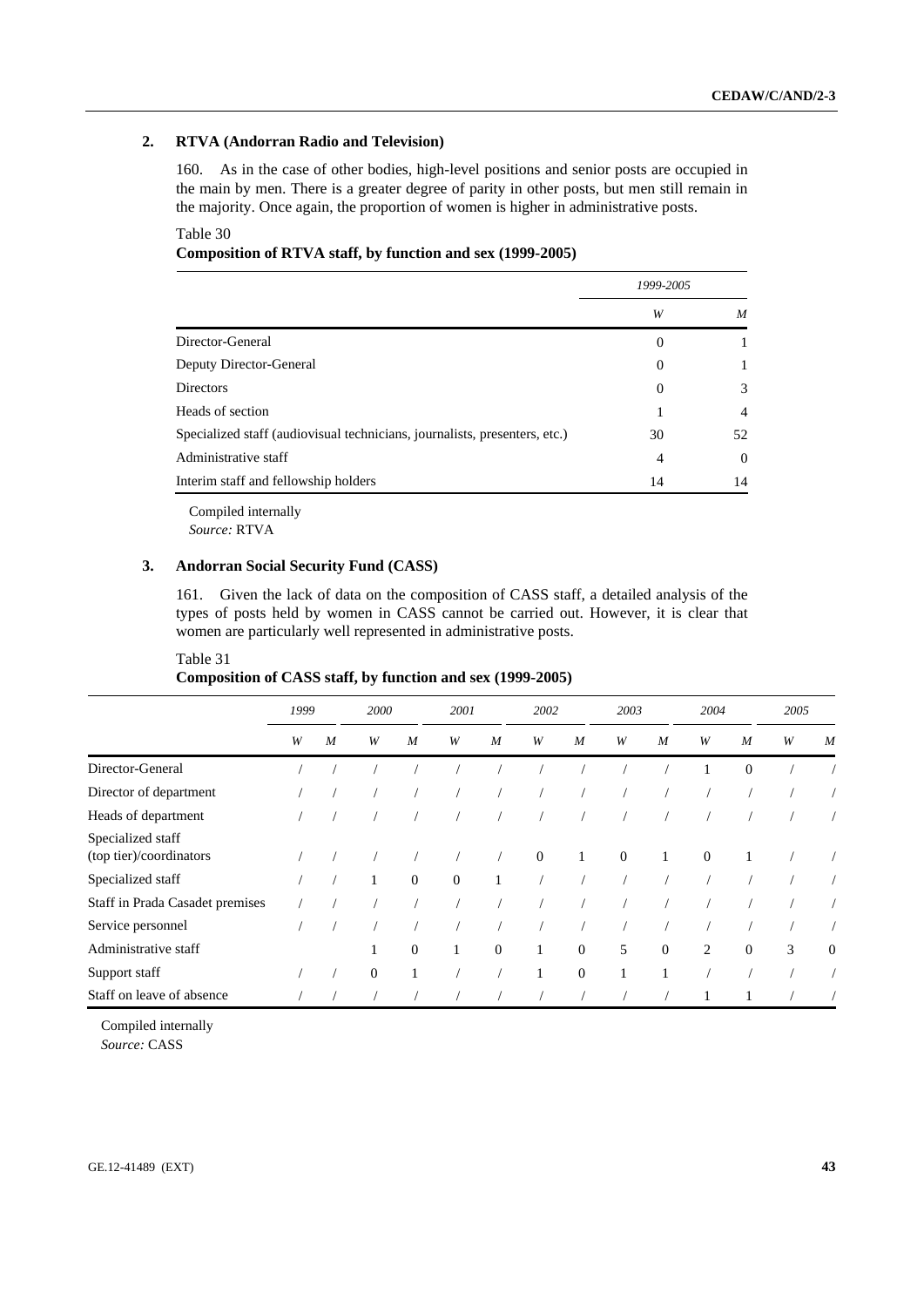#### **4. Andorran Health Service (SAAS)**

162. SAAS comprises all the public health-care services, such as the Notre Dame de Meritxell hospital and the primary health-care centres in each town.

163. As shown in the table below, this is one of the entities in which women are most strongly represented, at director level and in senior as well as other posts. The number of women is particularly high among midwives, nurses and hospital auxiliaries. On the other hand, men doctors are twice as numerous as women doctors. Women make up most of the administrative staff, men being virtually absent in administrative posts.

164. This situation is not surprising since caring for people, particularly people in a vulnerable state of health, remains a woman's sphere (the private domain of the family is in this way transposed into the public domain of the enterprise). Men tend to assume operative functions, involving decision-making coming within the province of health professionals, whereas women carry out prescriptions, dress wounds, administer medication, respond to the needs of patients and establish interpersonal contacts and relationships with the patients and their families.

Table 32 **Composition of SAAS staff, by function and sex (1999-2005)** 

|                                         | 1999         |                | 2000   |                  | 2001 |                | 2002 |                | 2003 |                | 2004 |                | 2005 |            |
|-----------------------------------------|--------------|----------------|--------|------------------|------|----------------|------|----------------|------|----------------|------|----------------|------|------------|
|                                         | W            | $\overline{M}$ | W      | $\boldsymbol{M}$ | W    | $\overline{M}$ | W    | $\overline{M}$ | W    | $\overline{M}$ | W    | $\overline{M}$ | W    | M          |
| Senior management                       | 3            |                |        | 3                |      | 5              | 3    | 4              | 3    | 4              | 3    | 4              |      |            |
| Doctors                                 | 30           | 57             | 26     | 56               | 36   | 86             | 45   | 96             | 47   | 96             | 51   | 106            |      |            |
| Chiefs, supervisors and<br>coordinators | 17           | 13             | 22     | 12               | 26   | 20             | 28   | 18             | 33   | 18             | 35   | 18             |      |            |
| <b>Nurses</b>                           | 145          | 10             | 140    | 9                | 152  | 10             | 161  | 14             | 169  | 12             | 182  | 13             |      |            |
| Midwifes                                | 7            |                | 7      | $\mathbf{I}$     | 10   | $\theta$       | 9    | $\mathbf{0}$   | 9    | $\overline{0}$ | 11   | $\theta$       |      |            |
| Paramedical personnel                   | 25           | 7              | 28     | 6                | 30   | 5              | 38   | 5              | 40   | 7              | 44   | 7              |      |            |
| Nursing auxiliaries                     | 81           | $\overline{2}$ | 83     | 1                | 88   | 3              | 90   | $\overline{2}$ | 94   | 1              | 97   | $\overline{2}$ |      |            |
| Administrative staff                    | 77           | 5              | 79     | 5                | 86   | 6              | 89   | 6              | 95   | 6              | 100  | 7              |      | $\sqrt{2}$ |
| Medical support staff                   | $\mathbf{0}$ | 11             | 4      | 12               | 7    | 8              | 6    | 11             | 9    | 19             | 6    | 19             |      | $\sqrt{2}$ |
| Non-medical support staff               | 7            | 9              | $\tau$ | 9                | 9    | 14             | 8    | 14             | 11   | 12             | 9    | 13             |      | $\prime$   |

Compiled internally

*Source:* SAAS

165. The right to participate in Andorran public life is regulated by the Constitution, more specifically by articles 16 (the right to meet and assemble for any lawful purpose), 17 (the right to associate), 18 (the right to form and maintain professional, employers' and trade-union associations) and 19 (the right of workers and business owners to defend their interests) of chapter 3 (the fundamental rights of the person and public freedoms).

## **I. Political parties**

166. The political parties that supplied the requested data were the Liberal Party of Andorra (PLA), the Social Democratic Party (PS) and the Andorra Green Party (VA). The Andorran Democratic Centre – Century 21 (CDA-S.XXI) did not respond to the request.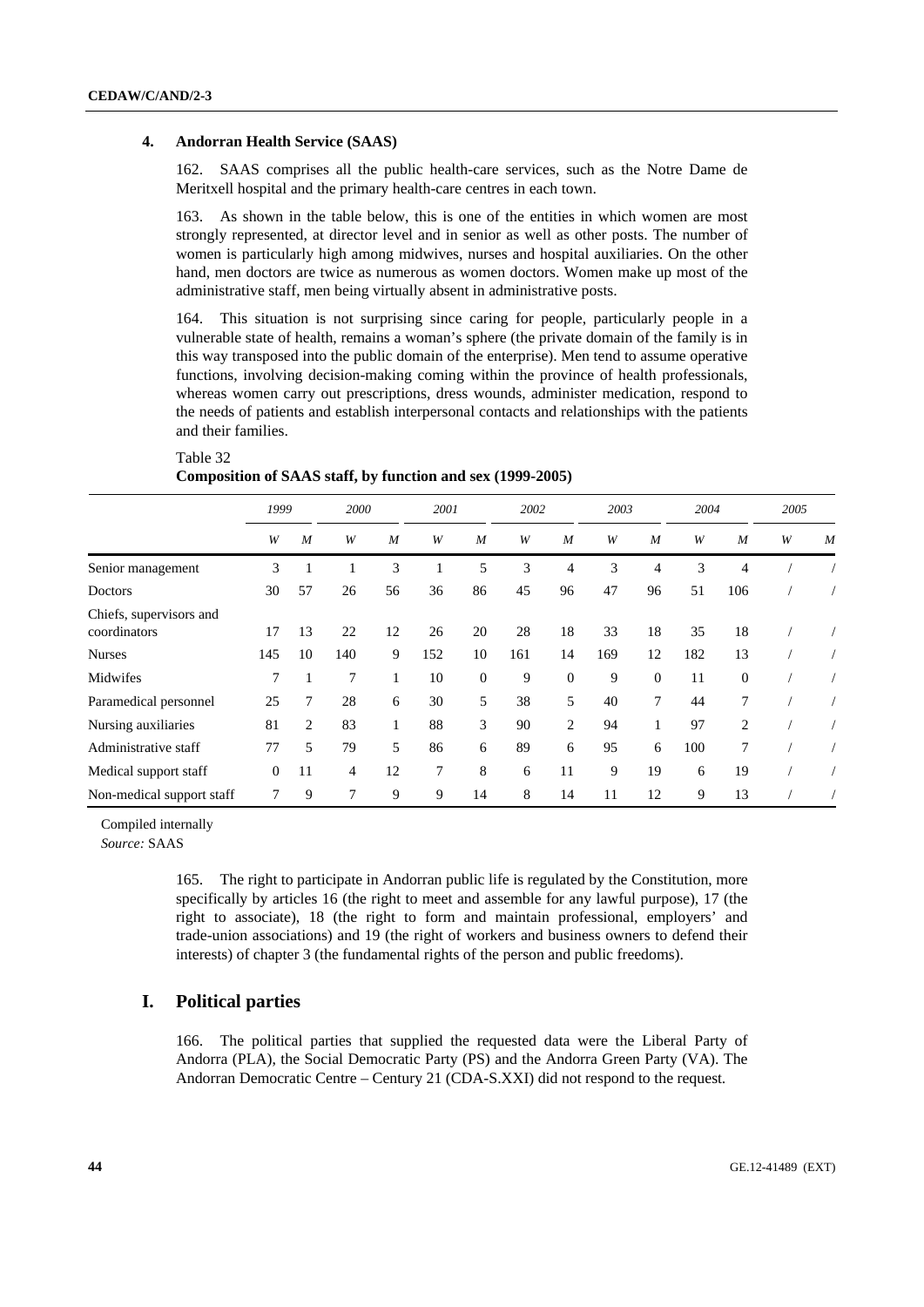167. In 2008, 43 per cent of the members of the PLA executive were women, an increase of 200 per cent compared with the available data for 2005. In the case of the National Council, women constitute 33 per cent of the membership of its administrative bodies: 36.6 per cent of the Council's members are women, compared with 63.33 per cent men. Between 2005 and 2007, there was a relative increase of 43.8 per cent in the number of women members of the National Council. Membership of the women's section, it should be noted, is 100 per cent female, and the youth section observes male-female parity.

168. In the case of the PS, the Party's statutes stipulate that women and young people should be represented proportionately in its governing bodies and among the candidates for membership.

169. The composition of these bodies is as follows: there is parity in the executive committee; however, women represent 26 per cent of the membership of the steering committee and 25 per cent of the parliamentary group; 40 per cent of party militants are women and 60 per cent men.

170. Between 2000 and 2006, the proportion of women in the executive committee increased from 8 per cent to 50 per cent, in the steering committee from 10 per cent to 26 per cent, in the parliamentary group from 0 per cent to 25 per cent, and among party militants from 15 to 40 per cent.

171. The VA party has a section specifically devoted to social questions relating to women: *Dones en Verd* (Women in Green).

## **J. Professional colleges and associations**

172. Article 17 of the Constitution recognizes the right to associate. This right is developed in the *Llei qualificada d'associacions* (Qualified Act [of 29 December 2000] on Associations), which grants the right of association to persons of Andorran nationality, to foreigners residing legally in Andorra and to legal entities established in accordance with Andorran law.

173. Moreover, freedom of association and thus freedom to establish employers', professional and trade-union organizations was strengthened with the adoption in 2004 by Andorra of article 5 (Right to organize) of the revised European Social Charter.

174. Women are poorly represented in senior posts in the executive committees of associations inscribed in the Government register, although their numbers increased in the latter part of the reporting period and they continue to occupy some 20 per cent of presidencies and vice-presidencies and a higher percentage of other posts.

175. The following data are taken from the Andorran Government's register of associations.6

<sup>6</sup> The register of associations was set up under the *Llei Qualificada d'Associacions* (Qualified Associations Act of 29 December 2000) and developed by the *Decret pel que s'aprova el Reglament de Registre d'Associacions* (Decree of 1st August 2001 approving the regulations of the register of associations).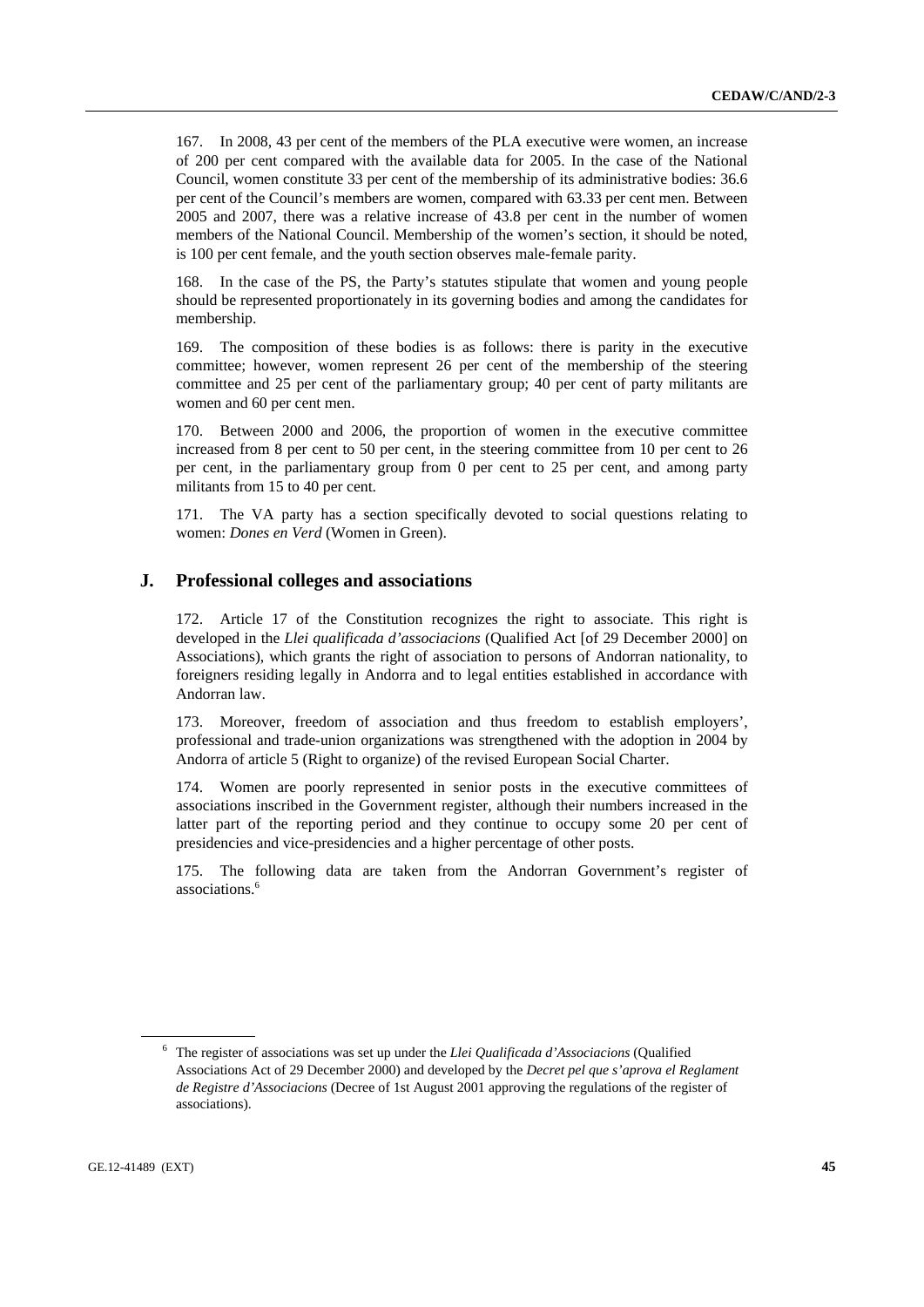#### Table 33

| Composition of the governing bodies of associations, by function and sex (2002-2005) |
|--------------------------------------------------------------------------------------|
|--------------------------------------------------------------------------------------|

|                 | 2002 |     | 2003 |     |     | 2004 |     | 2005 |  |
|-----------------|------|-----|------|-----|-----|------|-----|------|--|
|                 | W    | M   | W    | M   | W   | M    | W   | M    |  |
| Presidency      | 31   | 141 | 51   | 208 | 69  | 242  | 74  | 259  |  |
| Vice-Presidency | 43   | 135 | 67   | 188 | 79  | 220  | 83  | 235  |  |
| Secretariat     | 73   | 99  | 110  | 149 | 131 | 174  | 145 | 182  |  |
| Treasury        | 49   | 114 | 72   | 172 | 90  | 195  | 99  | 209  |  |
| Members         | 168  | 480 | 264  | 687 | 328 | 784  | 351 | 824  |  |

Compiled internally

*Source:* Government register of associations

## **K. Measures introduced by the Government**

#### **1. Programme for promoting women's associations and rights in Andorra**

176. When implementing the Committee's recommendations following the presentation of the report on the application of the Convention on the Elimination of All Forms of Discrimination against Women, Andorra must be careful to prioritize all activities aimed at eliminating traditional stereotypes that directly or indirectly perpetuate discrimination against women.

177. The main aim of this programme is to promote equality of opportunity for women and men, with particular regard to full implementation of women's rights.

178. The overall objective of this programme is to further the participation of women in the country's social, political, economic and cultural life.

#### **2. Project for the promotion of women's associations**

179. The aim of this project is to improve coordination and communication between Andorran women's associations and the Ministry of Health and Welfare with a view to making women better heard and supporting their initiatives.

## **L. Actions implemented**

180. By providing technical support to Andorran women's associations, the Ministry seeks to strengthen the position of the bodies concerned and shape their proposals in line with the aims of this project.

181. Several projects have in this way been implemented, such as the establishment of a ombudsman for women's associations, vocational qualification courses for socially vulnerable women and the first congress of women of the small European states – projects that were no more than sketches when they were submitted to the Ministry.

182. During the reporting period, there was a 113 per cent increase in grants to Andorran women's associations by the Ministry of Health and Welfare. These grants were paid to financial funds for allocation to projects developed by these associations. In exchange, the associations were asked to exhibit greater stringency in their activities, to professionalize their services and to improve the quality of their work for women and for their social image.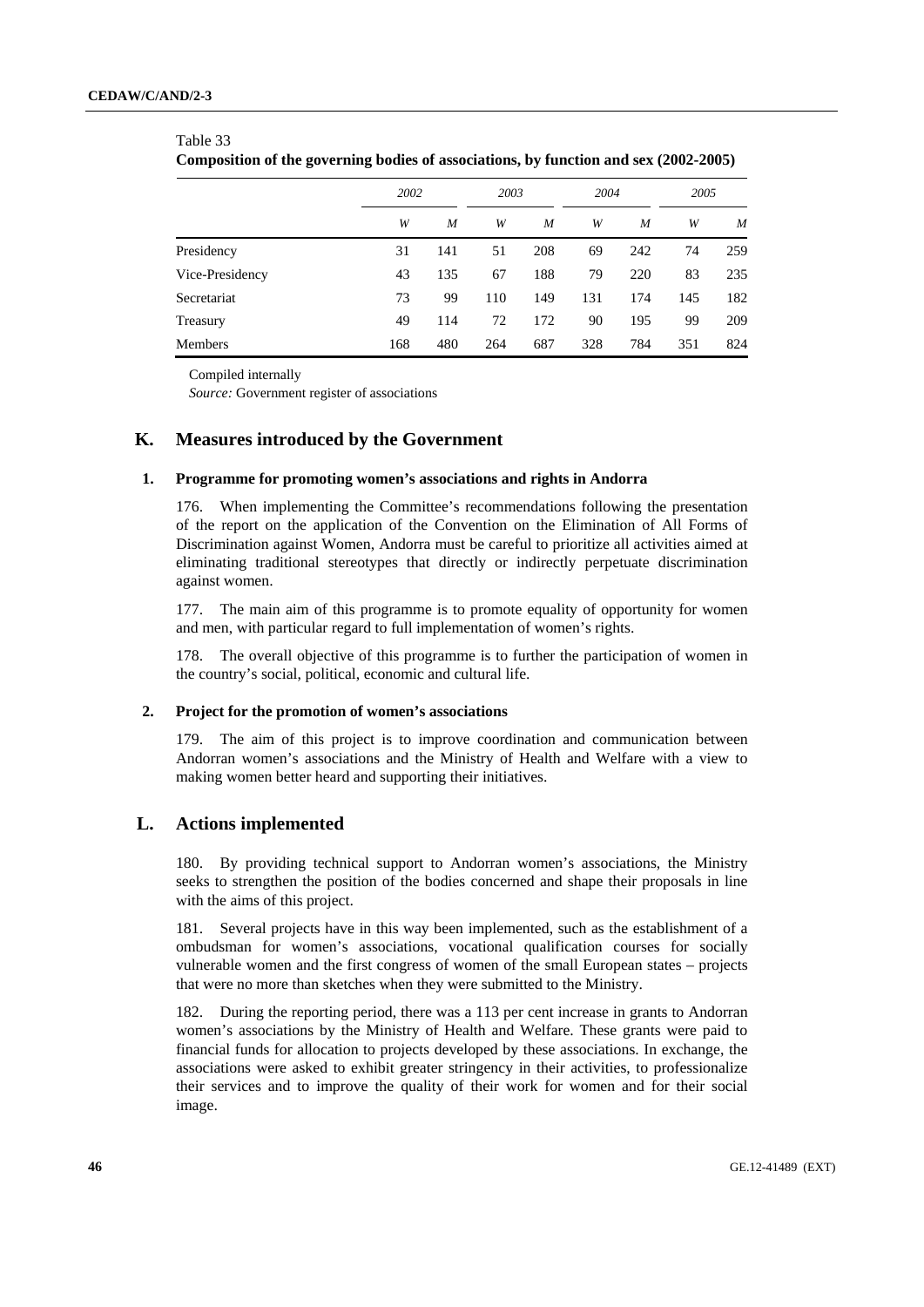183. The Ministry of Health and Welfare made a financial contribution to the vocational training and qualification of the staff of Andorran not-for-profit organizations. In 2002 and 2003, for example, it provided the associations with a course on the organization and management of this kind of association in Andorra, in order to encourage responsible social participation on their part.

184. This training, at a total cost of  $\epsilon$ 5,997, benefited 16 not-for-profit associations and 25 of their members active in Andorra or undertaking projects in developing countries.

Table 34 **Women's association projects funded by the Ministry of Health and Welfare (2000-2007)** 

(Types of projects and funding)

| Association                                 | Year | Project                                                                       | Description of project                                                                                                                                                                                                        | Amount of<br>funding                          |
|---------------------------------------------|------|-------------------------------------------------------------------------------|-------------------------------------------------------------------------------------------------------------------------------------------------------------------------------------------------------------------------------|-----------------------------------------------|
|                                             | 2000 | Compilation of women's rights<br>legislation in force                         | Compilation of information on women's rights in<br>Andorra                                                                                                                                                                    | $\leftrightarrow$ 207                         |
|                                             | 2001 | Publication of women's rights<br>legislation in force                         | Dissemination of information on women's rights in<br>Andorra                                                                                                                                                                  | $\bigoplus$ 000                               |
|                                             | 2002 | Equality regarding sexual and<br>reproductive health                          | Creation of school workshops and discussion<br>sessions to improve adolescents' knowledge of<br>sexuality                                                                                                                     | $\triangleleft$ 4 214                         |
|                                             | 2003 | Advancement of women                                                          | Workshops and professional qualification courses<br>for women                                                                                                                                                                 | $\bigoplus$ 3 050                             |
|                                             | 2004 | Parity and equality through education                                         | Roundtable on the importance and impact of<br>women's presence in leadership posts                                                                                                                                            | $\triangleleft$ 1 500                         |
| ADMA (Andorran Migrany Women's Association) | 2005 | Participation in the 49th session of the<br>Commission on the Status of Women | Information on progress in key areas of the Beijing<br>Platform for Action and other initiatives and<br>measures relating to women's associations defined<br>during the 23rd extraordinary session of the<br>General Assembly | $-64000$                                      |
|                                             | 2005 | Advancement of women -second set<br>of professional qualification workshops   | Advanced professional qualification courses for<br>women                                                                                                                                                                      | $\bigoplus$ 4 000                             |
|                                             | 2006 | Information and support facility for<br>women                                 | Establishment of an information, counselling and<br>support service for Andorran women                                                                                                                                        | $\bigoplus$ 7 500                             |
|                                             | 2007 | Information and support facility for<br>women                                 | Information, counselling and support service for<br>Andorran women                                                                                                                                                            | $\bigoplus$ 7 840                             |
|                                             | 2000 | Second phase of the study on<br>single-parent families                        | Single-parent families in Andorra: diagnosis                                                                                                                                                                                  | €10818                                        |
| ADA (Association des<br>femmes d'Andorre)   | 2000 | Participation in the Beijing +5<br>Conference in New York                     | Information for women's associations on the<br>content of the Beijing Conference                                                                                                                                              | € 654                                         |
|                                             | 2000 | Legal advice for women                                                        | Provision of a legal advice service for Andorran<br>women                                                                                                                                                                     | $\textcolor{red}{\textbf{\textsterling}}$ 404 |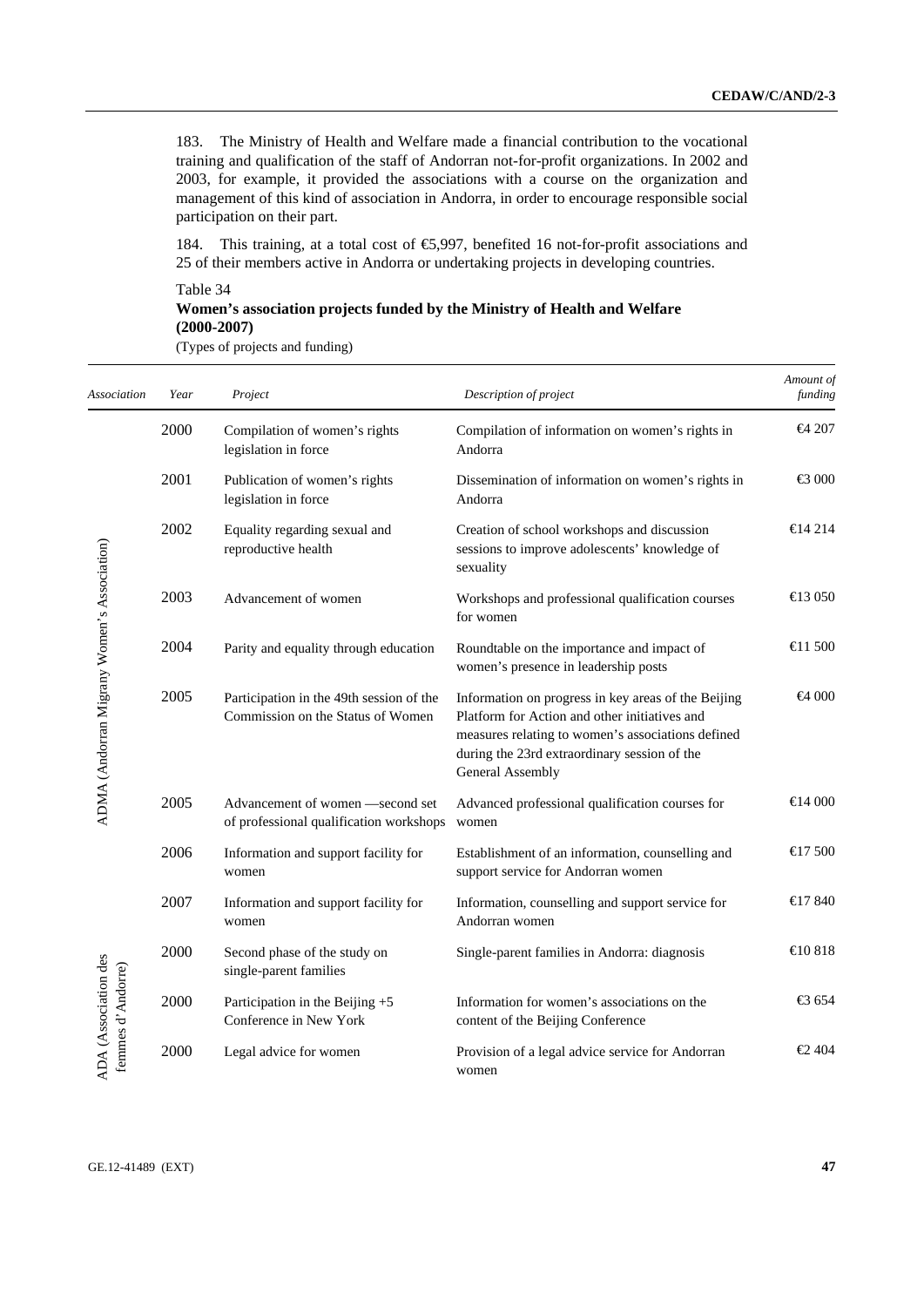#### **CEDAW/C/AND/2-3**

| Association | Year | Project                                                                               | Description of project                                                                                                                                              | Amount of<br>funding  |
|-------------|------|---------------------------------------------------------------------------------------|---------------------------------------------------------------------------------------------------------------------------------------------------------------------|-----------------------|
|             | 2001 | Support programme for women                                                           | Creation of an information, counselling and<br>support service for Andorran women                                                                                   | $\triangleleft$ 2 621 |
|             | 2002 | First Congress on the Situation of<br>Women in the Small States of Europe.<br>(CDPEE) | Establishment of a network to serve as a facility<br>for encounters and exchanges between women's<br>associations and organizations of the small<br>European states | €15 175.56            |
|             | 2003 | CDPEE (Second phase)                                                                  | Dissemination of the results of the Congress                                                                                                                        | €7 800                |
|             | 2003 | Female ombudsman                                                                      | Information, counselling and support service for<br>Andorran women                                                                                                  | $-4700$               |
|             | 2003 | Alba Group                                                                            | Information and self-help groups for women<br>victims of breast cancer                                                                                              | $\epsilon$ 000        |
|             | 2004 | Alba Group                                                                            | Information and awareness campaign on prostate<br>cancer                                                                                                            | $\epsilon$ 000        |
|             | 2004 | Female ombudsman                                                                      | Information, counselling and support service for<br>Andorran women (continued)                                                                                      | ⊕497.32               |
|             | 2005 | Participation in the 49th session of the<br>Commission on the Status of Women         | Information for women's associations on the<br>follow-up of progress in the critical fields of<br>concern of the Beijing Platform for Action                        | $\bigoplus$ 000       |
|             | 2005 | Schedule of demands 2005-2006                                                         | Raising awareness of women's rights                                                                                                                                 | $-4213.56$            |
|             | 2005 | Female ombudsman                                                                      | Information, counselling and support service for<br>Andorran women (continued)                                                                                      | $\bigoplus$ 327.32    |
|             | 2006 | Female ombudsman                                                                      | Information, counselling and support service for<br>Andorran women (continued)                                                                                      | €14 546               |
|             | 2007 | Female ombudsman                                                                      | Information, counselling and support service for<br>Andorran women (continued                                                                                       | $\bigoplus$ 7 376     |

Compiled internally

*Source:* Activity reports of the Department of Welfare and the Family (2000-2007).

185. At its meeting on 5 October 1995, parliament adopted the first *Llei qualificada de la nacionalitat (*Qualified Act on Nationality). This Act has been twice modified, by Act No. 10/2004 of 27 May 2004 and Act No. 15/2006 of 27 October 2006.

186. All these laws assign equal rights to men and women equal rights with regard to Andorran nationality by birth and to the acquisition, retention, loss and recovery of Andorran citizenship.

187. There is no legislative provision whereby a change in the nationality of the husband automatically entails a change in the nationality of the wife, renders her stateless or obliges her to adopt her husband's nationality.

188. The law establishes that fathers and mothers have the same rights as regards the transmission of nationality to the children.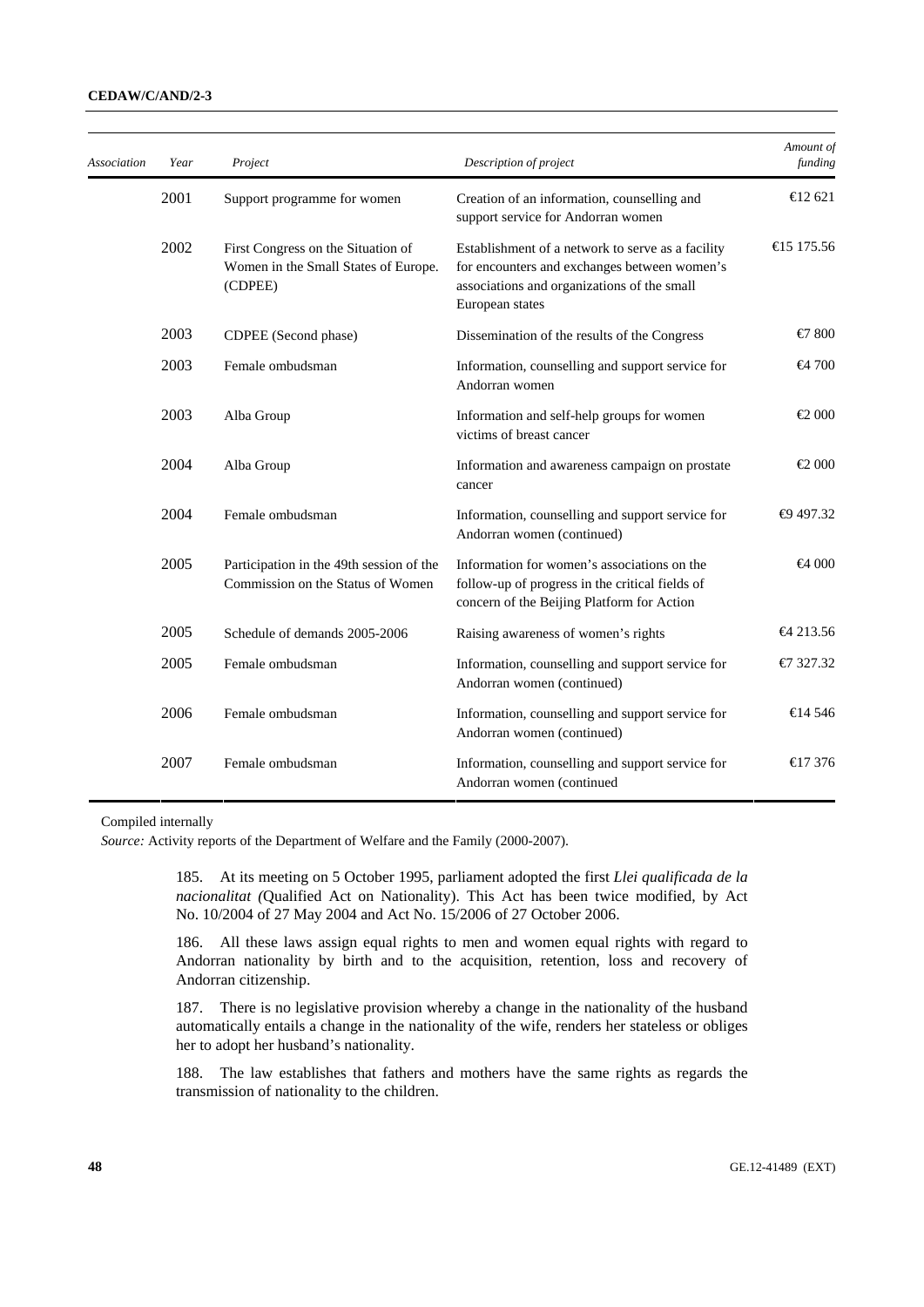189. Finally, with regard to the naturalization examination, article 36 of the *Llei qualificada de la nacionalitat* (Qualified Act on Nationality) provides that the principle of equality of treatment shall govern application of this law with regard to determining the applicant's integration or lack of integration.

190. Andorra´s main emphasis with regard to educational policy is the development and strengthening of its education system, which is modelled on values and universal access to all educational levels, from pre-school to higher education.

191. The *Llei qualificada d'educació* (Qualified Act on Education) provides that education is free and compulsory from ages 6 to 16 (arts. 4.1 and 7.1), and that infant or pre-school education from 3 to 5 is free and open to all (art. 7.2).

192. As stipulated in article 9.1 of this Act, pupils have the right to receive educational and vocational guidance as well as any help necessary to compensate for family, financial, social and cultural shortcomings, in conformity with the law.

193. Provision is made for vocational training for the disabled in chapter 3, article 15, of the *Llei de Garantia de drets de les persones amb discapacitat* (Disabled Persons Act), adopted by parliament on 17 October 2002.

194. The *Llei qualificada d'educació* (Qualified Act on Education) also establishes the right of adults to basic training (art. 4.2), the principle of equality of access to higher levels of education (art. 13) and the integration of pupils with special educational needs (art. 8).

#### **1. Level of education of the Andorran population**

195. According to the study *Dones i homes: Différents condicions de vida, dues realitats desiguals*, 42 per cent of the Andorran population in 2002 had not progressed beyond primary education.

## Figure 1 **Level of education, by sex**



*Source:* AZTARCOZ, L. (dir. publ.), *Dones i Homes, diferents condicions de vida dues realitats desiguals* (unpublished), Ministry of Health and Welfare, Andorra la Vella, 2003.

196. Differences in educational levels between the sexes are however confined to persons aged over 44. Educational levels are equivalent among young men and women.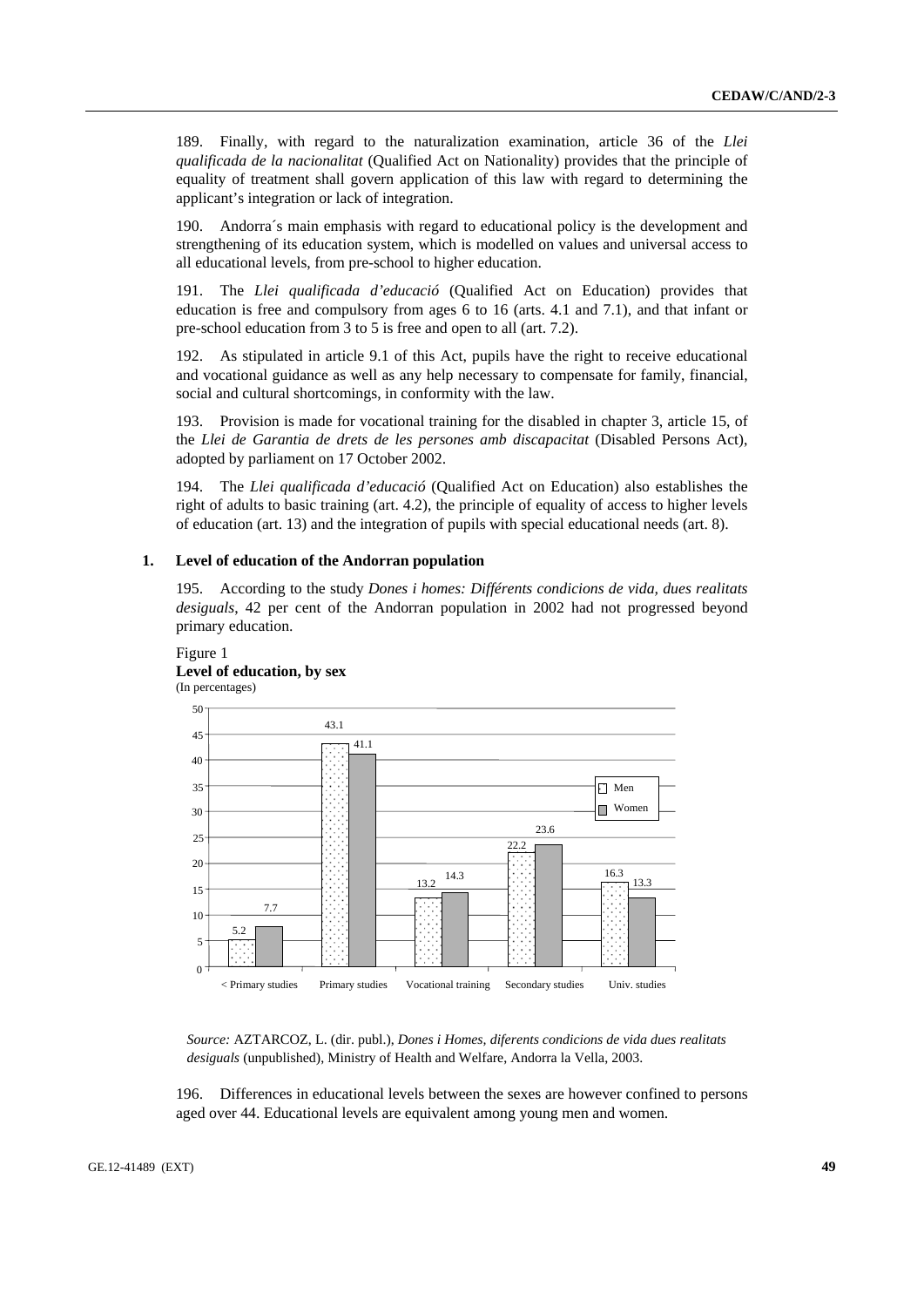#### Figure 2 **Level of education, by age group and sex**

(In percentages)



*Source:* National Health Survey (2002)

197. The available data on changes in the educational level of the Andorran population, deriving from two health surveys in 1997 and 2002, show that the number of women who had pursued secondary studies and the number who had pursued university studies had increased in relative terms in 2002 by 31 per cent and 37 per cent respectively.

## **2. Distribution of educational establishments by level of education and education system**

#### Table 35

## **Distribution of educational establishments**

|                    | Level of education |           |                                     |                        |        |  |  |  |
|--------------------|--------------------|-----------|-------------------------------------|------------------------|--------|--|--|--|
| Educational system | Pre-school-Primary | Secondary | Higher secondary<br>(baccalaureate) | Vocational<br>training | Higher |  |  |  |
| Andorran           | 8                  | 3         |                                     |                        |        |  |  |  |
| Spanish            | 8                  |           | $1*$                                |                        |        |  |  |  |
| Religious          | $3***$             | ∗         | ∗                                   | *                      |        |  |  |  |
| French             | 8                  |           |                                     | $1*$                   |        |  |  |  |
| Private            |                    |           |                                     | $1*$                   |        |  |  |  |

Compiled internally

*N.B.*: The fields marked with an asterisk indicate establishments offering several levels of education.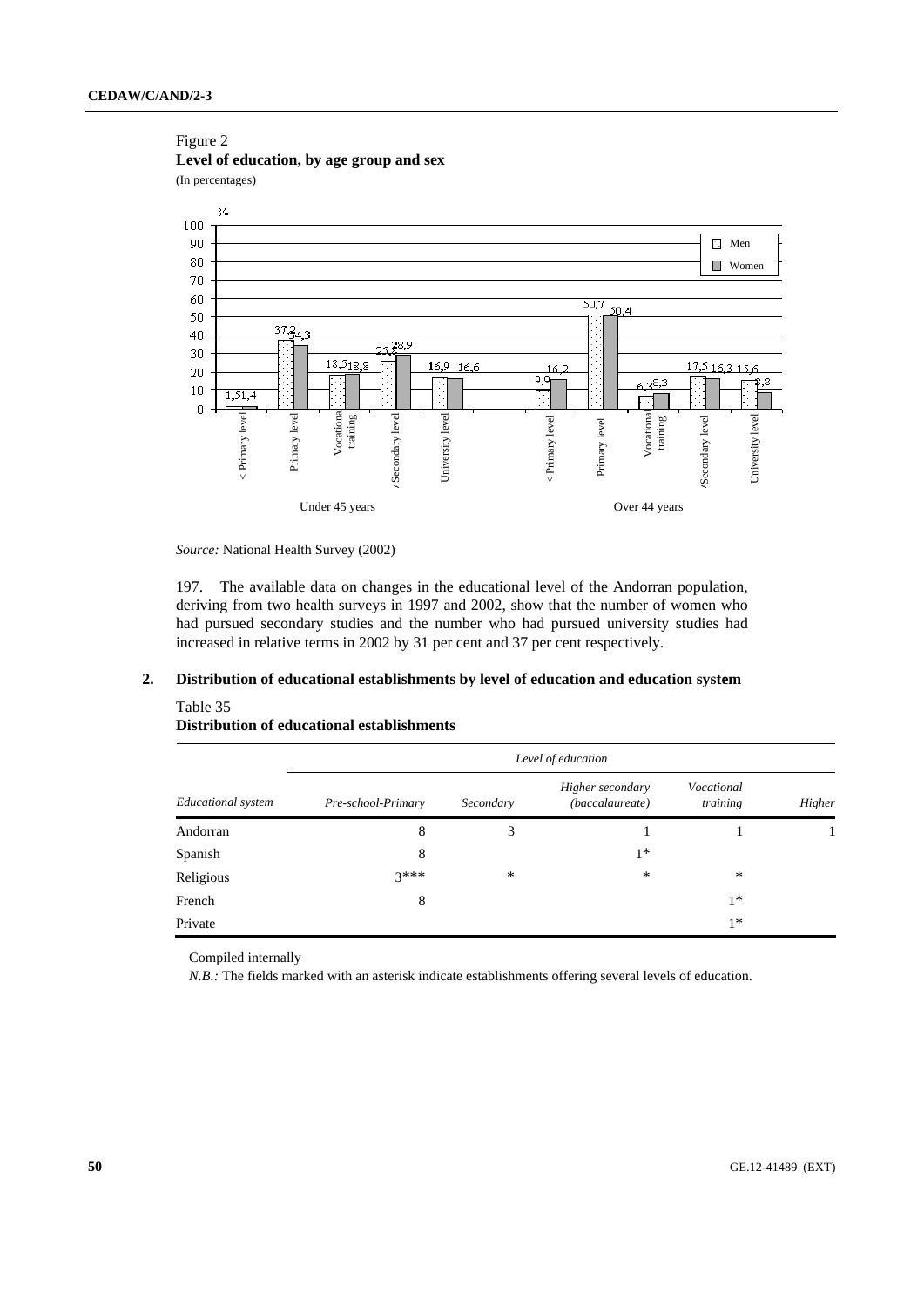|                            |         | 1997    |              |         | 2001    |              |             | 2005        |              |
|----------------------------|---------|---------|--------------|---------|---------|--------------|-------------|-------------|--------------|
| Education                  | Women   | Men     | <b>Total</b> | Women   | Men     | <b>Total</b> | Women       | Men         | <b>Total</b> |
| Pre-school                 | 1 0 7 5 | 1 1 8 2 | 2 2 5 7      | 1 1 7 9 | 1 2 6 1 | 2440         | 1 2 3 9     | 1 3 7 5     | 2614         |
| Primary                    | 1711    | 1827    | 3538         | 1818    | 2026    | 3844         | 2 0 5 5     | 2 2 7 7     | 4 3 3 2      |
| Compulsory<br>secondary    | 1 1 9 8 | 1 2 4 3 | 2441         | 1 209   | 1 2 7 9 | 2488         | 1 3 5 4     | 1438        | 2792         |
| Specialized                | 38      | 49      | 87           | 9       | 12      | 21           | <b>I</b> eo | <b>I</b> eo | <b>Ieo</b>   |
| Higher secondary<br>(bac.) | 429     | 338     | 767          | 398     | 295     | 693          | 443         | 362         | 805          |
| Vocational training        | 74      | 108     | 182          | 97      | 118     | 215          | 122         | 124         | 246          |
| Higher                     | 524     | 408     | 932          | 799     | 635     | 1 4 3 4      | 600         | 459         | 1059         |
| Non-university<br>abroad   | 121     | 164     | 285          | 105     | 151     | 256          | 92          | 101         | 193          |
| Adult training             | 411     | 173     | 584          | 266     | 115     | 381          | 244         | 142         | 386          |
| <b>Total</b>               | 5581    | 5492    | 11 073       | 5880    | 5892    | 11 772       | 6 1 4 9     | 6 2 7 8     | 12427        |

## Table 36 **Trends in the number of school enrolments, by sex and educational level (1997, 2001, 2005)**

Compiled internally

*Sources:* Ministry of Education, Vocational Training, Youth and Sports and Ministry of Culture and Higher Education.

198. In 2005, half of those enrolled at the different educational levels were women (see graph below).

## **3. Distribution of enrolments at the different educational levels, by sex (2005)**

## Figure 3 **Distribution of enrolments**



Women  $\Box$  Men

Compiled internally

*Sources:* Ministry of Education, Vocational Training, Youth and Sports and Ministry of Culture and Higher Education.

GE.12-41489 (EXT) **51**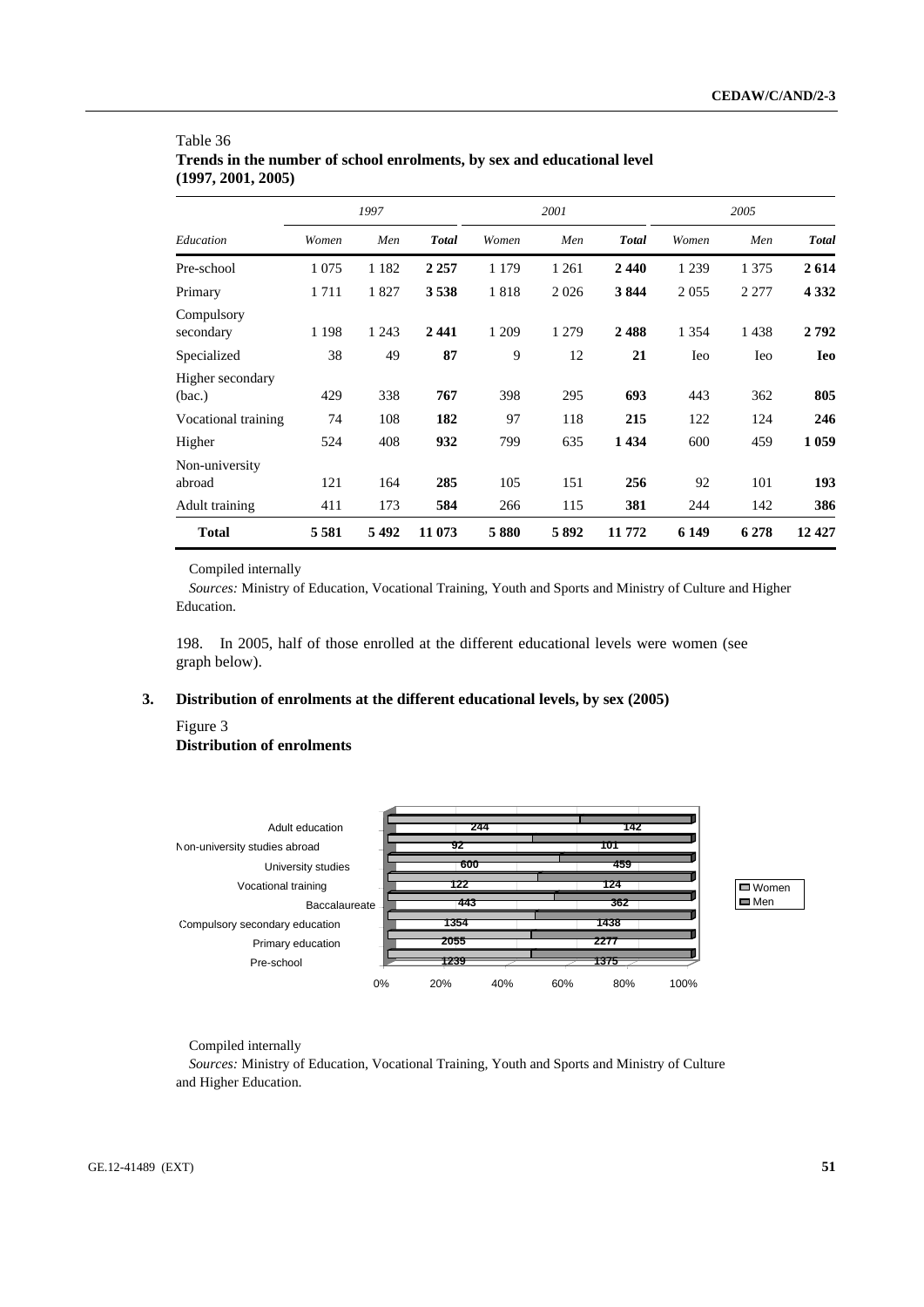199. In 2005, the gross enrolment rates in primary, secondary and non-compulsory non-university education was 79.94 per cent. The distribution by sex and educational level was as follows.

## **4. Gross enrolment rates, by sex and educational level (2005)**

#### Table 37

**Gross enrolment rates** 

|                                          | Gross enrolment rates |             |              |  |
|------------------------------------------|-----------------------|-------------|--------------|--|
|                                          | Girls                 | <b>Boys</b> | <b>Total</b> |  |
| Infant/pre-school education              | 100.7                 | 101.6       | 101.2        |  |
| Primary/basic education                  | 87.37                 | 86.22       | 86.79        |  |
| Compulsory secondary education           | 73.87                 | 71.72       | 72.79        |  |
| Non-compulsory, non-university education | 45.25                 | 36.78       | 41.01        |  |
| <b>Total</b>                             |                       |             | 75.94        |  |

#### Compiled internally

*Source:* Ministry of Education, Vocational Training, Youth and Sports

200. In 2005, 85 per cent of girls aged 3 to 5 were enrolled in pre-primary education, 91 per cent of girls aged 6 to 11 in primary education and 86 per cent of girls aged 12 to 16 in secondary education. In all cases, the rates are equal to or higher than those for boys of the same age.

#### **5. Trends in net enrolment rates, by sex and educational level (1997, 2001, 2005)**

#### Table 38 **Trends in net enrolment rates**

|                                          | 1997  |      | 2001         |       |             | 2005         |       |             |              |
|------------------------------------------|-------|------|--------------|-------|-------------|--------------|-------|-------------|--------------|
|                                          | Girls | Boys | <b>Total</b> | Girls | <b>Boys</b> | <b>Total</b> | Girls | <b>Boys</b> | <b>Total</b> |
| Infant/pre-school education              | 76.7  | 75.2 | 75.95        | 94.2  | 95.6        | 94.9         | 85.0  | 85.5        | 85.25        |
| Primary/basic education                  | 96.3  | 93.2 | 94.75        | 96.1  | 95.3        | 95.7         | 90.5  | 88.6        | 89.5         |
| Compulsory secondary<br>education        | 90.8  | 87.1 | 88.95        | 87.0  | 87.3        | 87.15        | 85.9  | 83.8        | 84.8         |
| Noncompulsory nonuniversity<br>education | 42.3  | 36.0 | 39.15        | 29.5  | 25.0        | 27.25        | 31.0  | 24.0        | 27.5         |
| <b>Total</b>                             |       |      | 74.7         |       |             | 76.25        |       |             | 71.76        |

Compiled internally

*Source:* Ministry of Education, Vocational Training, Youth and Sports

201. This increase is probably due to the massive integration of women in the labour market and trends in the employment rates of women during the same period, as well as to the provision of free education at this level.

202. Enrolments in higher secondary education (preparation for the baccalaureate) and vocational training in 2005 represent 10 per cent of total enrolments.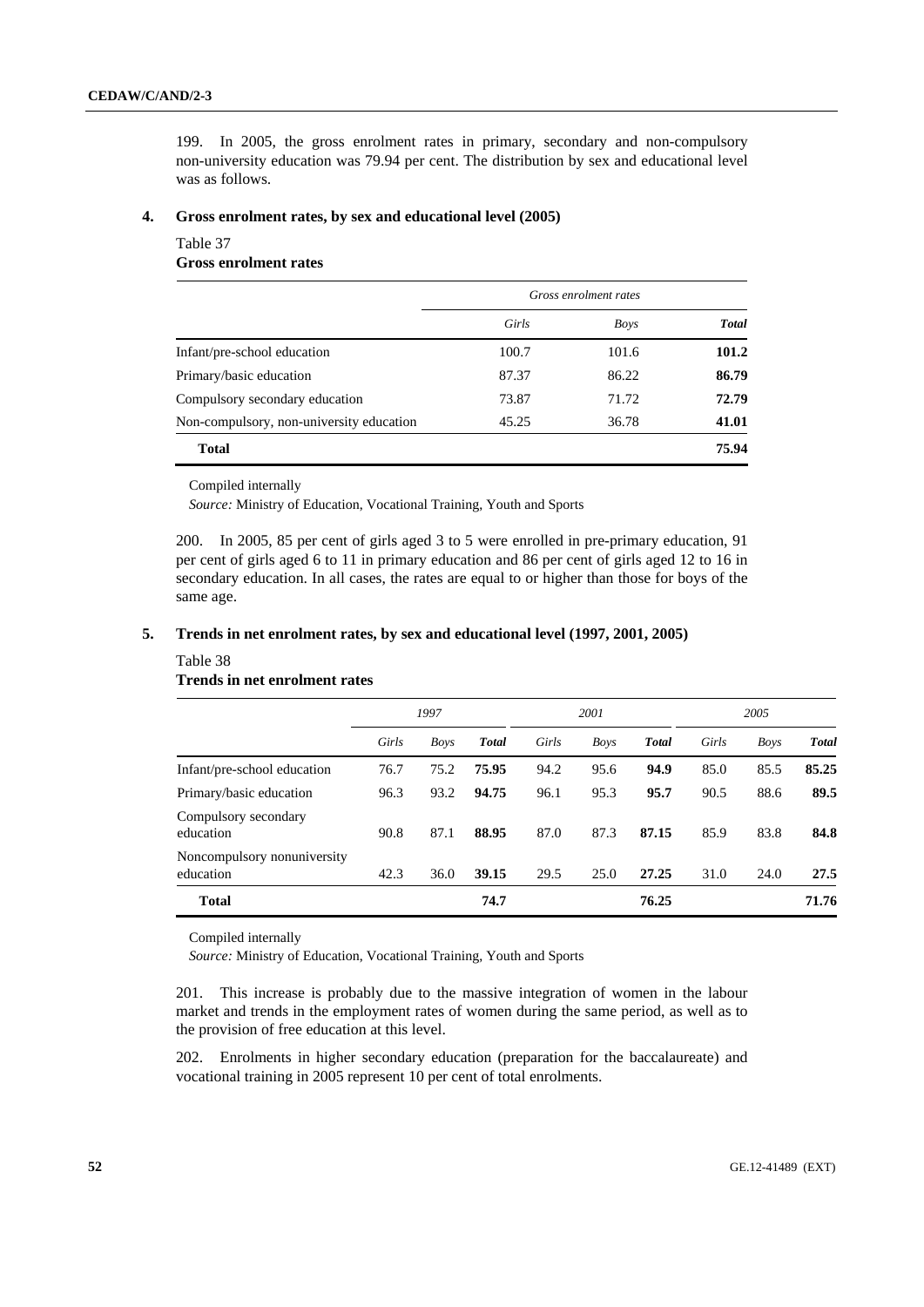#### Table 39

**Trends in the number of enrolments in higher secondary education (preparation for the baccalaureate), vocational training and non-university education abroad (1997, 2001, 2005)** 

|                          | 1997<br>2001 |     |              |       |     | 2005         |       |     |              |
|--------------------------|--------------|-----|--------------|-------|-----|--------------|-------|-----|--------------|
| Level of education       | Women        | Men | <b>Total</b> | Women | Men | <b>Total</b> | Women | Men | <b>Total</b> |
| Higher secondary         |              |     |              |       |     |              |       |     |              |
| (baccalaureate)          | 429          | 338 | 767          | 398   | 295 | 693          | 443   | 362 | 805          |
| Vocational training      | 74           | 108 | 182          | 97    | 118 | 215          | 122   | 124 | 246          |
| Non-university education |              |     |              |       |     |              |       |     |              |
| abroad                   | 121          | 164 | 285          | 105   | 151 | 256          | 92    | 101 | 193          |
| <b>Total</b>             | 624          | 610 | 1 2 3 4      | 600   | 766 | 1 3 6 6      | 657   | 587 | 1 2 4 4      |

Compiled internally

*Sources:* Ministry of Education, Vocational Training, Youth and Sports and Ministry of Culture and Higher Education

203. The data available show an increase of 65 per cent in the number of girls enrolled in vocational training between 1997 and 2005. Whereas girls represented 40 per cent of the total number of pupils enrolled in vocational training in 1997, they constituted almost half in 2005.

#### **6. University population**

204. As indicated in the initial report, the establishment of the University of Andorra dates from 1997.

205. There was a relative increase of 13 per cent in the university population between 1997 and 2005. The maximum number of students enrolled was attained in 2001, with 1,434 university students in all.

206. The gross rate of enrolments in higher education rose from 19 per cent in 1997 to almost 22 per cent in 2005 (see table below).

Table 40

**Trends in gross enrolment rates in higher education, by sex (1997 and 2005)**  (In percentages)

| 1997     |     |              |       | 2005 |              |
|----------|-----|--------------|-------|------|--------------|
| Women    | Men | <b>Total</b> | Women | Men  | <b>Total</b> |
| າາ<br>-- | -   | 19.5         | 25    | 19   | 21.7         |

Compiled internally

*Source:* Ministry of Education, Vocational Training, Youth and Sports

207. The net university enrolment rate in 2005 was 11 per cent for girls and 7 per cent for boys. In 2005, the proportion of girls enrolled in the university relative to boys was 130 girls for every 100 boys, i.e. 57 per cent of the university population.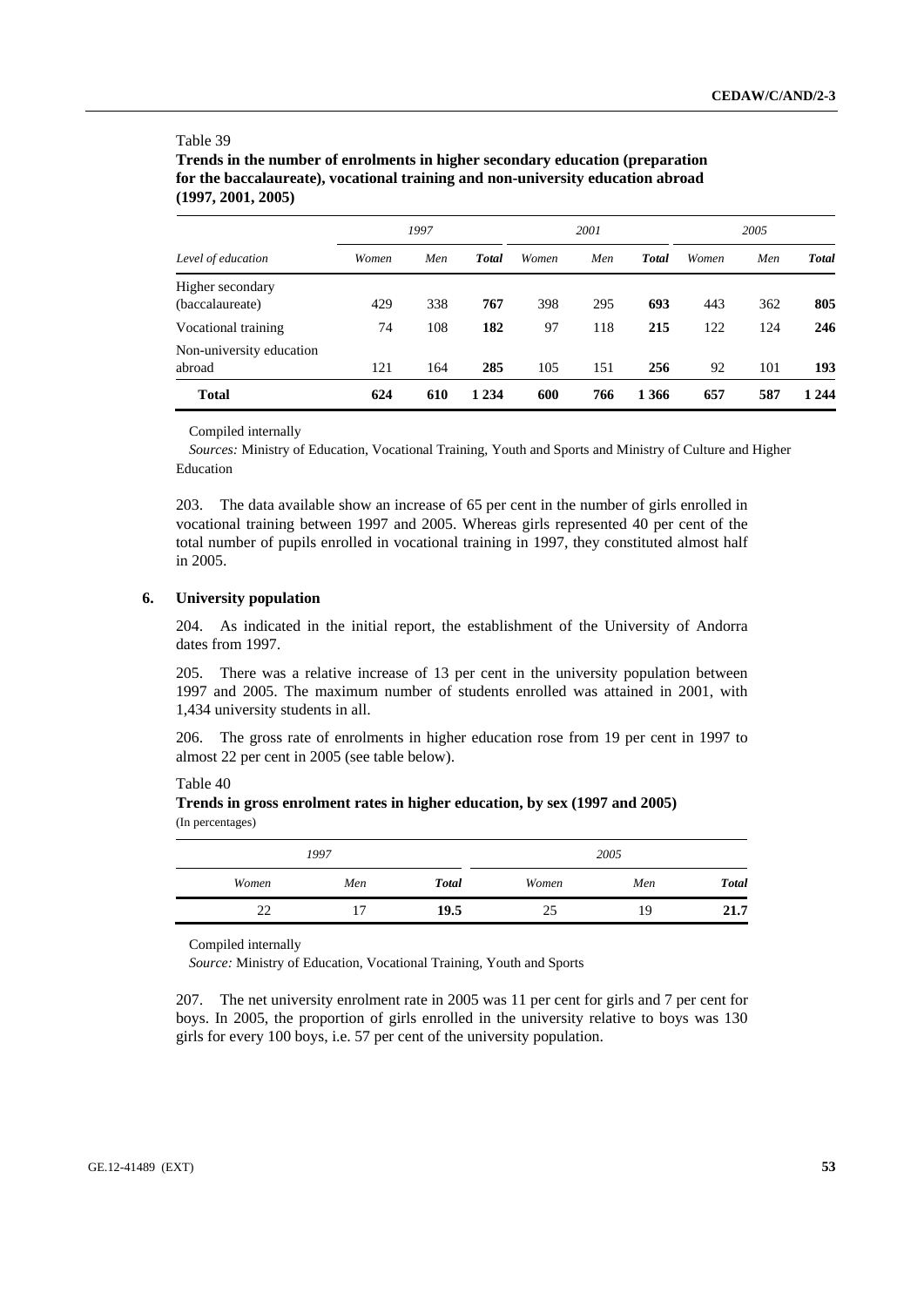## Figure 4





#### Compiled internally

*Source:* Ministry of Education, Vocational Training, Youth and Sports

208. The number of university places in Andorra is limited, so that most young people go abroad to pursue their studies.

209. The university population in Andorra is mainly female. The following table indicates the courses preferred by men and women students. The question should be asked whether these choices reproduce gender stereotypes since, because they shape students' future professional development, they likewise tend to determine their salary level.

|                                    |       | 2005 |     |      |       |               |     |      |
|------------------------------------|-------|------|-----|------|-------|---------------|-----|------|
| Course of study                    | Women | $\%$ | Men | $\%$ | Women | $\frac{0}{0}$ | Men | $\%$ |
| Tourism                            | 26    | 74   | 9   | 26   | 18    | 69            | 8   | 31   |
| Health                             | 81    | 74   | 29  | 26   | 161   | 77            | 48  | 23   |
| Education                          | 169   | 78   | 49  | 22   | 84    | 79            | 22  | 21   |
| Sciences and mathematics           | 49    | 45   | 59  | 55   | 24    | 49            | 25  | 51   |
| Social sciences                    | 152   | 72   | 60  | 28   | 88    | 71            | 36  | 29   |
| Law and economics                  | 241   | 52   | 223 | 48   | 167   | 53            | 151 | 47   |
| Technology                         | 49    | 23   | 165 | 77   | 39    | 19            | 163 | 81   |
| Communication and public relations | 12    | 50   | 12  | 50   | 17    | 77            | 5   | 23   |
| <b>Totals</b>                      | 793   | 56   | 612 | 44   | 598   | 57            | 458 | 43   |

#### Table 41 **Distribution of university students, by course of study and sex (1998 and 2005)**

Compiled internally

*Sources*: Ministry of Education, Vocational Training, Youth and Sports and Ministry of Culture and Higher Education.

210. The percentage of women studying mathematics and science has risen to almost 50 per cent of enrolments in these courses; however, a lower percentage of women study technology, which continues to be an essentially male subject. Women are in the majority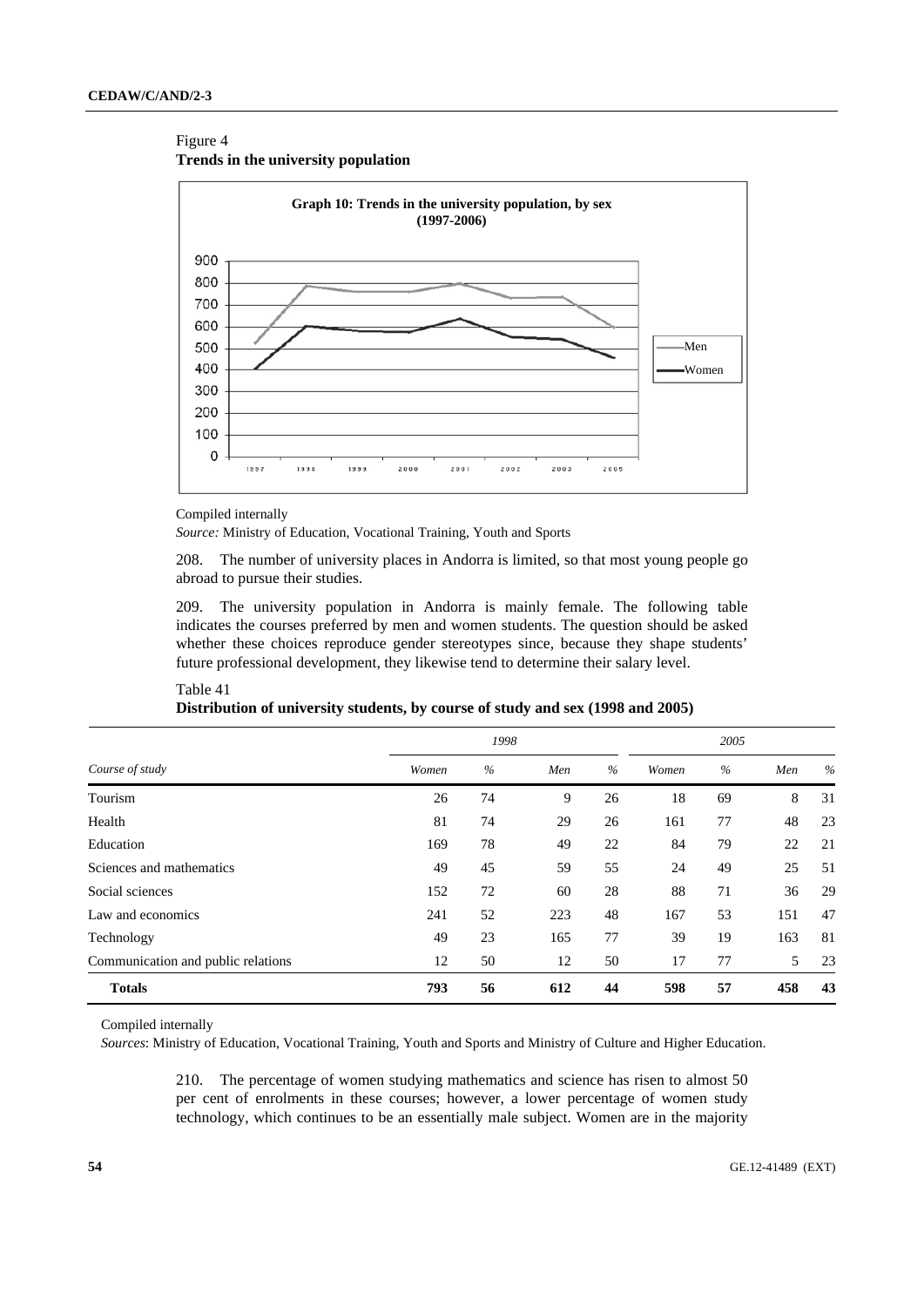in the areas of health, education and the social sciences: they represent some three out of every four students enrolled in these courses, which involve caring for people.

## Figure 5

**University courses preferred by women (1997 and 2003)**  (In percentages)





Compiled internally *Source:* Institute of Andorran Studies (IEA)

## **7. Special education**

211. Article 8 of the *Llei qualificada d'educació* (Qualified Act on Education) stipulates that the education of children with special needs should be governed by the principal of integrated schooling. Accordingly, to ensure provision of the benefits and services to which disabled persons must have access, the Government of Andorra on 2 May 2002 signed a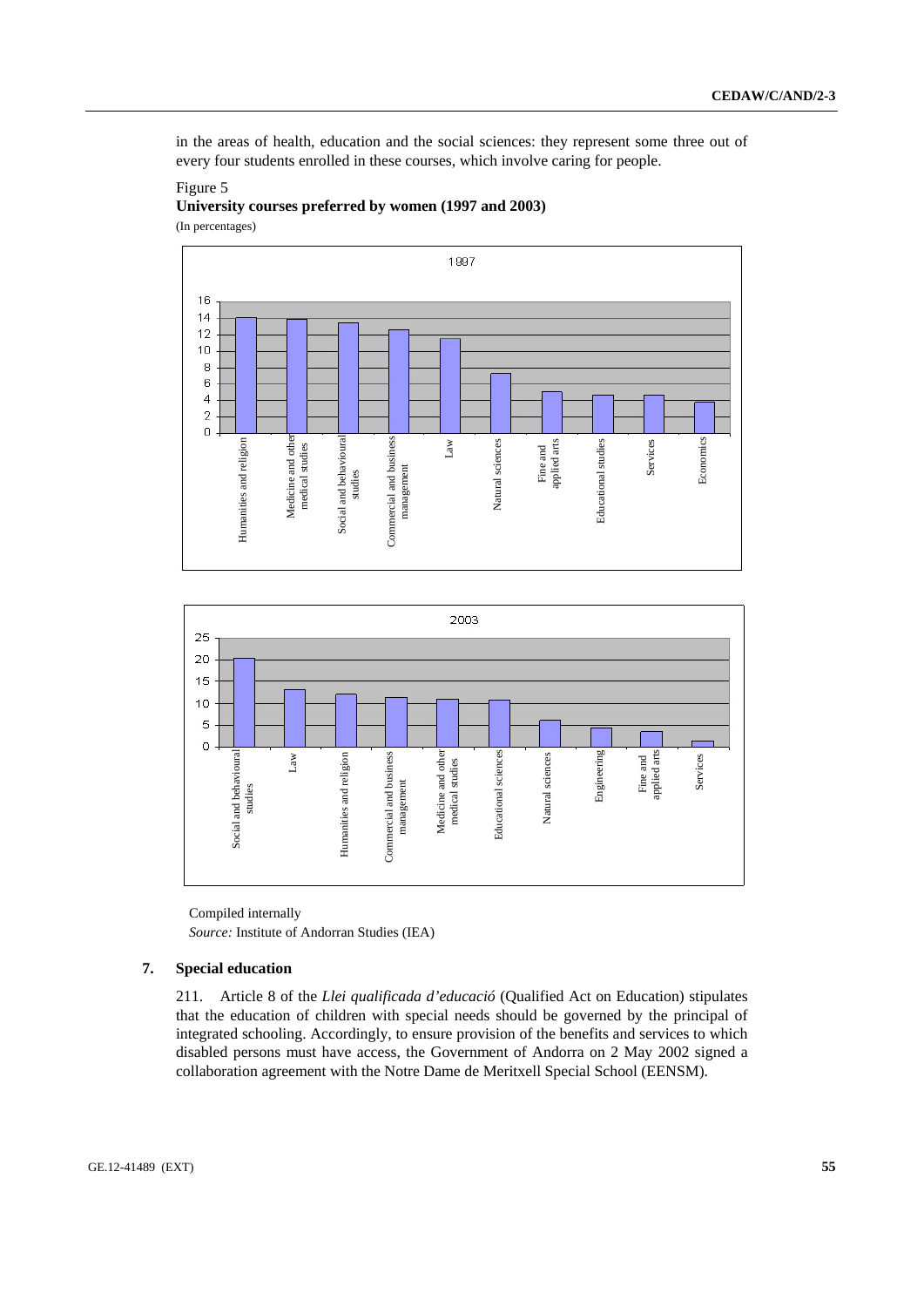Table 42

| Year | Women | $\%$ | Men | $\%$ | <b>Total</b> |
|------|-------|------|-----|------|--------------|
| 1997 | 66    | 43   | 87  | 57   | 153          |
| 1998 | 71    | 41   | 101 | 59   | 172          |
| 1999 | 72    | 41   | 102 | 59   | 174          |
| 2000 | 77    | 43   | 102 | 57   | 179          |
| 2001 | 94    | 44   | 121 | 56   | 215          |
| 2002 | 89    | 41   | 119 | 59   | 208          |
| 2003 | 90    | 43   | 121 | 57   | 211          |
| 2004 | 98    | 45   | 119 | 55   | 217          |
| 2005 | 104   | 45   | 126 | 55   | 230          |

| --------                                               |  |
|--------------------------------------------------------|--|
| Number of pupils enrolled in EENSM, by sex (1997-2005) |  |

Compiled internally *Source:* EENSM

212. The most important element in this agreement is the integration of pupils with special educational needs in ordinary schools, as indicated previously in the paragraph on trends in the school population.

#### **8. Educational personnel by level of education**

213. Teaching is a mainly female profession. Analysis of teaching personnel in Andorra shows that in 2005 some 77 per cent of teachers at the different levels of non-university education were women. At the pre-school and primary levels, they were in the majority.

214. It should be noted that support staff, who assist in basic teaching activities, are almost all women.

215. Trends in the distribution of managerial posts at the different educational levels of education, by sex, between 1997 and 2005, were as follows.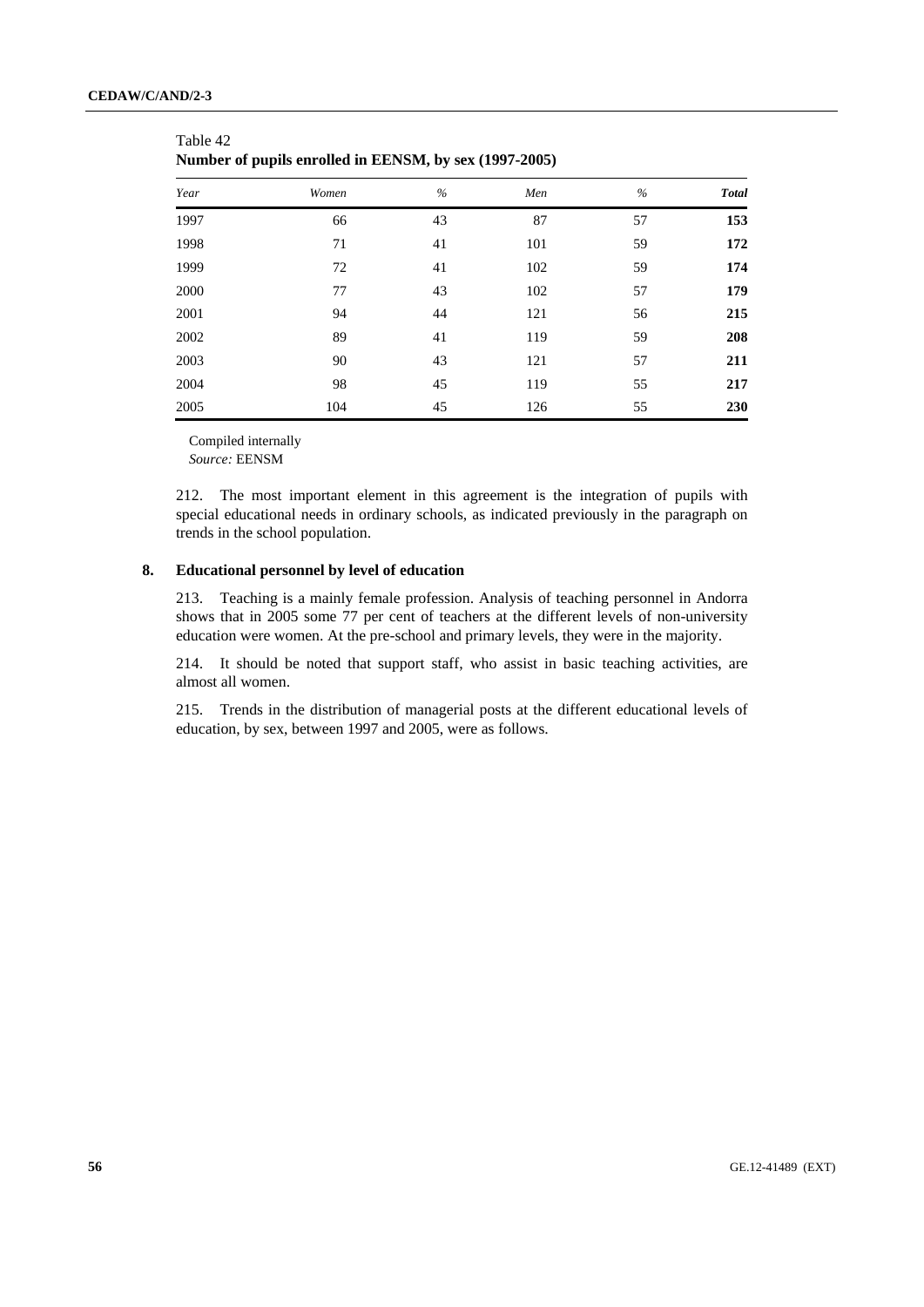

Figure 6

*Source:* Ministry of Education, Vocational Training, Youth and Sports

216. As indicated previously, pupils have the right under article 9.2 of the *Llei qualificada d'educació* (Qualified Act on Education) to receive the necessary help to compensate for any financial, social and cultural family shortcomings, in conformity with the law.

## Figure 7 **Distribution of scholarship pupils**

**Distribution of scholarship pupils by sex (2005)**



*Source:* Ministry of Education, Vocational Training, Youth and Sports

GE.12-41489 (EXT) **57**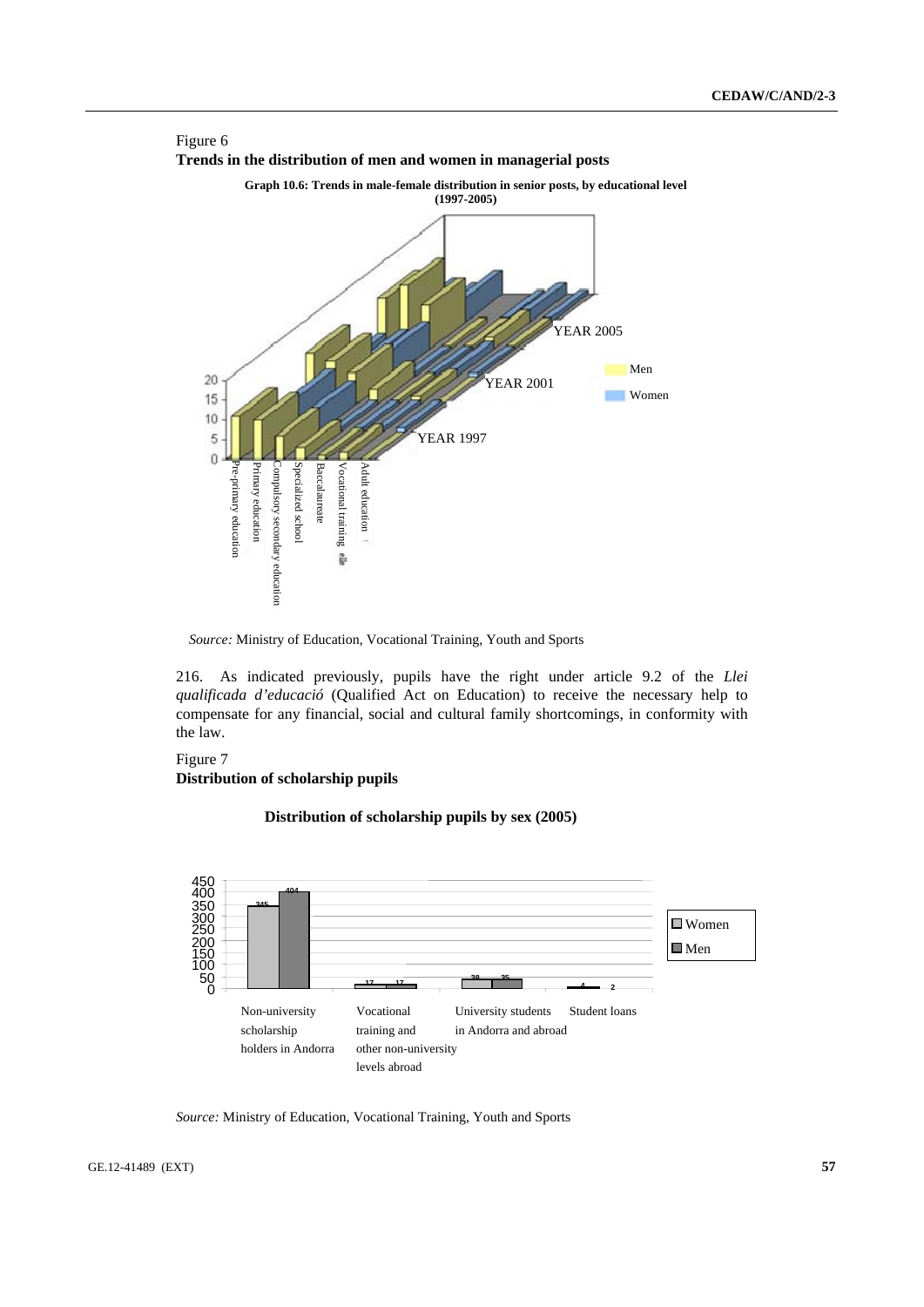217. Adults are guaranteed access to basic education through the adult education system. Article 4 of the *Llei qualificada d'educació* (qualified-majority Education Act) establishes that this training is free of charge for residents of Andorra.

218. Articles 9, 10.1 and 10.2 of the revised European Social Charter, as described previously, and article 19.11 aimed at promoting and facilitating learning of the official language of the host country by migrant workers and their families, are also applicable.

219. *Consulta Jove* develops information, counselling and screening programmes for young people in Andorra, in close cooperation with the different educational systems. However, the SAAS activity reports between 1997 and 2005 do not provide information in this regard.

220. Andorra has also adopted article 1.4 (Right to work) of the revised European Social Charter, which it has fully endorsed.

## **9. Employment rates**

221. The majority of the population has a job in Andorra. The employment rate is very high, for women and men alike. In 2005, for example, 72 per cent of women of working age (16-64) were in work. Most women of working age therefore have a job. The corresponding figure for men is 77 per cent. Over a period of eight years, there has been a 20 per cent the relative increase in the employment rate of women, which confirms women's integration and increased presence in the Andorran labour market.

| Employment rate in Andorra, Spain and the 25 members of the EU | Employment rate $(\% )$ |  |  |
|----------------------------------------------------------------|-------------------------|--|--|
| Andorra (2005)                                                 |                         |  |  |
| Women                                                          | 72,262                  |  |  |
| Men                                                            | 77,072                  |  |  |
| <b>Total</b>                                                   | $74,67^7$               |  |  |
| Spain (2005)                                                   |                         |  |  |
| Women                                                          | 52,4                    |  |  |
| Men                                                            | 73,7                    |  |  |
| <b>Total</b>                                                   | 63,1                    |  |  |
| EU-25 (2005)                                                   |                         |  |  |
| Women                                                          | 57,6                    |  |  |
| Men                                                            | 70,8                    |  |  |
| <b>Total</b>                                                   | 64,3                    |  |  |

## Table 43 **Employment rate in Andorra, Spain and EU-25 (2005)**

Compiled internally *Sources:* CASS, Department of Labour and Eurostat

<sup>7</sup> Esa tasa de empleo es superior a la prevista en los objetivos intermedios de la Estrategia de Lisboa (70% en el caso de los hombres y 60% en el de las mujeres).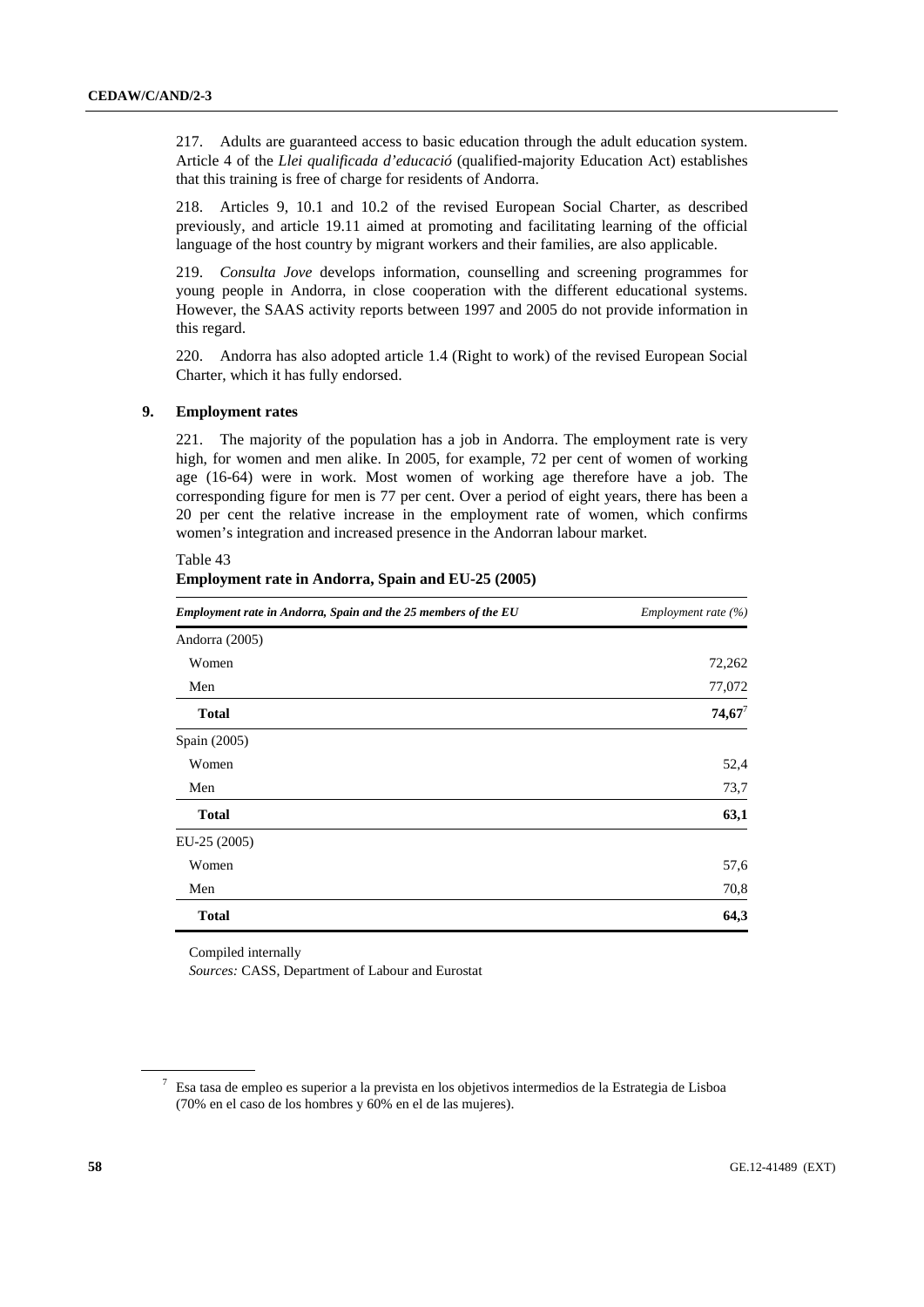| Table 44                                                                   |  |
|----------------------------------------------------------------------------|--|
| Indicator of inequalities in employment rates (1997 and 2005) <sup>8</sup> |  |

|                                  | 1997  |      |           | 2005  |      |           |
|----------------------------------|-------|------|-----------|-------|------|-----------|
|                                  | Women | Men  | Indicator | Women | Men  | Indicator |
| Inequalities in employment rates | 58.7  | 64.6 | 0.90      | 72.3  | 77.1 | 0.94      |

Compiled internally

*Sources:* CASS and the Department of Labour

222. Labour legislation in Andorra, more specifically the *Llei sobre el contracte laboral*  (Employment Contracts Act No. 8/2003 of 12 June 2003) does not contain any express provision guaranteeing the right to equal employment opportunities, including application of the same selection criteria in matters of employment. In practice, no discrimination has been observed in the private sector, equality in this field being absolute.

223. In the public sector, the *Llei de la Funció Pública* (Civil Service Act), adopted by parliament on 15 December 2000, guarantees the rights mentioned in article 25 of the Act, namely observance of the principles of publicity, equality and competition in the selection of personnel.

224. The principles underlying the *Llei de la Funció Pública* (Civil Service Act) are developed in the *Reglament de selecció, promoció i carrera professional de l'Administració general* (Regulations concerning Selection, Promotion and Professional Service in the General Administration), adopted by the Government on 10 November 2004.

225. Andorra recognizes the right to the free choice of profession and employment and has therefore fully accepted articles 1 and 20 of the revised European Social Charter, in particular paragraph 2 of article 1 of the Charter, which guarantees effective protection of the right of workers to earn their living in an occupation freely entered upon. The right to promotion is guaranteed by article 29 of the Constitution of the Principality of Andorra and article 26 of the *Llei sobre el contracte laboral* (Employment Contracts Act).

226. The right to stability of employment is established under article 57.2 of the *Llei de la Funció Pública* (Civil Service Act). The provisions of article 57.2 are reproduced hereafter.

227. In the private sector, the duration and annulment of the employment contract are regulated by articles 14, 15, 16, 17, 18, 70, 72, 73 and 75 of the *Llei sobre el contracte laboral* (Employment Contracts Act). A failure to observe the law on the part of the employer is punishable under article 76, which provides for the payment of financial compensation to the employee and reinstatement in the enterprise concerned.

228. The right to promotion and vocational training is guaranteed in article 26 of the *Llei sobre el contracte laboral* (Employment Contracts Act).

229. Andorra has moreover fully accepted article 10 of the revised European Social Charter on the right to vocational training.

230. Inequalities in the employment contracts of men and women are mainly reflected in unequal wages: in 1997 women's wages were on average 45 per cent lower than those of men; this differential reached a peak in 2000, when the difference between men's and women's wages stood at 48 per cent. Beginning in 2001, the gap started to close so that by 2005 women's salaries stood on average at 42 per cent below those of men.

<sup>&</sup>lt;sup>8</sup> Carrasco, C. and Domínguez, M., 2003.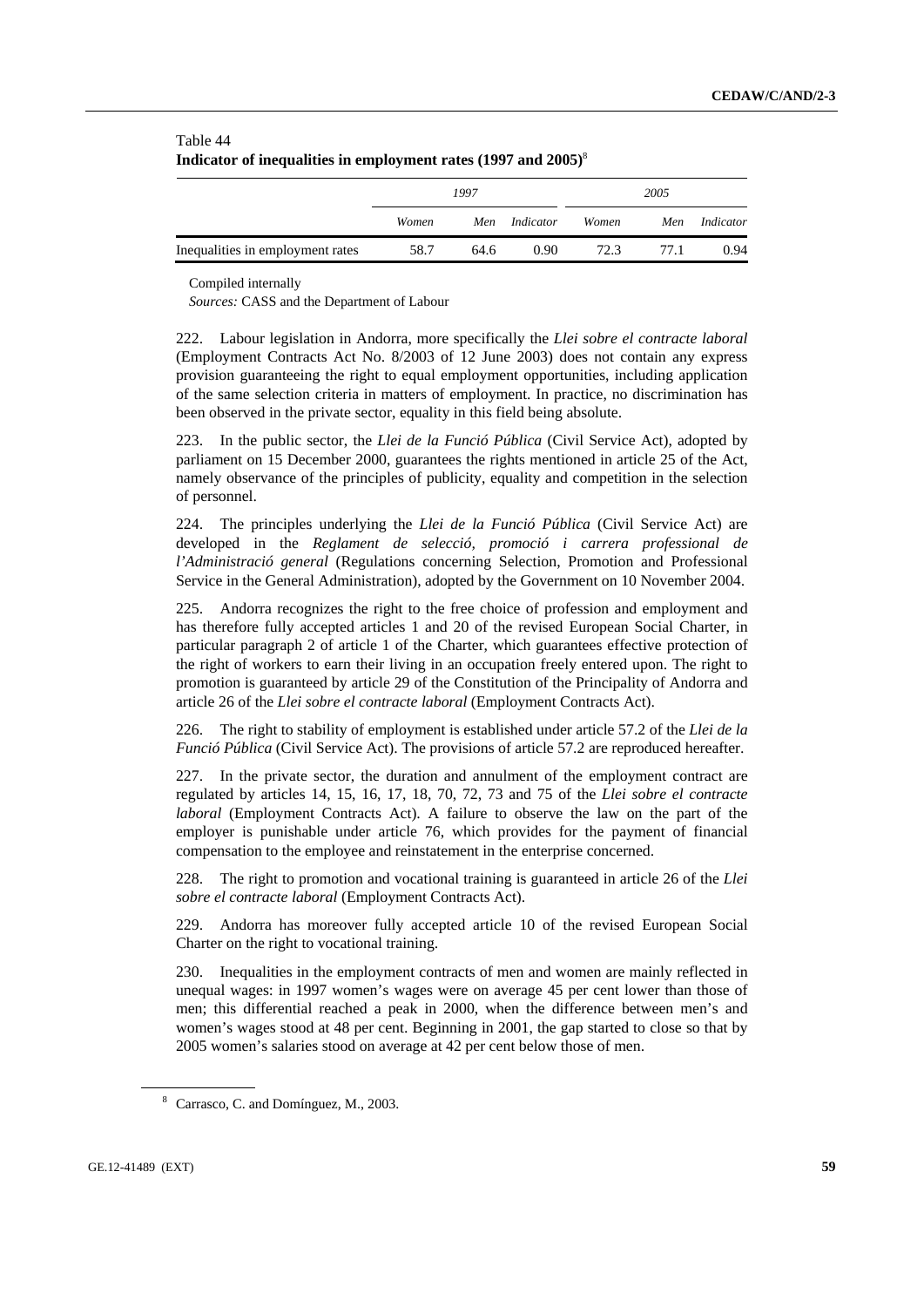231. The table below shows the average wage of women and the average wage of men: the inequalities are considerable, in both 1997 and 2005.

#### Table 45

Indicator of wage inequalities<sup>9</sup> (1997 and 2005)

|                   |       | 1997             |           | 2005           |                 |           |
|-------------------|-------|------------------|-----------|----------------|-----------------|-----------|
|                   | Women | Men              | Indicator | Women          | Men             | Indicator |
| Wage inequalities | €879  | $\epsilon$ 280.9 | 0.69      | $\epsilon$ 353 | $\epsilon$ 2001 | 0.68      |

Compiled internally

*Sources:* CASS and the Department of Labour

232. The differences in wages between men and women in Andorra is perhaps due to two factors. Women have access to low-paid jobs, with the result that the jobs performed by women, traditionally regarded as women's jobs, are less well remunerated. Moreover, women have less access to better remunerated senior posts, which is reflected subsequently in a significant difference in the level of their retirement pensions.

233. In the case of domestic work in private houses or for the local authorities, apart from the fact that such jobs are among the lowest paid (equivalent to the minimum wage) and are largely performed by women, the wages earned by men are higher by 50 to 68 per cent. There is thus a double discrimination here: women are less well paid in jobs traditionally regarded as women's work, and they have less access to higher-level posts.

|                               | 2000<br>Average pension |     | 2001<br>Average pension |     | 2002<br>Average pension |     | 2003<br>Average pension |                  | 2004<br>Average pension |                  | 2005<br>Average pension |     |
|-------------------------------|-------------------------|-----|-------------------------|-----|-------------------------|-----|-------------------------|------------------|-------------------------|------------------|-------------------------|-----|
| Type of pension               | W                       | M   | W                       | M   | W                       | M   | W                       | $\boldsymbol{M}$ | W                       | $\boldsymbol{M}$ | W                       | M   |
| Disability (old-age)          | 385                     | 551 | 399                     | 585 | 411                     | 593 | 428                     | 612              | 440                     | 619              | 453                     | 637 |
| Disability (illness)          | 363                     | 423 | 372                     | 439 | 377                     | 444 | 393                     | 452              | 414                     | 459              | 428                     | 481 |
| Disability<br>(work accident) | 239                     | 418 | 256                     | 407 | 309                     | 397 | 295                     | 448              | 225                     | 458              | 258                     | 462 |
| Non-contributory old-age      | 184                     | 182 | 191                     | 197 | 195                     | 195 | 202                     | 208              | 211                     | 210              | 225                     | 217 |
| Main old-age                  | 262                     | 358 | 265                     | 370 | 270                     | 374 | 277                     | 384              | 282                     | 392              | 288                     | 402 |

Table 46 **Trends in average pension amounts in euros, by type of pension and sex (2000-2005)** 

Compiled internally

*Source:* CASS

234. Regarding the prevention of discrimination against women as a result of marriage or childbearing and in order to ensure their effective right to work, Andorra legislation categorically prohibits the dismissal of a pregnant employee; by way of sanction, it provides for the payment of compensation by the employer, which cannot be less than three months' salary per year of service, and for the employee to be free to demand reinstatement in the firm. The provisions of subparagraph's 4 and 5 of article 76 of the *Llei sobre el contracte de treball* (Employment Contracts Act) are reproduced below.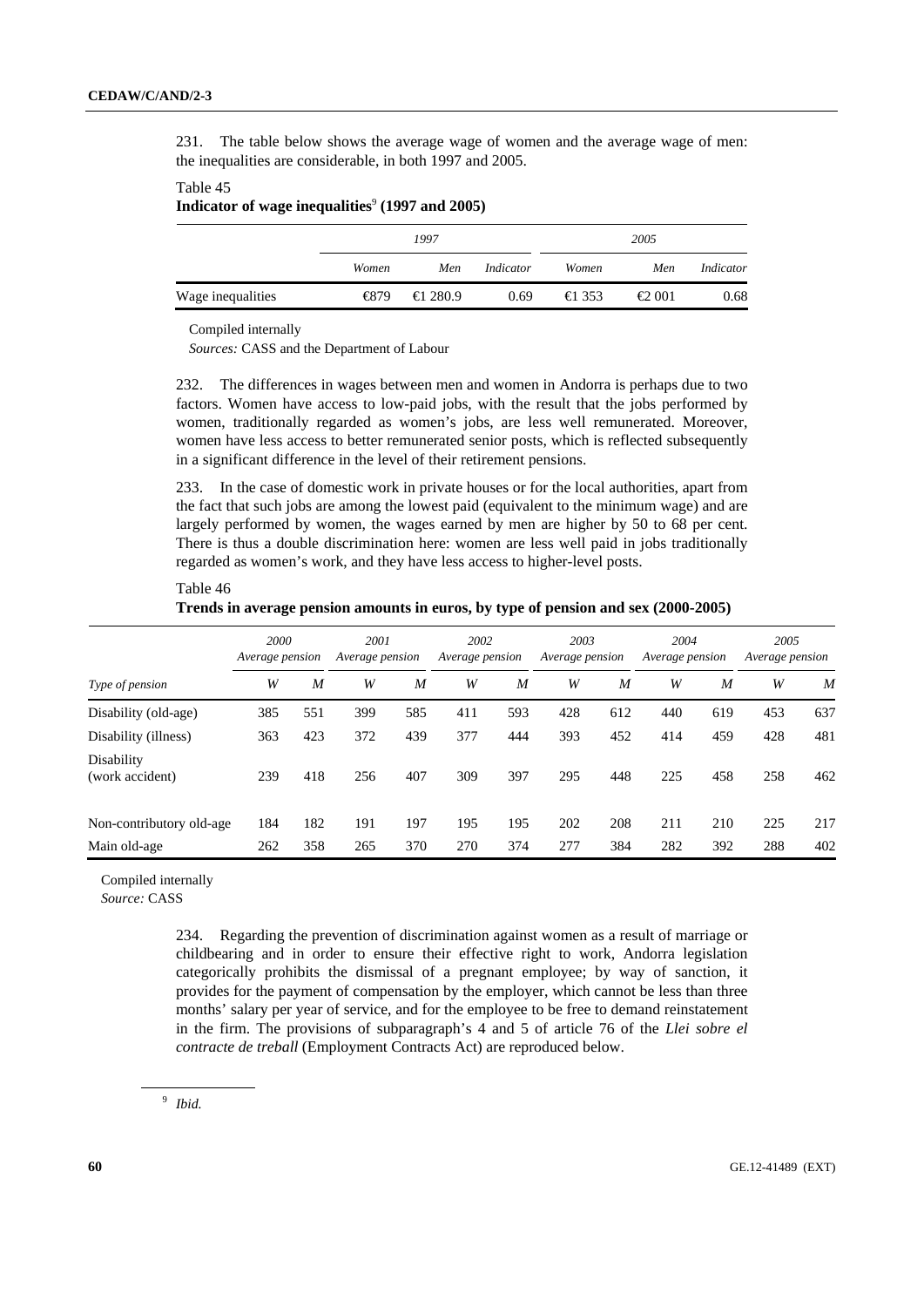235. In addition, Andorra has fully adopted article 8 (Right of employed women to protection of maternity) of the revised European Social Charter.

236. Andorran legislation provides for the right to maternity leave under article 21 of the *Llei sobre el contracte laboral* (Employment Contracts Act). In addition, Andorra has adopted in its entirety article 8 (Right of employed women to protection of maternity) of the revised European Social Charter.

237. With regard to the creation of the necessary social support services to enable parents to balance family duties, professional responsibilities and participation in public life, particularly through the establishment and development of a network of childcare centres, reference should be made to the *Llei de guarderies infantils* (Childcare Centres Act), adopted in 1995 and developed by the *Reglament de guarderies infantils* (Childcare Centres Regulation dated 30 November 1995, most recently amended on 27 May 2005). Mention should also be made of the *Reglament de guardes d'infants a domicili* (Child Homecare Centres Regulation), adopted by the Government on 28 February 2001.

# **XIII. Balancing family life and work**

238. Statistics reveal that women are mainly responsible for managing and organizing everyday family life in Andorra.

239. To show how working mothers manage and live the different periods of the day, a qualitative enquiry was undertaken in 2005 on the following topic: how do working mothers view their situation as regards balancing personal, family and working life, and what are the consequences and repercussions of the efforts required to do so?

240. The second aim of this enquiry was to highlight any differences in the way men and women view time, and the roles of each in performing domestic tasks.

#### **Government measures**

#### **The binomial: woman and work**

241. The Ministry of Health and Welfare has developed a number of programmes, projects and activities in this priority area. They include: a programme concerned with balancing family and working life in Andorra; actions in cooperation with women's associations to improve the professional qualifications of women in vulnerable situations; and the campaign *T'ho creus?* (Do you think it is possible?), exploring the differences in living conditions in the family and professional realms and their impact on the lives of men and women.

#### **Programme of the Ministry of Health and Welfare for balancing family and working life**

242. This programme was developed to take account of the social changes in Andorran society. The integration of women in the employment market, the existence of dual income families, the need to share domestic tasks among spouses, the increase in the number of single-parent families, the tendency for mothers to have children increasingly late in life, the fall in the birthrate, the lack of social networks within the immigrant population and the phenomenon of longer working hours have increased awareness among politicians of the problem of balancing family and working life.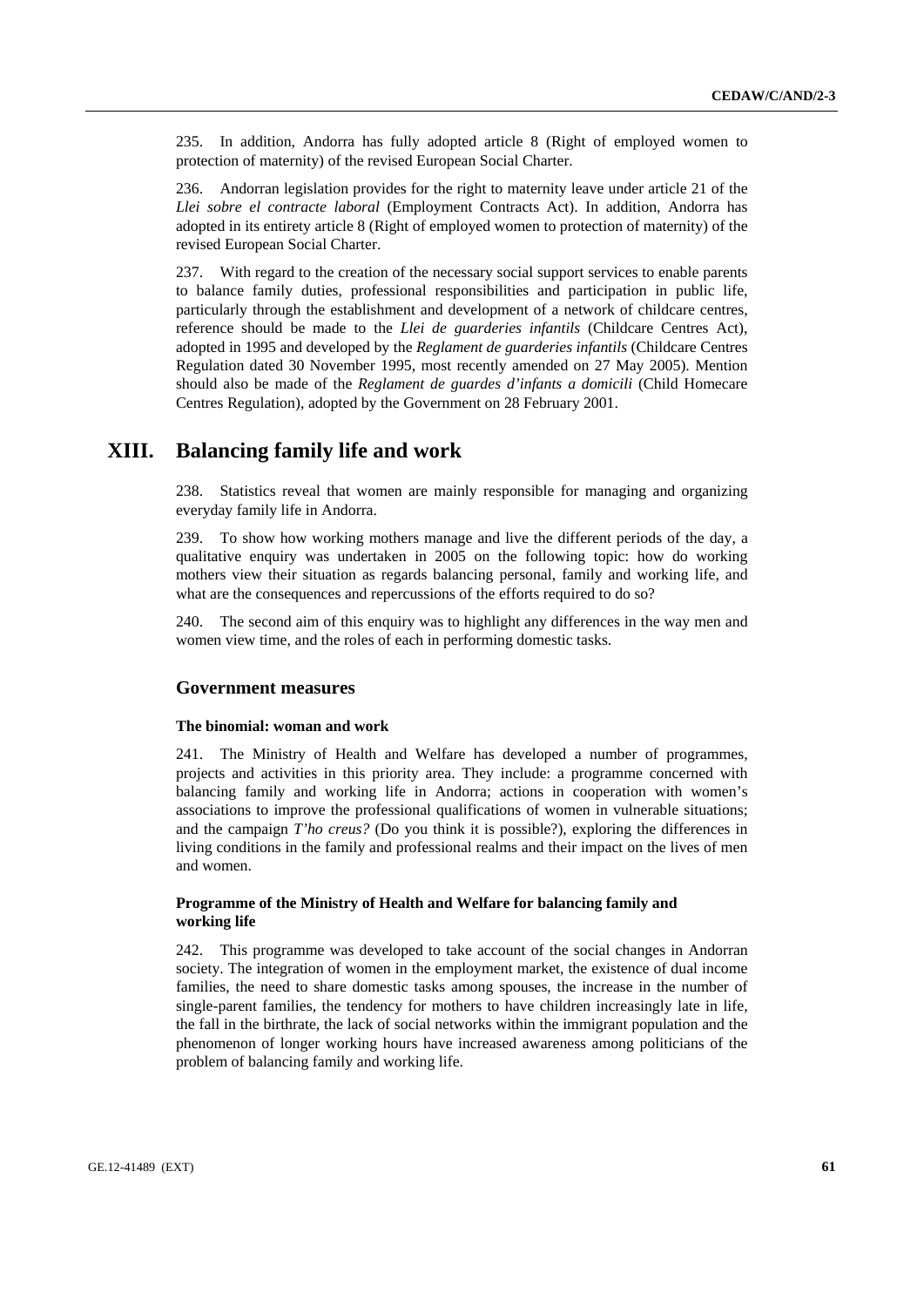# **XIV. Elimination of all forms of discrimination against women in health care**

243. As indicated previously with reference to articles 1 and 2 of the Committee, health protection and the entitlement to benefits for other personal needs are guaranteed under article 30 of the Constitution of the Principality of Andorra. The right to health protection is safeguarded under the *Llei General de Sanitat* (Public Health Act), adopted by parliament on 20 March 1989. Implementation of the right to health protection is subject only to the requirement of legal residence in the Principality of Andorra, without discrimination of sex as regards the practical enjoyment of that right. Finally, it should be noted that Andorra has adopted in full articles 11 (the right to protection of health), 12 (the right to social security) and 13 (the right to social and medical assistance) of the revised European Social Charter.

244. Health care under the health system is provided in Andorra by the Government health service and by private individuals and entities.

## **A. Health cover**

245. According to the 2002 national health survey, 99 per cent of those questioned had medical insurance cover. Sixty-one per cent of men and 65 per cent of women were exclusively covered by CASS and 27 per cent of men and 23 per cent of women also had private health insurance.

## **B. HIV/AIDS**

246. In 2004, an inventory of existing cases of HIV/AIDS was drawn up and a project to monitor the epidemic, including the registering of cases, was launched. The Epidemiological Monitoring Section of the Ministry of Health, Welfare and the Family is responsible for following up and monitoring these data in Andorra.

#### **C. Information and prevention campaigns**

247. In 2003, World Heart Day focused on cardiovascular diseases among elderly women. Under the slogan of *Un cor per a tota la vida* (One heart for a lifetime), the Ministry of Health and Welfare developed an information campaign on the prevention of heart ailments, risky behaviour for women of all ages and the consequence of such behaviour for women's well-being.

248. In August 2004, the campaign to combat gender stereotypes informed the public about the health implications of the unequal participation in sport by women and men, particularly for women's health.

249. As indicated with reference to article 7 of the Committee, the Ministry of Health, Welfare and the Family supported the Associació de Dones Migrants i d'Andorra (Association of Migrant Women of Andorra) with a grant of €14,214 for its project on equality in respect of sexual and reproductive health.

## **D. Breast-cancer prevention programme**

250. In 2005, an agreement was concluded with the Catalan Institute of Oncology on the establishment of a breast-cancer prevention programme in Andorra. Financing for this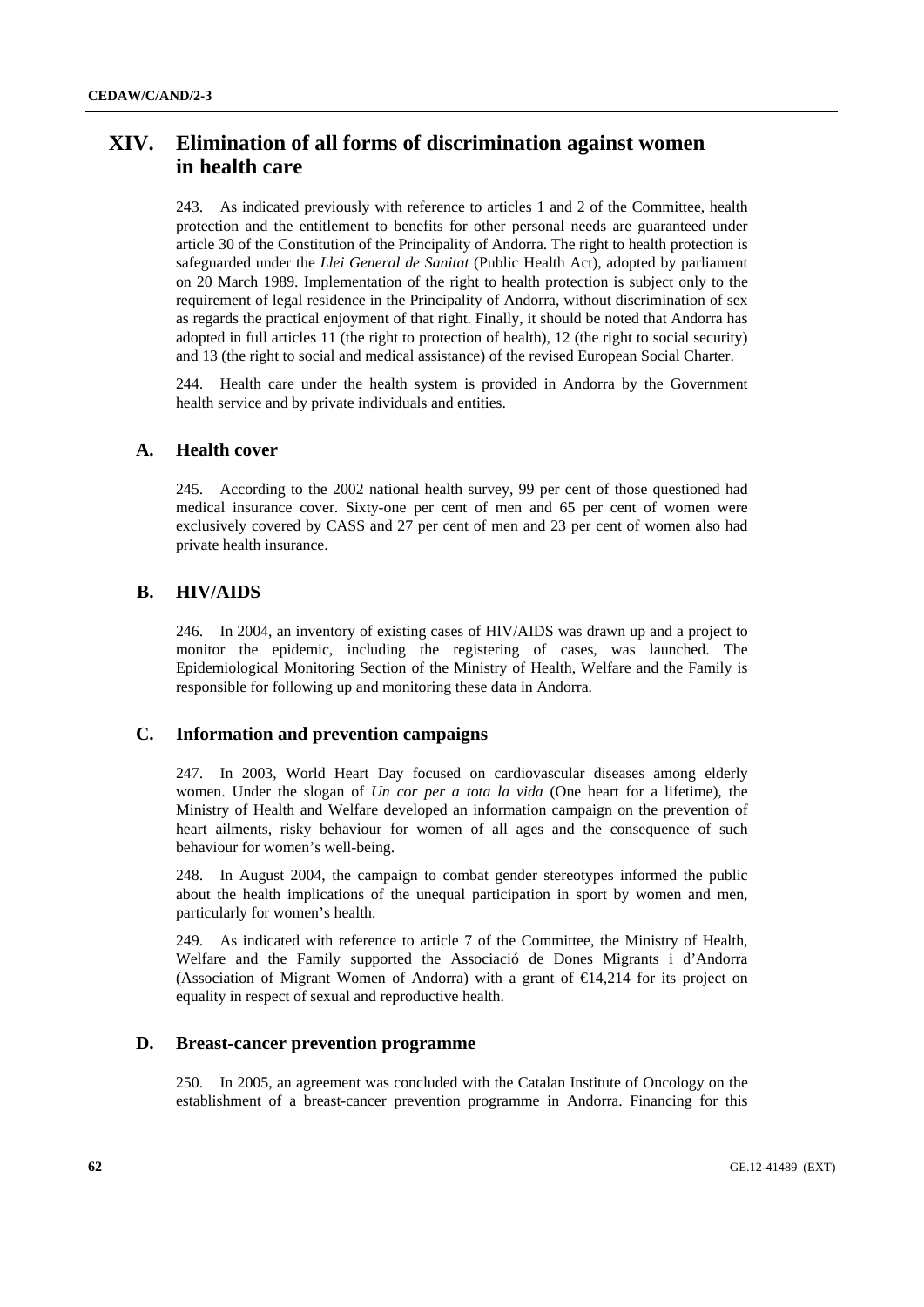programme totalled €84,914. Free access to screening tests was one of the main demands made to the Government by the Association of Immigrant Women in Andorra.

251. Article 10 of the *Reglament tècnic de la Caixa Andorrana de Seguretat Social* stipulates that pregnant women have the right to four free medical examinations during their pregnancy.

252. All other examinations carried out are reimbursed at the regular Social Security rates.

## **E. Government measures**

253. The mother-and-child programme is dependent on the Andorran Health Service, in particular its primary health-care services. Set up in 1993, this programme provides support for women of childbearing age, monitors risky pregnancies and offers immediate post-partum care to mother and newborn child. Since 2004, this programme provides birth preparedness sessions.

# **XV. Elimination of all forms of discrimination against women in economic and social life**

254. Article 30 of chapter V (Rights, and economic, social and cultural principles) of the Constitution of the Principality of Andorra recognizes the "right to health protection and to social benefits to meet other needs".

## **A. Measures implemented**

255. On 7 April, the Andorran parliament adopted the *Llei de mesures urgents i puntuals de reforma del sistema de seguretat social* (Act No. 4/2006 on urgent ad hoc measures to reform the social security system) to adapt the system to the socio-economic changes that had taken place in the preceding years within the Andorran population and to meet its demands. This Act combines a whole series of measures for improving social protection.

256. This Act fixes orphans pensions at least 30 per cent of the minimum wage and widows allowances at 50 per cent of the minimum wage, and supplements them up when they fall below this level.

## **B. Social welfare benefits**

257. The *Reglament de prestacions d'assistència social* (Social Welfare Benefits Regulation of 4 December 1996) develops article 6.4 and 12.8 of the *Pla Nacional de serveis socials* (National Social Services Plan) approved by the Government on 26 April 1995: it defines the different kinds of financial social welfare benefits and their specific features.

258. The table below shows the trend in the distribution of recipients of social welfare benefits between 2003 and 2006. Women are clearly the principal beneficiaries of public welfare on behalf of their families. For example, in 2006 women were three times<sup>10</sup> more

<sup>&</sup>lt;sup>10</sup> The precise ratio is 3.5 women for 1 man.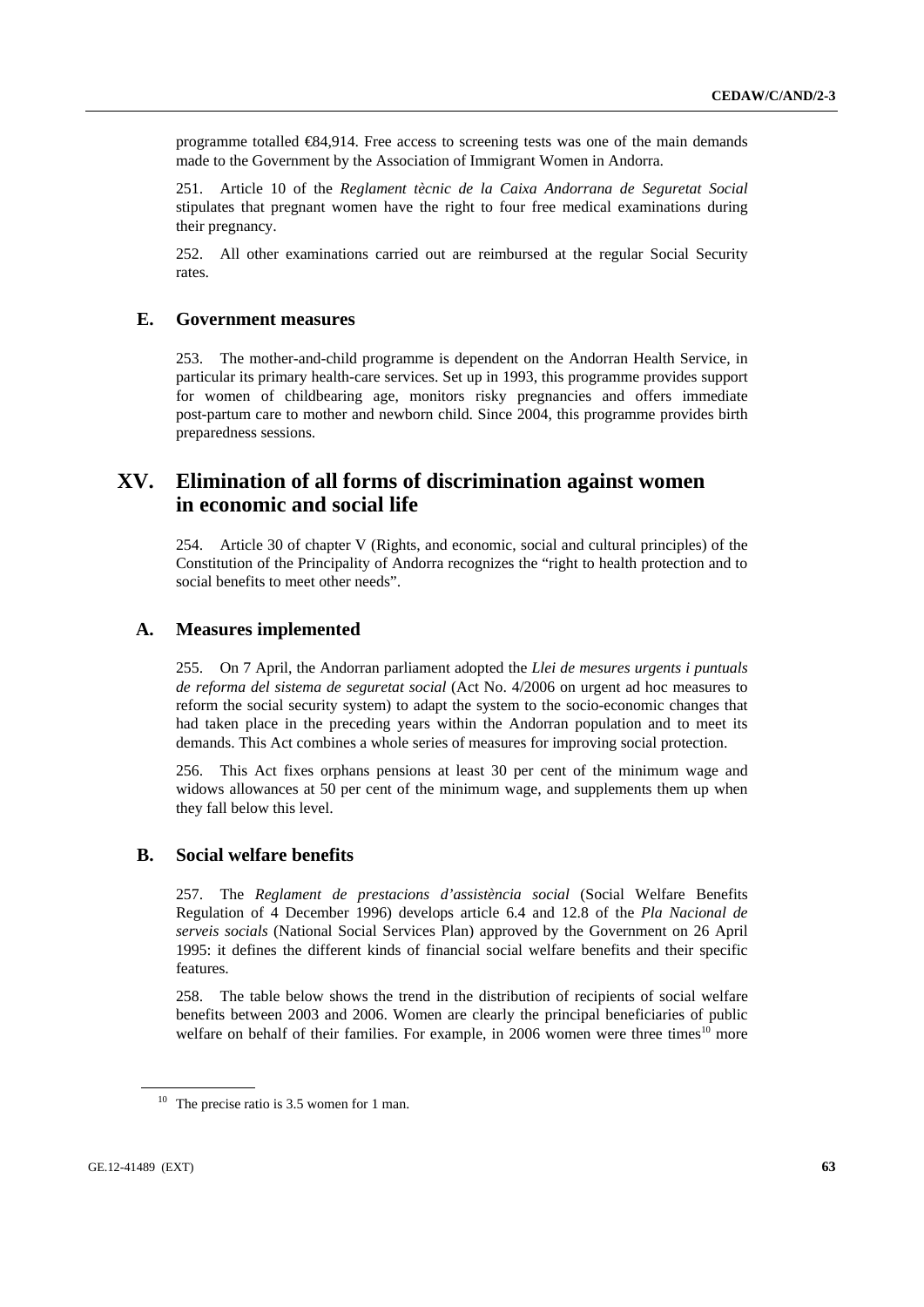Table 47

numerous than men in requesting social welfare benefits (this table reveals once again that responsibility for survival of the family rests with women).

| Year | Women | $\%$ | Men | $\frac{0}{0}$ | <b>Total number</b><br>of beneficiaries | <b>Total number</b><br>of benefits |
|------|-------|------|-----|---------------|-----------------------------------------|------------------------------------|
| 2003 | 95    | 74   | 33  | 26            | 128                                     | 162                                |
| 2004 | 95    | 79   | 26  | 21            | 121                                     | 159                                |
| 2005 | 108   | 76   | 35  | 24            | 143                                     | 182                                |
| 2006 | 84    | 78   | 24  | 22            | 108                                     | 141                                |
| 2007 | 126   | 69   | 56  | 31            | 182                                     | 252                                |

**Distribution of recipients of social service benefits, by sex (totals and percentages) (2003-2007)** 

Compiled internally

*Source:* Activity reports of the Department of Welfare and the Family (2001-2007).

259. About one half of the total number of benefits is allocated to women bringing up their children alone.

260. The budget of the Ministry of Health, Welfare and the Family corresponding to these benefits increased by 71 per cent during the period 2002-2007, namely from €315,531.33 to €540,426.37.

## **C. Housing benefits allocated by the Housing Department**

261. In 2005 and 2006 respectively, the Department of Housing awarded 64 per cent and 70 per cent of housing benefits to women, amounting to €306,050.23 in 2005 and €634,250.48 in 2006, or an increase of 107 per cent.

262. In 2006, a quarter of all housing benefits were awarded to women bringing up children alone and one sixth to elderly women.

263. There is another group of women who are the main recipients of housing benefits: young women. In 2005, young women were awarded 59 per cent of the total housing benefits for young people, and in 2006 the figure was 96 per cent.

# **XVI. Elimination of all forms of discrimination against women in the civil field**

264. Article 13.3 of the Constitution assigns the same rights and duties to spouses, a principal embodied and developed in the *Llei qualificada de matrimoni* (Qualified Act on Marriage) of 30 June 1995.

265. Article 27 of chapter V (Rights, and economic, social and cultural principles) of the Constitution of the Principality of Andorra recognizes the right to private property and the right of inheritance, without restrictions other than those deriving from the public interest. No one may be deprived of his or her goods or rights, except on the grounds of the public interest, in exchange for fair compensation and in accordance with the requirements of the law.

266. Article 10 of the Constitution of the Principality of Andorra recognizes the right to institute court proceedings and obtain a court order based in law, the right to due and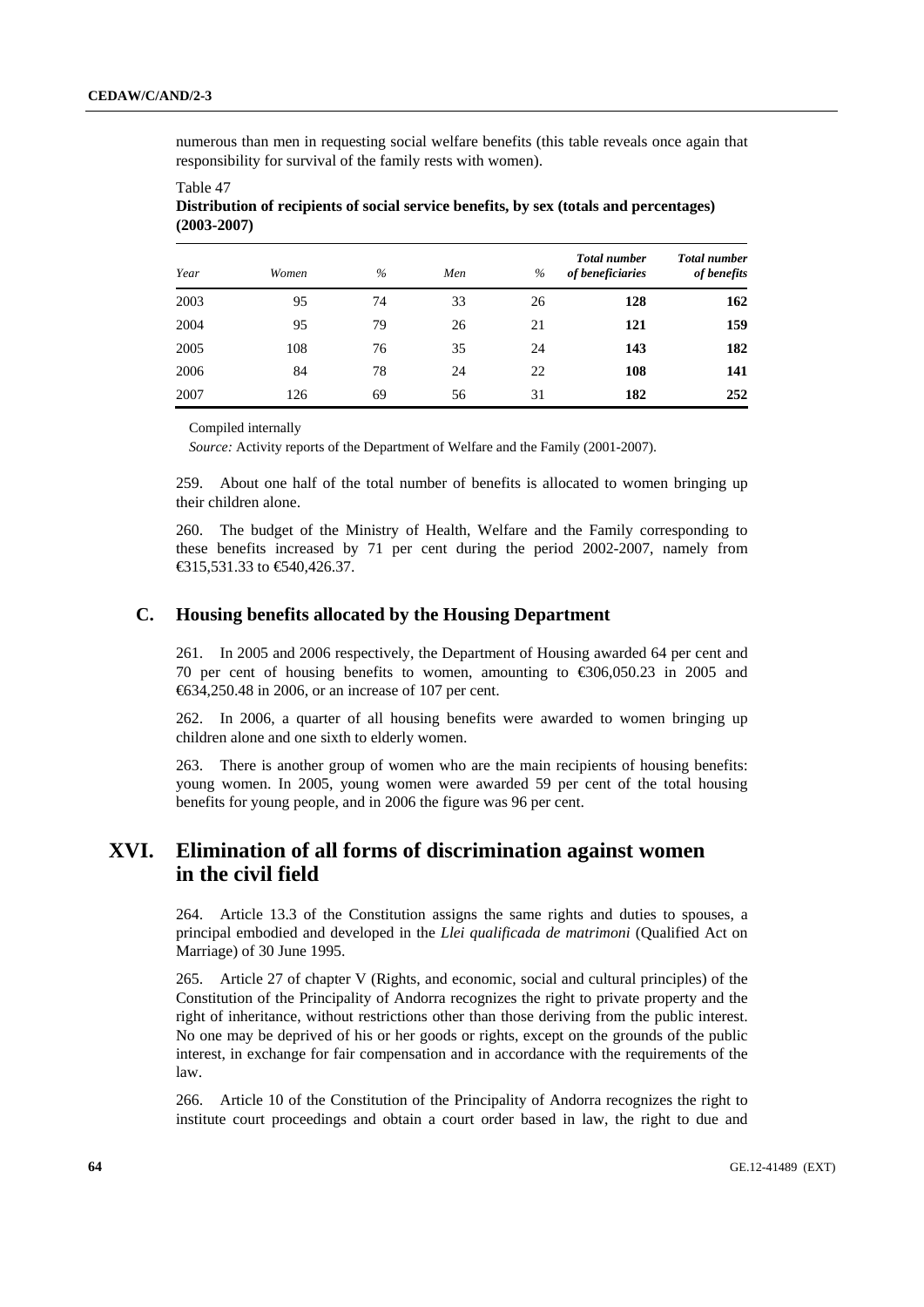impartial process, the right to defend oneself and obtain the advice of a lawyer, the right to trial within a reasonable time, the right to be presumed innocent and be informed of the charge, the right not to declare oneself guilty and not to make self-incriminating statements, and, in criminal proceedings, the right of appeal.

254. Article 21 of the Constitution of the Principality of Andorra recognizes the right of all to move freely about the national territory and to enter and leave the country in accordance with the law. Paragraph 2 of this article establishes the right of Andorran nationals and lawfully resident foreigners to choose their place of residence freely in the Principality of Andorra.

267. This principle is also embodied in the *Llei qualificada d'immigració* (Qualified Act on Immigration of 14 May 2002), article 16 of which establishes the principle of freedom of movement. No immigration permit is necessary for foreign tourists, who can circulate freely and choose their place of stay in the territory of the Principality of Andorra.

268. It should be noted that article 13.3 of the Constitution of the Principality provides that "spouses have the same rights and duties. All children are equal before the law, regardless of their parentage". The *Llei qualificada del matrimoni* (Qualified Act [of 30 June 1995] on Marriage) applies the principle of gender equality and establishes, in article 10, that "marriage assigns to both spouses the same rights and imposes on them the same duties, including the duty to provide for the needs and education of their children". Article 12 of the same law stipulates that parental authority is exercised jointly by both parents. Since the submission of the initial report to the Committee, national legislation on the question has not been modified but article 13 of the *Llei qualificada del matrimoni* (Qualified Act on Marriage) has been repealed.

269. In accordance with the concluding observations of the Committee dated 3 November 2004, article 13 of the *Llei de matrimoni* (Marriage Act), which required widows to wait 300 days before remarrying, has been repealed.

270. Mention should also be made of the adoption of *Llei 15/2004 qualificada d'incapacitació i organismes tutelars* (Qualified Act No. 15/2004 [of 3 November 2004] on Incapacity and Tutelary Agencies), as well as article 168 on the failure to render assistance to one's children, defined as an offence in the Criminal Code of 21 February 2005.

271. Article 16 of the Convention on the Rights of the Child establishes that no child shall be subjected to arbitrary or unlawful interference with his or her privacy, family, or correspondence, nor to unlawful attacks on his or her honour and reputation. Andorran legislation sets the minimum age for contracting marriage at 16 years for both men and women.

272. Between 1997 and 2006, the number of marriages in Andorra increased by 196 per cent.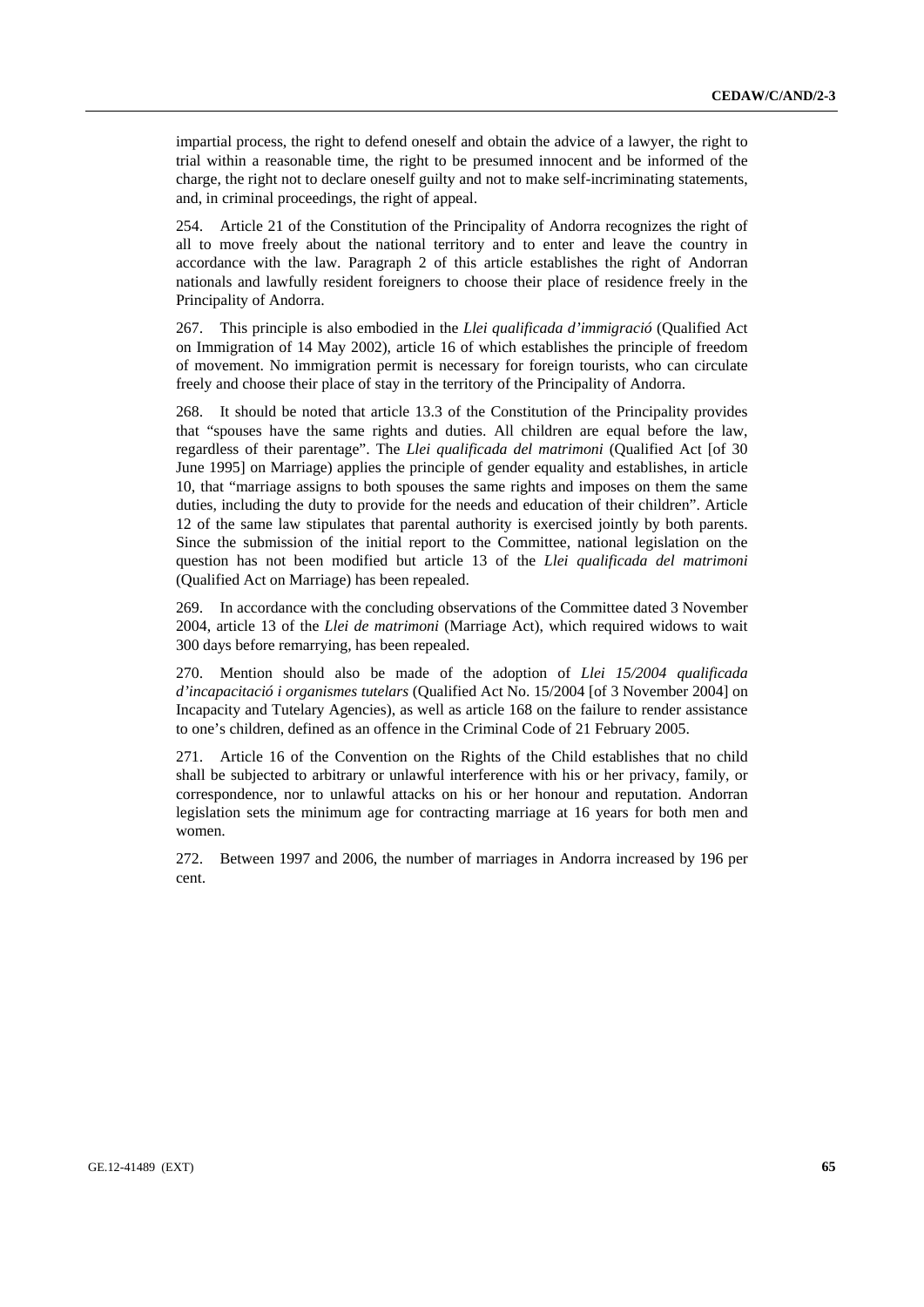#### Figure 8

**Trends in the total number of marriages (1997-2006)** 



Compiled internally

*Source:* Studies Department of the Ministry of Finance

# **XVII. Conclusion**

273. We have seen throughout this study the complex nature of discrimination as a multidimensional phenomenon calling for a multidisciplinary and crosscutting approach.

274. In the years to come, Andorra is committed to combating any form of discrimination against women by taking the gender perspective into account in the introduction of new policies.

275. An important aspect will be to increase women's representation in public life and in decision-making posts over the coming years.

276. It is also considered important to adopt measures aimed at reconciling family and working life from the standpoint of gender equality.

277. Joint efforts with the Ministry of Education to establish workshops for young people focused on the value of gender equality and on gender stereotypes and violence are vital in this regard.

278. Another important topic, particularly in a highly traditional society such as ours, is the loosening of family structures as a factor of equality for women, since the public assumption of responsibility for traditionally "feminine" tasks liberates women from such constraints (in particular caring for "dependent" individuals such as children or the elderly) and leaves them sufficient time to work and gain financial independence.

279. In this connection, the Ministry of Health, Welfare and Employment is engaged in establishing social and medical home-help networks since women's independence is bound up with issues of caring, mainly looking after children and caring for the elderly and other dependent persons. The achievement of greater equality is therefore conditional on the recognition that caring for dependent persons is a challenge for society as a whole.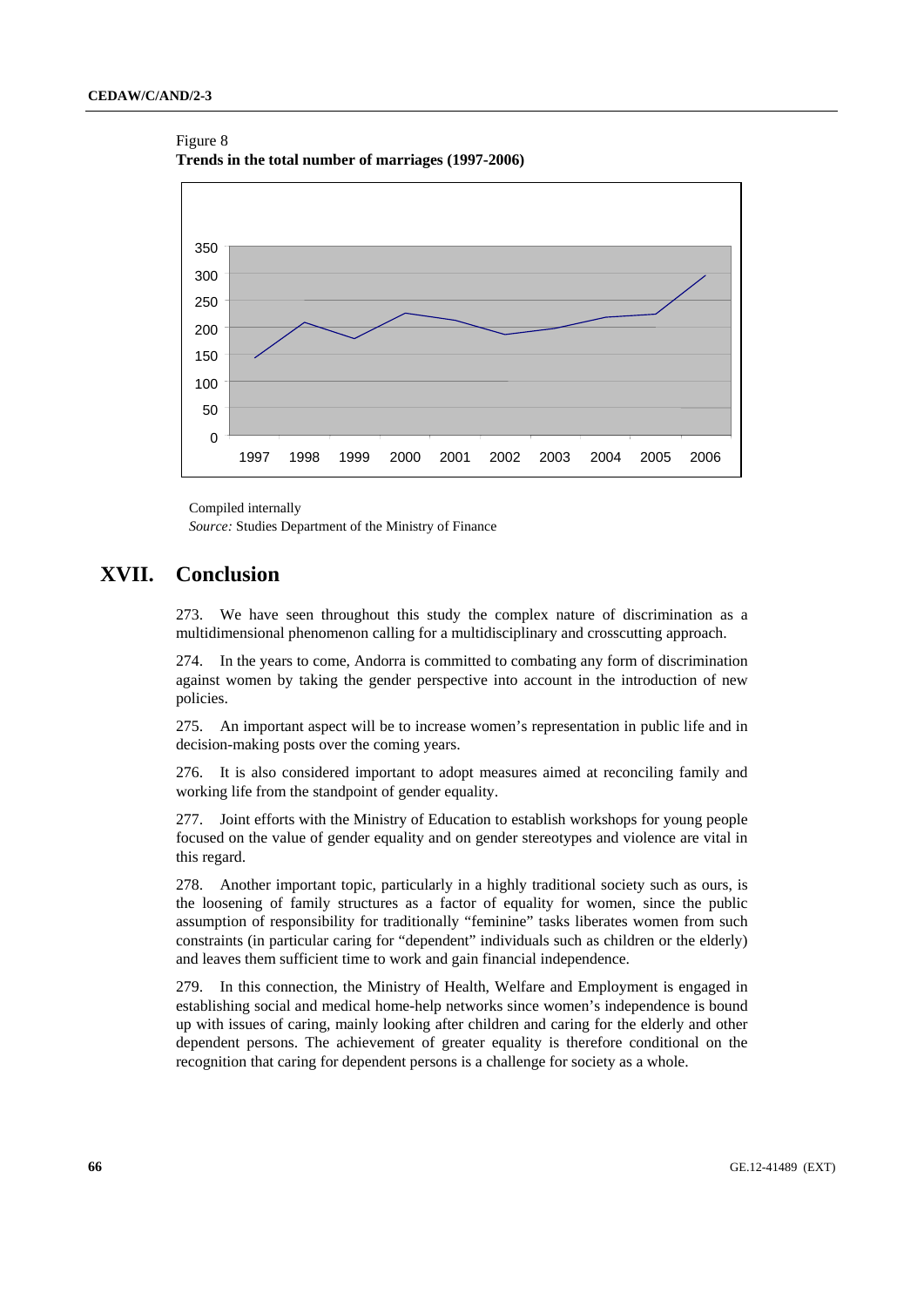280. Our aim is to arrive at a fairer and more equal society through the introduction of egalitarian policies, which are one of the main driving forces of social change and socio-economic development.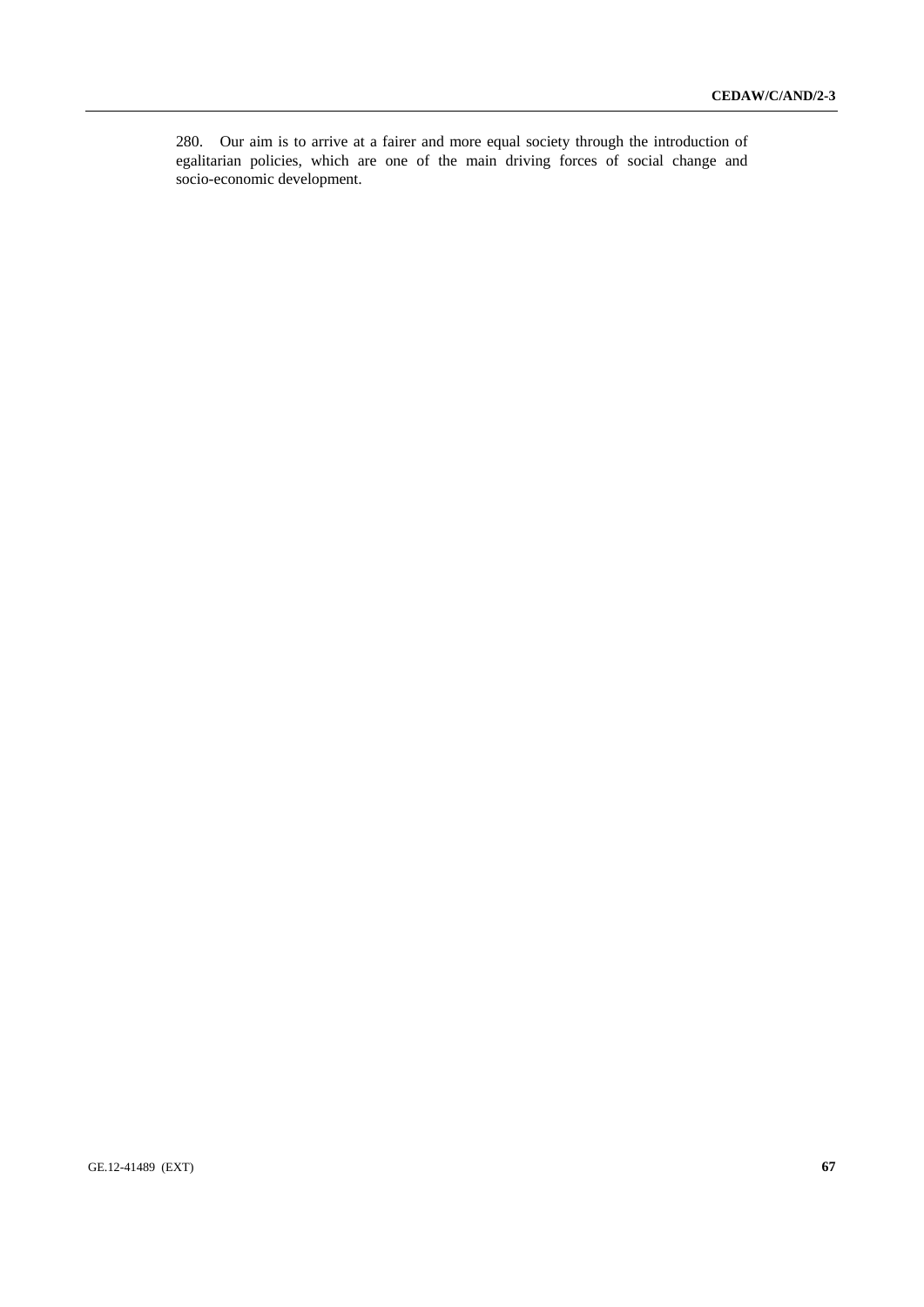# **Annexes**

# **I. Tables of education indicators**

- 1. Trends in school enrolments, by age and sex, 1997-2005
- 2. Trends in the overall population, by age and sex, 1997-2005
- 3. Pupils enrolled, by level, educational system and gender, 1997-2005
- 4. Total number of scholarship holders, by level and gender, 1997-2005
- 5. Data on educational personnel, by gender, level of education and educational system, 1997-2005
- 6. Higher education students, by subject studied and gender, 1997-2005